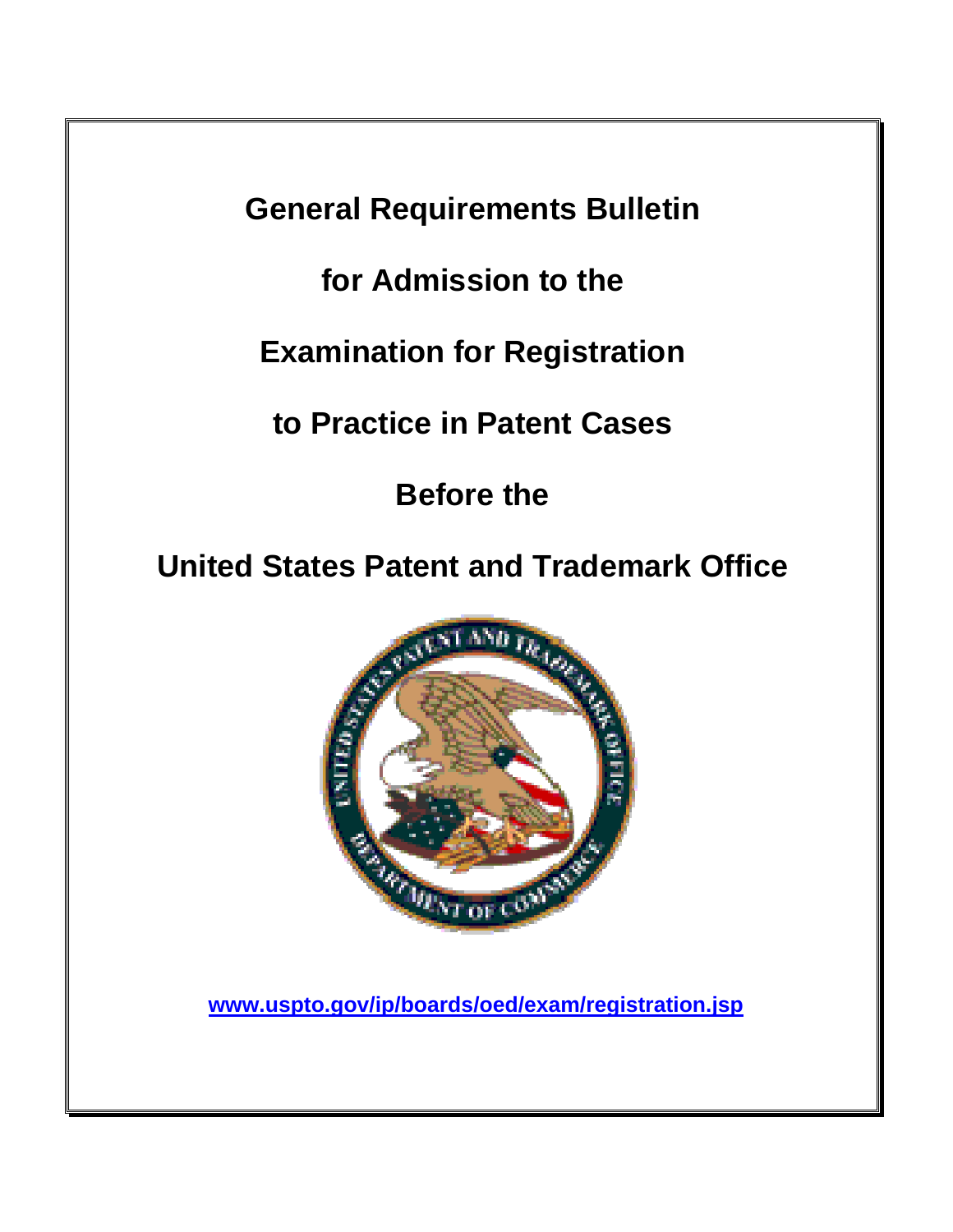# **Table of Contents**

| I.           |                                                                                                                                     |  |
|--------------|-------------------------------------------------------------------------------------------------------------------------------------|--|
| II.          | REQUEST FOR WAIVER OF THE EXAMINATION FOR FORMER UNITED STATES<br>PATENT AND TRADEMARK OFFICE EMPLOYEES UNDER 37 CFR § 11.7(D)  3 - |  |
| Ш.           | SCIENTIFIC AND TECHNICAL TRAINING REQUIREMENTS FOR ADMISSION                                                                        |  |
| IV.          | INSTRUCTIONS FOR APPLYING FOR ADMISSION TO THE EXAMINATION 10 -                                                                     |  |
| V.           |                                                                                                                                     |  |
| VI.          |                                                                                                                                     |  |
|              | VII. THE APPLICATION PROCESS FOLLOWING ADMISSION TO THE EXAMINATION - 17 -                                                          |  |
|              |                                                                                                                                     |  |
| IX.          |                                                                                                                                     |  |
| X.           |                                                                                                                                     |  |
| XI.          |                                                                                                                                     |  |
|              |                                                                                                                                     |  |
|              |                                                                                                                                     |  |
|              |                                                                                                                                     |  |
|              |                                                                                                                                     |  |
|              |                                                                                                                                     |  |
|              |                                                                                                                                     |  |
| <b>FORMS</b> |                                                                                                                                     |  |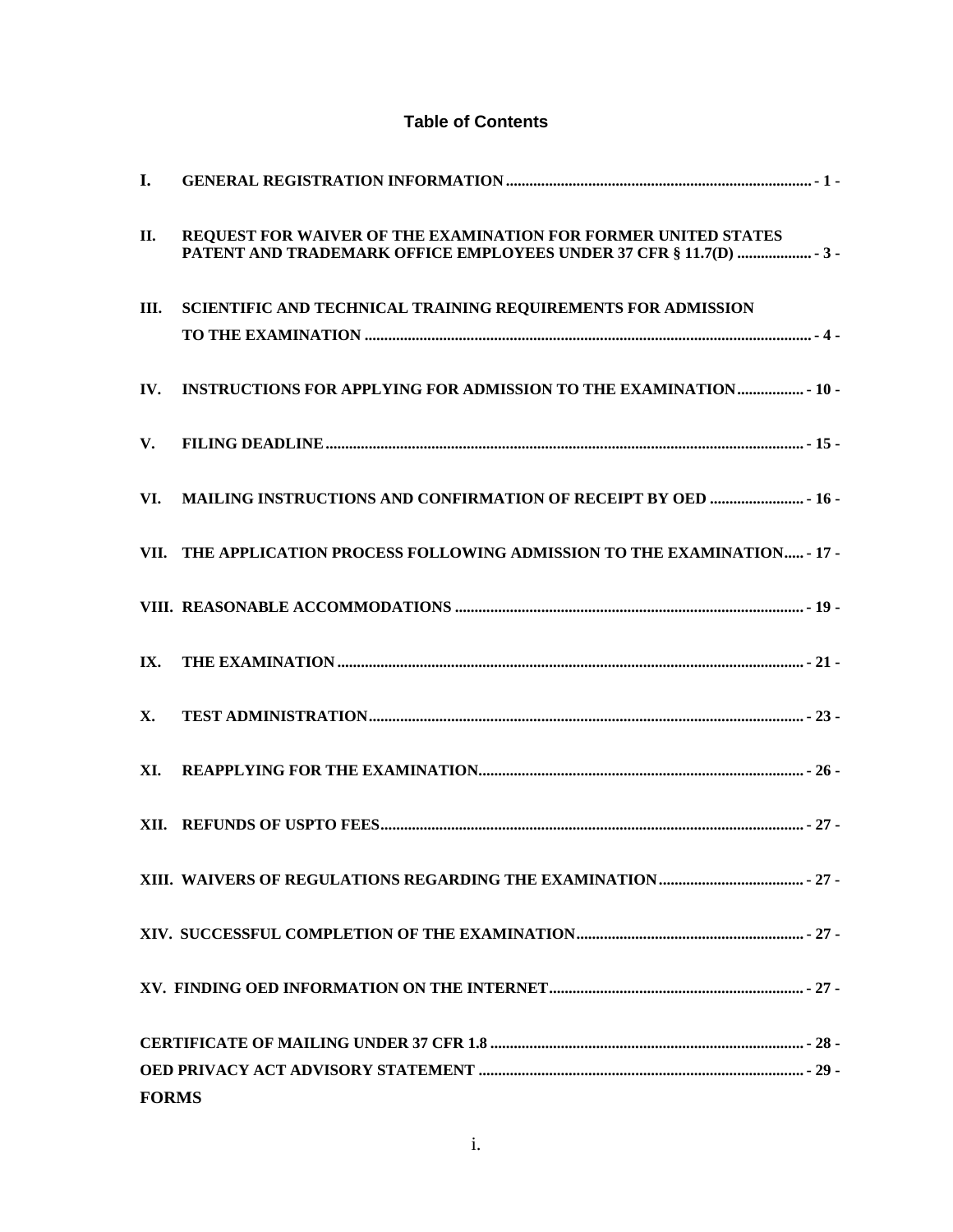# <span id="page-2-0"></span>**I. GENERAL REGISTRATION INFORMATION**

### **RECOGNITION OF ATTORNEYS AND AGENTS - RULES**

The regulations governing the recognition of individuals to practice before the United States Patent and Trademark Office (USPTO or Office) in patent cases are set forth in 37 CFR §§ 11.5, 11.6, 11.7, 11.8 and 11.9. Please note that recognition under the regulations reproduced below is limited to representing individuals in patent cases only, not trademark cases. Relevant portions of the regulations are reproduced below.

### **§ 11.5 Register of attorneys and agents in patent matters.**

A register of attorneys and agents is kept in the Office on which are entered the names of all individuals recognized as entitled to represent applicants having prospective or immediate business before the Office in the preparation and prosecution of patent applications. Registration in the Office under the provisions of this Part shall entitle the individuals so registered to practice before the Office only in patent matters.

### **§ 11.6 Registration of attorneys and agents.**

(a) Attorneys. Any citizen of the United States who is an attorney and who fulfills the requirements of this Part may be registered as a patent attorney to practice before the Office. When appropriate, any alien who is an attorney, who lawfully resides in the United States, and who fulfills the requirements of this Part may be registered as a patent attorney to practice before the Office, provided that such registration is not inconsistent with the terms upon which the alien was admitted to, and resides in, the United States and further provided that the alien may remain registered only: (1) If the alien continues to lawfully reside in the United States and registration does not become inconsistent with the terms upon which the alien continues to lawfully reside in the United States, or (2) If the alien ceases to reside in the United States, the alien is qualified to be registered under paragraph (c) of this section. See also § 11.9(b).

(b) Agents. Any citizen of the United States who is not an attorney, and who fulfills the requirements of this Part may be registered as a patent agent to practice before the Office. When appropriate, any alien who is not an attorney, who lawfully resides in the United States, and who fulfills the requirements of this Part may be registered as a patent agent to practice before the Office, provided that such registration is not inconsistent with the terms upon which the alien was admitted to, and resides in, the United States, and further provided that the alien may remain registered only: (1) If the alien continues to lawfully reside in the United States and registration does not become inconsistent with the terms upon which the alien continues to lawfully reside in the United States or (2) If the alien ceases to reside in the United States, the alien is qualified to be registered under paragraph (c) of this section. See also § 11.9(b).

(c) Foreigners. Any foreigner not a resident of the United States who shall file proof to the satisfaction of the OED Director that he or she is registered and in good standing before the patent office of the country in which he or she resides and practices, and who is possessed of the qualifications stated in § 11.7, may be registered as a patent agent to practice before the Office for the limited purpose of presenting and prosecuting patent applications of applicants located in such country, provided that the patent office of such country allows substantially reciprocal privileges to those admitted to practice before the Office. Registration as a patent agent under this paragraph shall continue only during the period that the conditions specified in this paragraph obtain…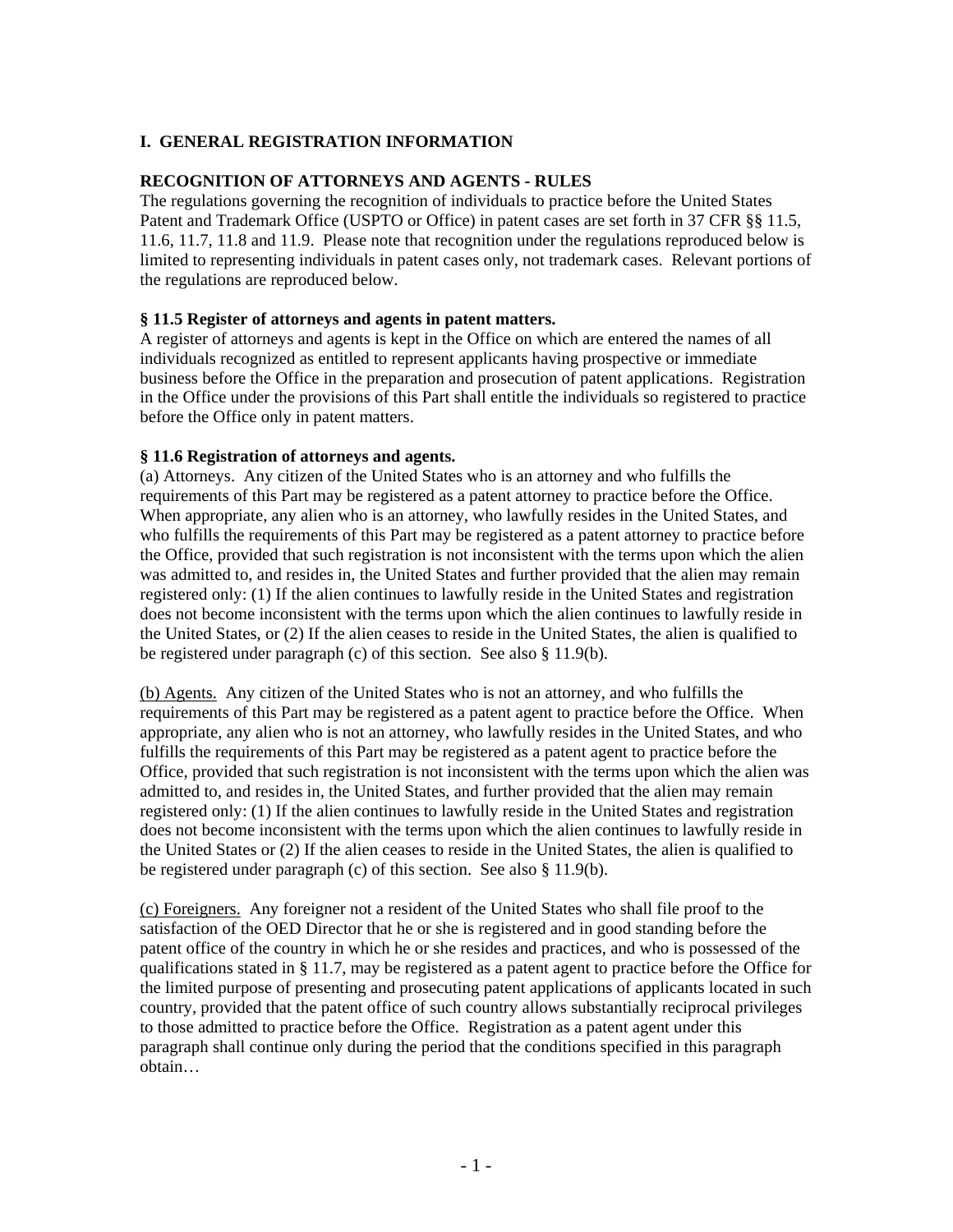#### **§ 11.7 Requirements for registration.**

(a) No individual will be registered to practice before the Office unless he or she has: (1) Applied to the USPTO Director in writing by completing an application for registration form supplied by the OED Director and furnishing all requested information and material; and (2) Established to the satisfaction of the OED Director that he or she: (i) Possesses good moral character and reputation; (ii) Possesses the legal, scientific, and technical qualifications necessary for him or her to render applicants valuable service; and (iii) Is competent to advise and assist patent applicants in the presentation and prosecution of their applications before the Office.

(b)(1) To enable the OED Director to determine whether an individual has the qualifications specified in paragraph (a)(2) of this section, the individual shall:

(i) File a complete application for registration each time admission to the registration examination is requested. A complete application for registration includes: (A) An application for registration form supplied by the OED Director wherein all requested information and supporting documents are furnished, (B) Payment of the fees required by  $\S 1.21(a)(1)$  of this subchapter, (C) Satisfactory proof of scientific and technical qualifications, and (D) For aliens, provide proof that recognition is not inconsistent with the terms of their visa or entry into the United States.

(ii) Pass the registration examination, unless the taking and passing of the examination is waived as provided in paragraph (d) of this section. Unless examination is waived pursuant to paragraph (d) of this section, each individual seeking registration must take and pass the registration examination to enable the OED Director to determine whether the individual possesses the legal and competence qualifications specified in paragraphs  $(a)(2)(ii)$  and  $(a)(2)(iii)$ of this section. An individual failing the examination may, upon receipt of notice of failure from OED, reapply for admission to the examination. An individual failing the examination must wait thirty days after the date the individual last took the examination before retaking the examination. An individual reapplying shall: (A) File a completed application for registration form wherein all requested information and supporting documents are furnished, (B) Pay the fees required by §  $1.21(a)(1)$  of this subchapter, and (C) For aliens, provide proof that recognition is not inconsistent with the terms of their visa or entry into the United States; and

(iii) Provide satisfactory proof of possession of good moral character and reputation.

(2) An individual failing to file a complete application for registration will not be admitted to the examination and will be notified of the incompleteness. Applications for registration that are incomplete as originally submitted will be considered only when they have been completed and received by OED, provided that this occurs within sixty days of the mailing date of the notice of incompleteness. Thereafter, a new and complete application for registration must be filed. Only an individual approved as satisfying the requirements of paragraphs  $(b)(1)(i)(A)$ ,  $(b)(1)(i)(B)$ ,  $(b)(1)(i)(C)$  and  $(b)(1)(i)(D)$  of this section may be admitted to the examination.

(3) If an individual does not reapply until more than one year after the mailing date of a notice of failure, that individual must again comply with paragraph  $(b)(1)(i)$  of this section.

(c) Each individual seeking registration is responsible for updating all information and answers submitted in or with the application for registration based upon anything occurring between the date the application for registration is signed by the individual, and the date he or she is registered or recognized to practice before the Office in patent matters. The update shall be filed within thirty days after the date of the occasion that necessitates the update….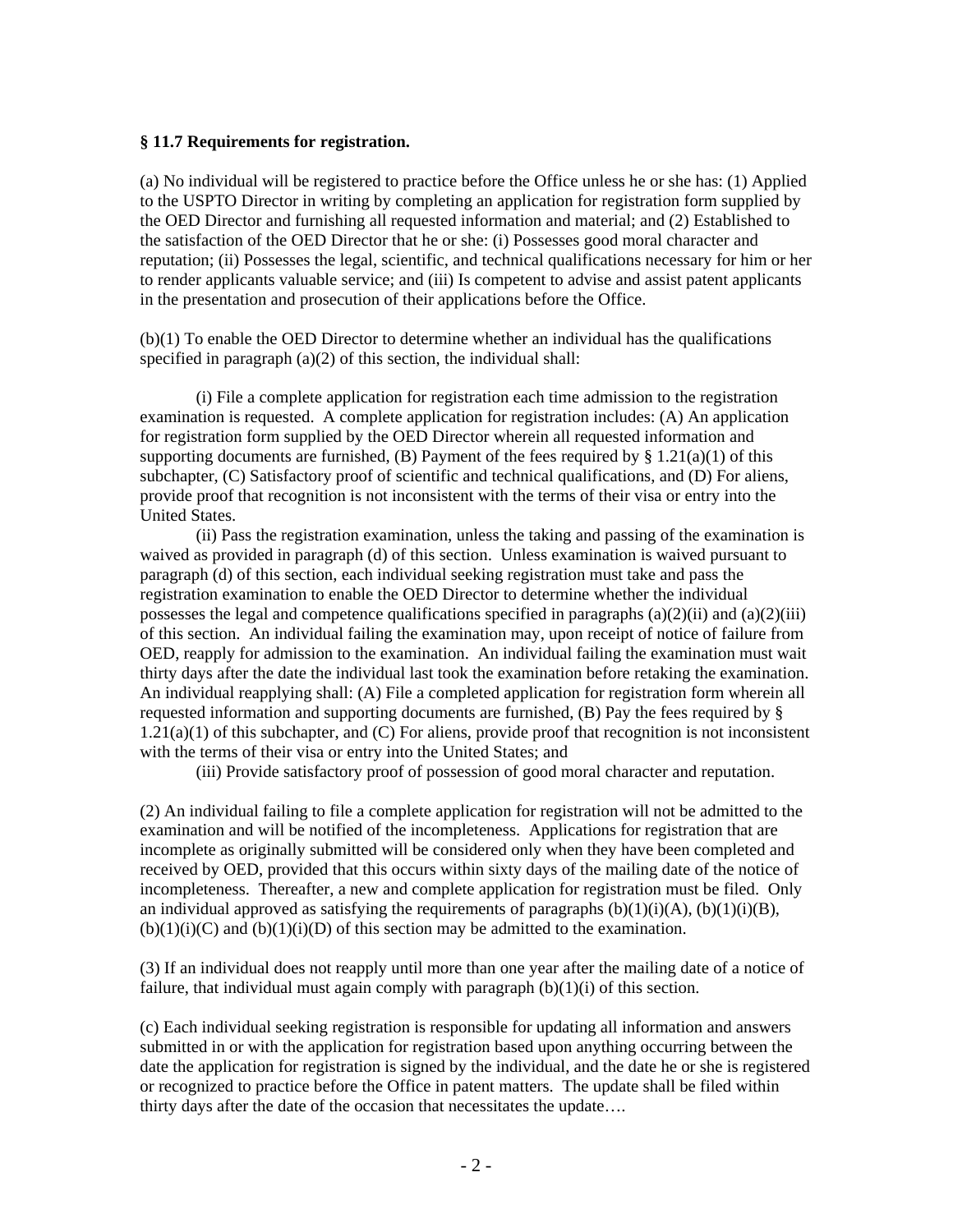### <span id="page-4-0"></span>**II. REQUEST FOR WAIVER OF THE EXAMINATION FOR FORMER UNITED STATES PATENT AND TRADEMARK OFFICE EMPLOYEES UNDER 37 CFR § 11.7(d)**

Former patent examiners who by July 26, 2004 had not actively served four years in the patent examining corps, and were serving in the corps at the time of their separation must consult 37 CFR  $\S$  11.7(d)(1) for registration requirements premised on their service as patent examiner.

Former patent examiners who by July 26, 2004 had actively served four years in the patent examining corps, and were serving in the corps at the time of their separation must consult 37 CFR  $\S 11.7(d)(2)$  for registration requirements premised on their service as a patent examiner.

Certain other former Office employees who were not serving in the patent examining corps upon their separation from the Office must consult 37 CFR  $\S$  11.7(d)(3) for registration requirements premised upon their service in the Office.

Former Office employees must meet the scientific and technical training requirements for admission to the registration examination. Former Office employees, including examiners, seeking registration by the waiver must submit the following documents:

Application for Registration to Practice before the United States Patent and Trademark Office [Form PTO-158];

Undertaking Under 37 CFR § 11.10(b) [Form PTO-275] (if not previously completed and submitted);

Application fee as required by 37 CFR § 1.21(a)(1)(i) or 37 CFR § 1.21(a)(10). Please make payment by check or money order payable to the Director of the United States Patent and Trademark Office;

Official Transcripts Former Office employees may provide a copy of an official transcript on file in the United States Patent and Trademark Office's Office of Human Resources. A USPTO OHR staff member must note that the original is in the former employee's personnel file.

To request waiver of the examination, place an "X" in the appropriate box of the Application for Registration. Please provide documentation showing satisfaction of the requirements of 37 CFR §  $11.7(d)(1)$  or (d)(2) or (d)(3). All relevant documentation must be submitted with the application. Please refer to the Instructions for Applying for Admission to the Examination for additional information.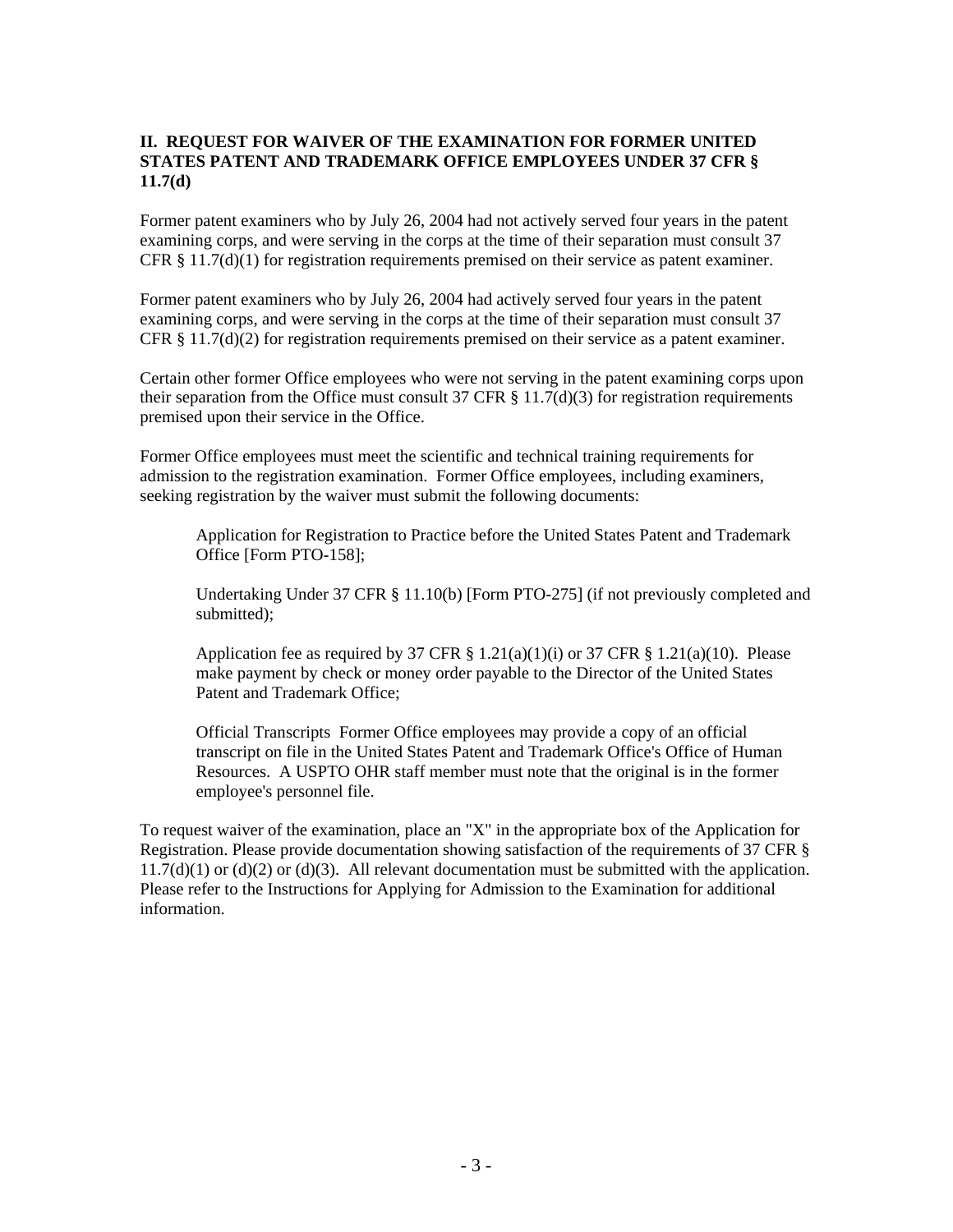### <span id="page-5-0"></span>**III. SCIENTIFIC AND TECHNICAL TRAINING REQUIREMENTS FOR ADMISSION TO THE EXAMINATION**

An applicant applying for the examination must demonstrate to the Director of the Office of Enrollment and Discipline (OED) that he or she possesses the scientific and technical training necessary to provide valuable service to patent applicants. Applicant bears the burden of showing the requisite scientific and technical training. To be admitted to the examination, each applicant must demonstrate possession of the required scientific and technical training.

**A. CATEGORY A:** Bachelor's Degree in a Recognized Technical Subject.

An applicant will be considered to have established to the satisfaction of the OED Director that he or she possesses the necessary scientific and technical training if he or she provides an official transcript showing that a Bachelor's degree was awarded in one of the following subjects by an accredited United States college or university, or that the equivalent to a Bachelor's degree was awarded by a foreign university in one of the following subjects:

| Pharmacology                    |
|---------------------------------|
| Physics                         |
| <b>Textile Technology</b>       |
| <b>Aeronautical Engineering</b> |
| <b>Agricultural Engineering</b> |
| <b>Biomedical Engineering</b>   |
| Ceramic Engineering             |
| <b>Chemical Engineering</b>     |
| Civil Engineering               |
| <b>Computer Engineering</b>     |
| <b>Electrical Engineering</b>   |
|                                 |

Electrochemical Engineering **Engineering Physics** General Engineering Geological Engineering Industrial Engineering Mechanical Engineering Metallurgical Engineering Mining Engineering Nuclear Engineering Petroleum Engineering

\*Acceptable Computer Science degrees must be accredited by the Computer Science Accreditation Commission (CSAC) of the Computing Sciences Accreditation Board (CSAB), or by the Computing Accreditation Commission (CAC) of the Accreditation Board for Engineering and Technology (ABET), on or before the date the degree was awarded. Computer science degrees that are accredited may be found on the Internet (http://www.abet.org).

An applicant with a Bachelor's degree in one of the above-identified subjects must submit an official transcript from the college or university. A diploma, copy of the diploma, or copy of the transcript will not be accepted. The official transcript will be accepted from an applicant. The college or university transcript must be official and include the university stamp or seal.

**i. Bachelor's Degrees In Other Subjects:** An applicant with a Bachelor's degree in a subject not listed above, such as Biological Sciences, Pharmacy, Mechanical Technology, or a Computer Science degree from an institution that was not accredited by the CSAC of the CSAB or by the CAC of ABET on or before the date the degree was awarded must establish to the satisfaction of the OED Director that he or she possesses the necessary scientific and technical training under either Category B or Category C below.

**ii. Graduate Degrees:** An applicant who has a Master's or higher level degree in one of the subject areas listed above, but does not have a Bachelor's degree in such subject, must establish to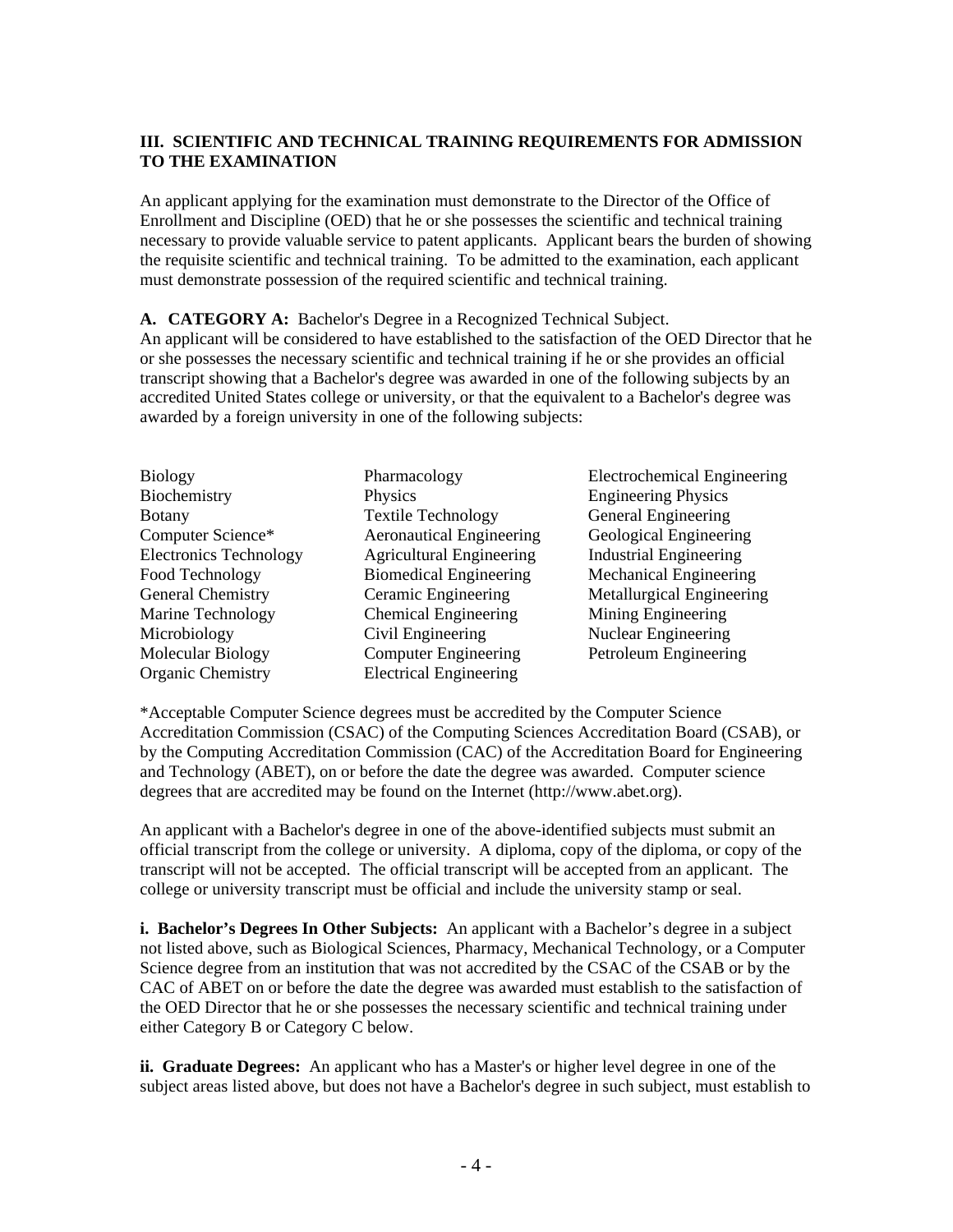the satisfaction of the OED Director that he or she possesses the necessary scientific and technical training. Possession of the necessary scientific and technical training may be satisfactorily established in the manner set forth under either Category B or Category C below.

### **B. CATEGORY B:** Bachelor's Degree in another Subject.

An applicant with a Bachelor's degree in a subject other than one of those listed in Category A, must establish to the satisfaction of the OED Director that he or she possesses scientific and technical training equivalent to that received at an accredited U.S. college or university for a Bachelor's degree in one of the subjects listed in Category A. To establish such equivalence to the satisfaction of the OED Director, an applicant can satisfy one of the following four options, other training, or other education listed below. The applicant must submit the necessary documentation and objective evidence showing satisfaction of one of the options or other means of qualifying.

**i. Option 1:** 24 semester hours in physics. Only physics courses for physics majors will be accepted.

**ii. Option 2:** 32 semester hours in a combination consisting of the following: 8 semester hours of chemistry or 8 semester hours of physics, and 24 semester hours in biology, botany, microbiology, or molecular biology

The 8 semester hours in chemistry or 8 semester hours of physics must be obtained in two sequential courses, each course including a lab. Only courses for science or engineering majors will be accepted.

**iii. Option 3:** 30 semester hours in chemistry. Only chemistry courses for chemistry majors will be accepted.

**iv. Option 4:** 40 semester hours in a combination consisting of the following: 8 semester hours of chemistry or 8 semester hours of physics, and 32 semester hours of chemistry, physics, biology, botany, microbiology, molecular biology, or engineering. (For Computer Science, see other acceptable course work.)

The 8 semester hours of chemistry or 8 semester hours of physics must be obtained in two sequential courses, each course including a lab. Only courses for science or engineering majors will be accepted. For Computer Science, see "**Other Acceptable Course Work**."

All acceptable coursework for Options 2 and 4 must be for science or engineering majors.

**v. Transcripts:** Official transcripts are required to establish both the award of a Bachelor's degree and completion of each course relied on to establish scientific and technical training in Category B.

Please note that a diploma, a copy of a diploma, or an unofficial transcript is not acceptable evidence of a degree. Each applicant must provide an official transcript from a college or university as evidence of the degree received. An official transcript issued to an applicant will be accepted provided the transcript includes a university or college stamp or seal. A letter from the registrar specifying a degree or degrees is not sufficient.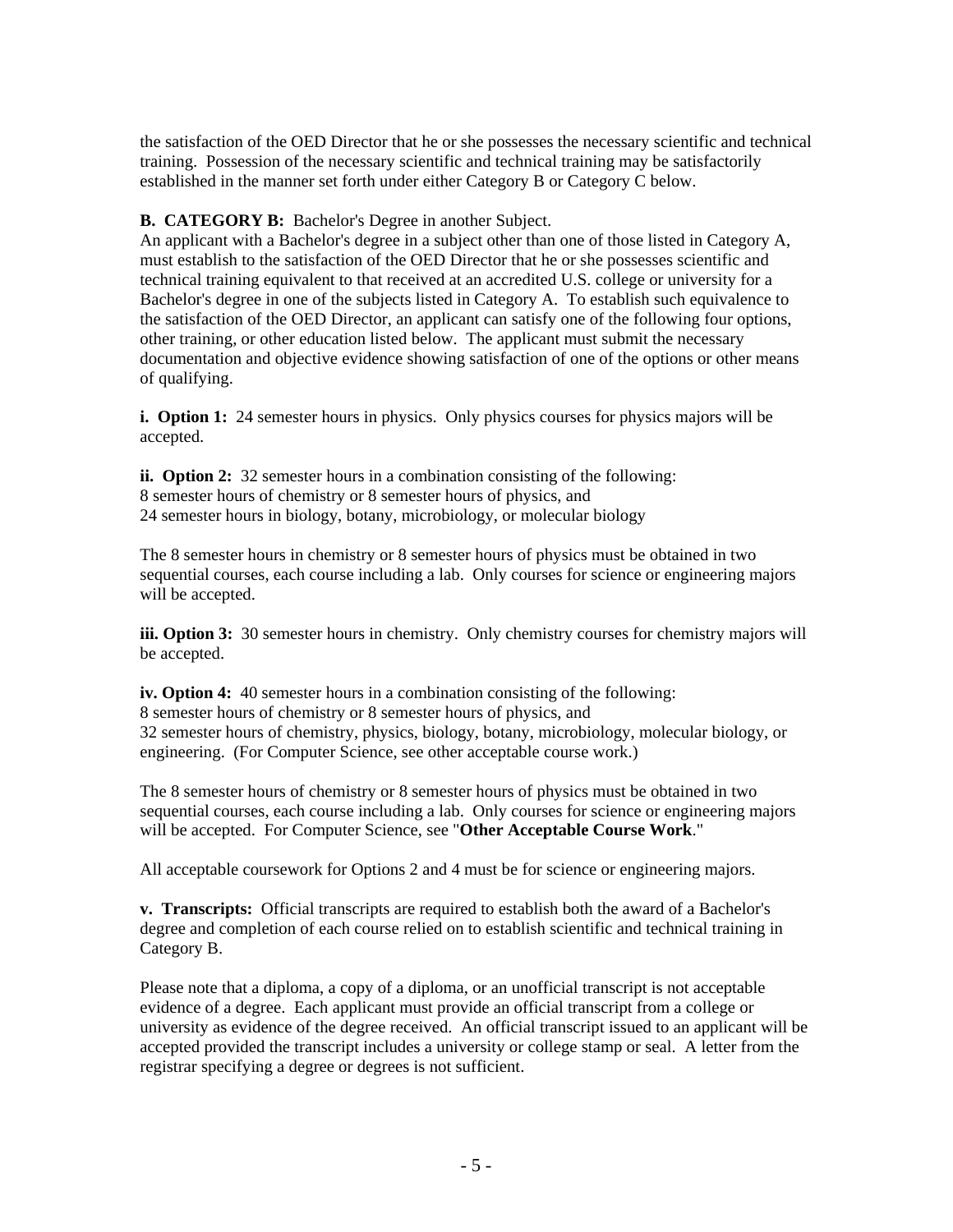Transcripts must show the same name as the application. An applicant who has changed his or her name must submit legal documentation of the name change, such as a marriage certificate or court order.

The transcript must be official. However, the applicant may send the transcript to OED as the transcript does not need to be sent to OED directly from the university or college.

An applicant instructing a college or university to send transcripts directly to OED at the USPTO should provide this information in a letter accompanying the application. An applicant is urged to furnish the university or college with a copy of a certificate of mailing (enclosed in this bulletin) and instruct the institution to include a completed and signed certificate of mailing in the envelope with the transcript.

**vi. Course Descriptions:** For each course relied upon in Options 1, 2, 3, or 4 above, an applicant must furnish an official course description which is concurrent with the year in which the course was taken to accompany the official transcript. The course descriptions must include:

Copies of the catalog cover page showing the year, the page(s) describing the requirements for the major and omplete pages describing the courses to be considered.

**vii. Grades:** Only courses with a grade of C- or better will be accepted. To speed the review process, please highlight the courses to be considered on the transcripts and course descriptions submitted.

**viii. Quarter hour conversion:** A semester hour is a unit of academic credit fulfilled by completing one hour of class instruction each week for one semester, a semester being a division constituting half of the regular academic year, lasting typically from 15 to 18 weeks. For credits earned at a university or college in which the term is less than the 15 to 18 week semester, the credits earned at that university or college will need to be adjusted to determine whether the applicant established to the satisfaction of the OED Director that he or she possesses the necessary scientific and technical training under Category B. To convert trimester credit hours or quarter hours into semester hours, multiply the quarter hours or trimester credit hours by 2/3.

**ix. Translations:** Certified English translations of foreign language documents, such as transcripts, course descriptions and any other supporting documentation must be furnished for the foreign language documents to be considered.

**x. Other Acceptable Course Work:** Under Option 4, up to four semester hours will be accepted for courses in design engineering or drafting. Also, under Option 4, computer science courses that stress theoretical foundations, analysis, and design, and include substantial laboratory work, including software development will be accepted. Such courses include the representation and transformation of information structures, the theoretical models for such representations and transformations, basic coverage of algorithms, data structures, software design with a laboratory, programming languages with a laboratory, and computer organization and architecture. Other acceptable courses in computer science include artificial intelligence and robotics, networking, linear circuits, logic circuits, operating systems, and software methodology and engineering. However, the courses may not be substituted for the eight semester hours of chemistry or physics required under Option 4.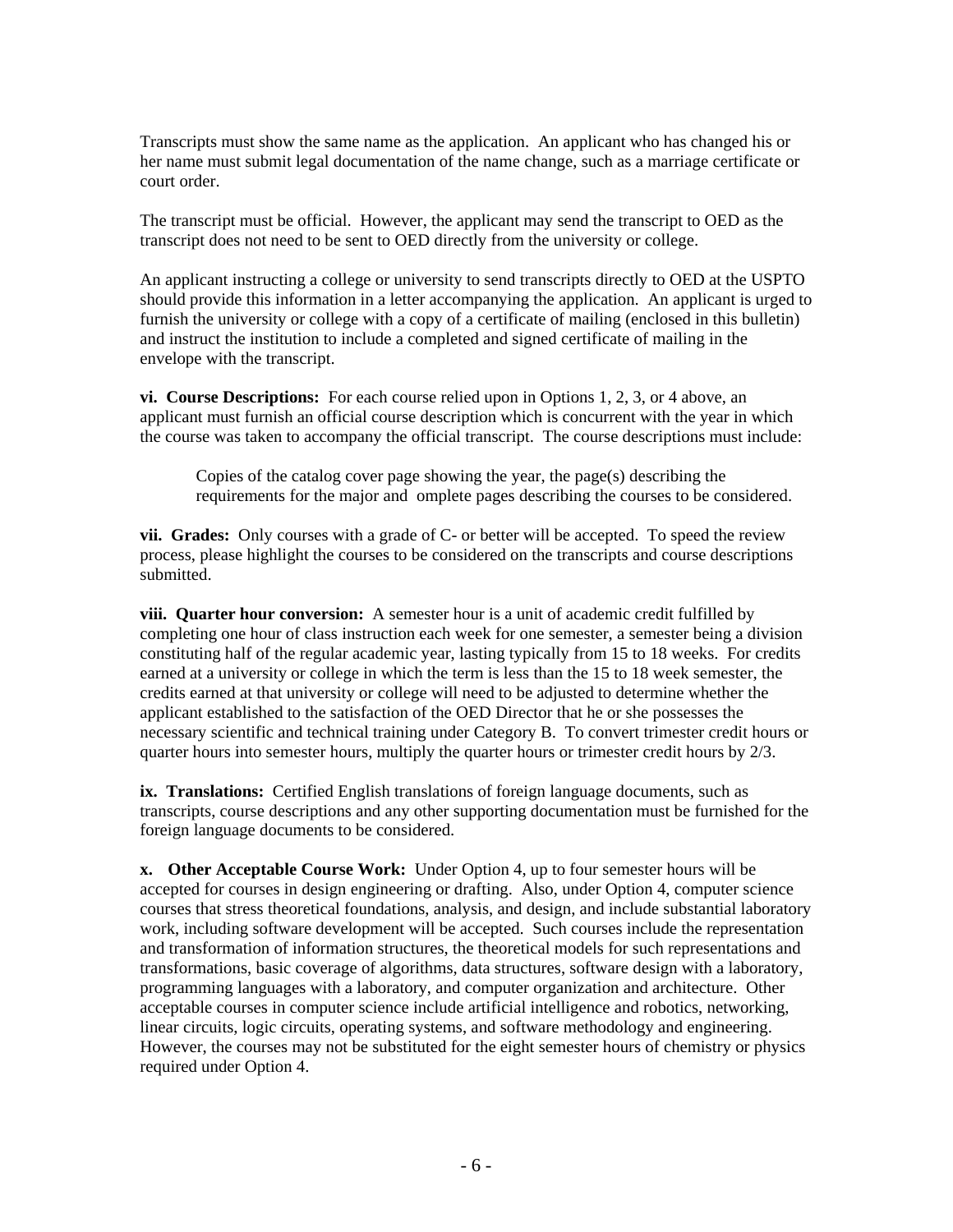**xi. Typical Non-Acceptable Course Work:** The following typify courses that are not accepted as demonstrating the necessary scientific and technical training: anthropology; astronomy; audited courses; behavioral science courses such as psychology and sociology; continuing legal education courses; courses in public health; courses relating technology to politics or policy; courses offered by corporations to corporate employees; courses in management, business administration and operations research; courses on how to use computer software; courses directed to data management and management information systems; courses to develop manual, processing or fabrication skills (e.g. machine operation, wiring, soldering, etc.); courses taken on a pass/fail basis; correspondence courses; ecology; economics of technology; courses in the history of science, engineering and technology; field identification of plants and/or animals; home or personal independent study courses; high school level courses; mathematics courses; one day conferences; patent law courses; paleontology; political science courses; repair and maintenance courses; radio operator license courses; science courses for non-science majors; vocational training courses; and work study programs. Also not accepted are college research or seminar courses where the course content and requirements are not set forth in the course descriptions; and courses that do not provide scientific and technical training. Further, not accepted are courses that repeat, or which are substantially the same as, or are lesser-included courses for which credit has already been given.

**xii. Other Training:** Other factors will also be considered on a case-by-case basis with respect to scientific and technical training. OED will consider expertise in scientific and technical training which is equivalent to that of a Bachelor's degree in a subject listed in Category An applicant without a degree listed in Category A has the burden of establishing possession of sufficient training and expertise in science or engineering to be equivalent to that of a Bachelor's degree in a subject listed in Category A. Objective evidence demonstrating that training is equivalent to training received in courses accepted under Category A may establish such equivalency.

**xiii. Other Education:** Other education (e.g., foreign education, academic credit for work experience, military education, life experience, etc.) is acceptable to the extent objective evidence demonstrates the education is equivalent to that received at an accredited U. S college or university in one of the subjects listed in Category A. For example, such education may be met by one of the following showings:

- a. The specific courses have been accepted for college-level credit in a Category A subject by an accredited U.S. college or university because they would be creditable if the student were to further his or her education at that institution.
- b. The academic credit earned in a Category A subject earned through a special credit program, such as the College Level Examination Program (CLEP), and an accredited college or university has awarded credit.
- c. If credit has been given for life experience, the college or university must identify the ourse work area(s) or courses in a Category A subject for which the credit is given. Life experience credit for courses that are not identified in its course catalog as part of a college or university's curriculum is not acceptable, unless the college or university is giving credit for course work in a Category A subject that is a prerequisite for more advanced courses in Category A included in its curriculum.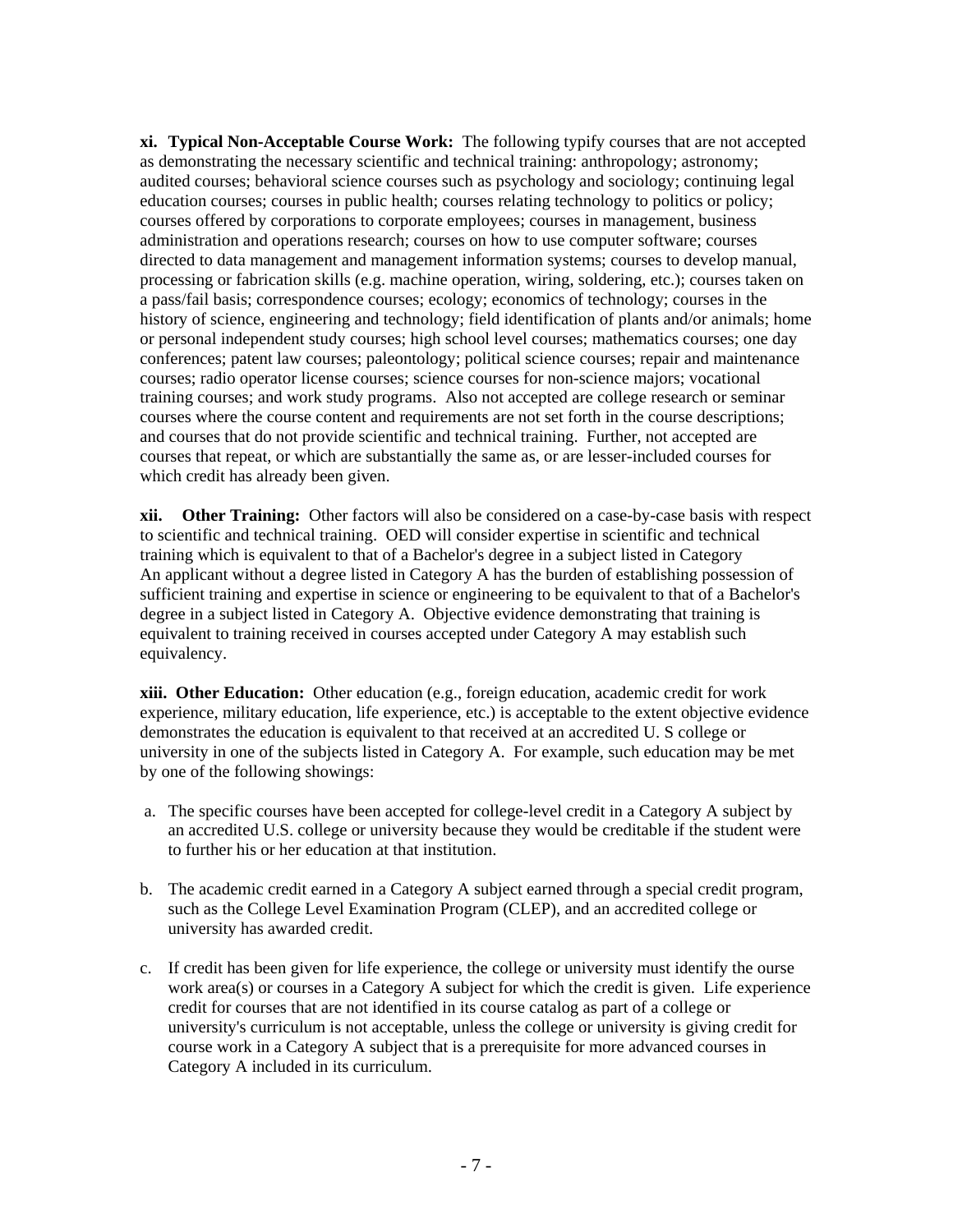- d. Credit in a Category A subject for home study course work has been granted by a postsecondary institution accredited by the Distance Education and Training Council.
- e. An accredited U.S. State college or university reports the degree from another institution as one whose transcript is given full value, and full value is given in a Category A subject applicable to the curricula at the U.S. State college or university.
- f. The education completed outside the U.S. has been submitted to a private organization that specializes in interpretation of foreign educational credentials and such education has been deemed at least equivalent to that gained in conventional U.S. education programs. The Council for Higher Education Accreditation (CHEA) may be of some help in providing information on these organizations.
- g. Credits from the United States Department of Agriculture (USDA) Graduate School, or other institutions determined to be equivalent for this purpose, are accepted by an accredited institution on the same basis as study in accredited colleges and universities.

**xiv. Military Service:** Although OED will not evaluate and award credit for military service, credit may be granted for technical courses taken pursuant to military training. The applicant has the burden of showing the semester hour credit each course relied upon would be accorded toward a degree at an accredited U.S. University or college.

An applicant should consult the Guide to Evaluation of Educational Experiences in the Armed Services, which is available through the American Council on Education, Military Evaluation Program, One Dupont Circle, Washington, DC 20036-1193.

#### **C. CATEGORY C:** Practical Engineering or Scientific Experience.

An applicant relying on practical engineering or scientific experience or who does not qualify under Category A or B above may establish the required technical training by demonstrating that he or she has taken and passed the Fundamentals of Engineering (FE) test. The FE test is a test of engineering fundamentals. The FE test is developed and administered by a State Board of Engineering Examiners in each State or comparable jurisdiction. Neither the USPTO nor any other U.S. Government agency administers the test. An applicant desiring to take the FE test should direct inquiries to the Secretaries of the appropriate State Boards. Official results of the FE test must be submitted to establish qualification under this category. An applicant attempting to qualify under Category C must submit an official transcript showing the award of a Bachelors degree.

# **D. ALL BUSINESS TRANSACTED IN WRITING:**

All business with the USPTO should be transacted in writing. Personal attendance is unnecessary. The action of OED will be based exclusively on the written record in the Office. 37 CFR § 1.2.

# **E. ELIGIBILITY OF ALIENS:**

An applicant who is not a United States citizen and does not reside in the U.S. is not eligible for registration except as permitted by 37 CFR § 11.6(c). Presently, the Canadian Intellectual Property Office is the only patent office recognized as allowing substantially reciprocal privileges to those admitted to practice before the USPTO.

The registration examination is not administered to aliens who do not reside in the United States.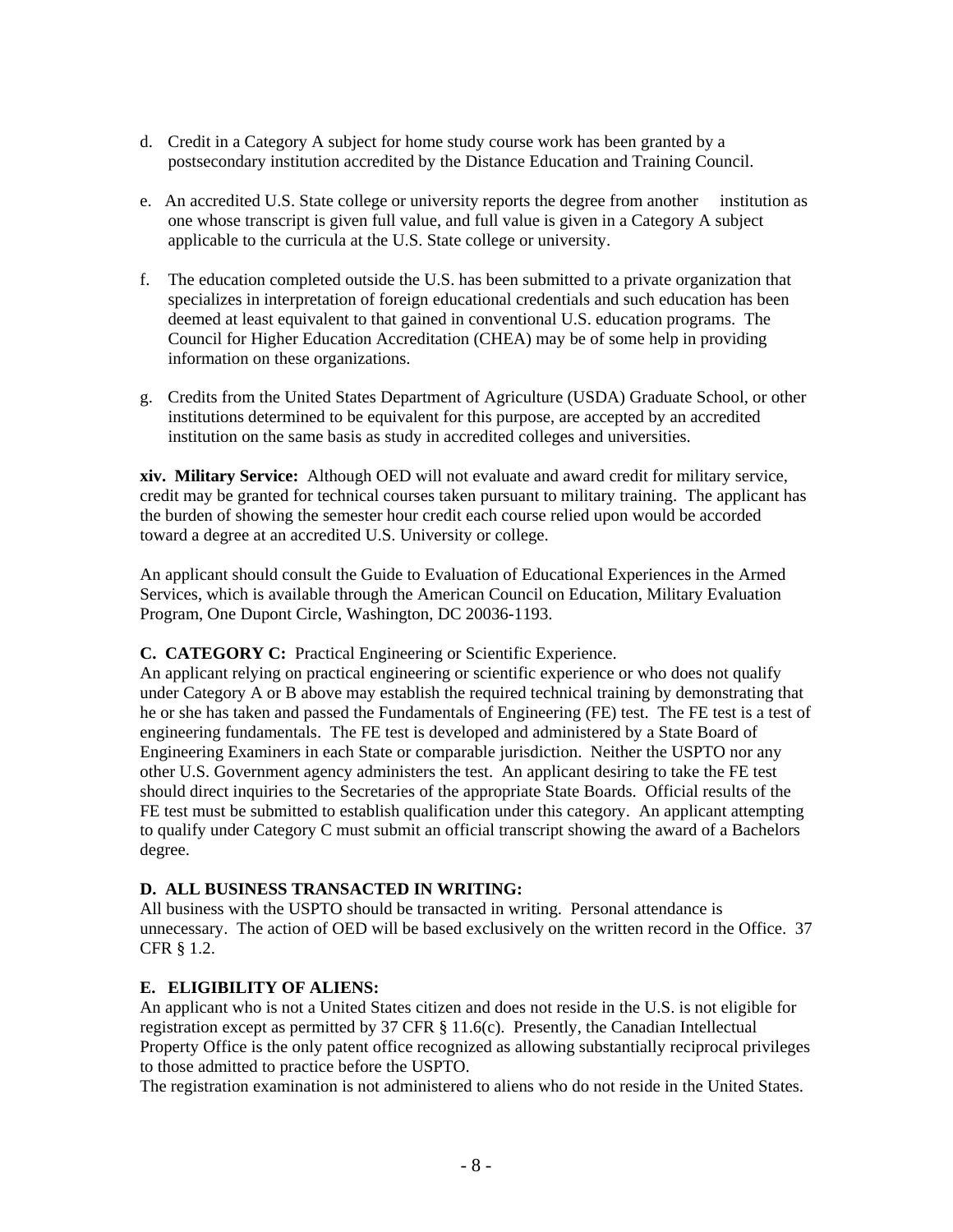An alien residing in the United States may apply to take the registration examination. To be admitted to the examination, an applicant must establish that recognition is consistent with the capacity of employment authorized by the United States Citizenship and Immigration Services (USCIS). The evidence must include a copy of both sides of any work or training authorization and copies of all documents submitted to and received from the USCIS regarding admission to the United States and a copy of any documentation submitted to the U.S. Department of Labor. A qualifying non-immigrant alien within the scope of  $8$  CFR  $\S$  274a.12(b) or (c) is not registered upon passing the examination. Such an applicant will be given limited recognition under 37 CFR § 11.9(b) if recognition is consistent with the capacity of employment or training authorized by the USCIS. Documentation establishing an applicant's qualification to receive limited recognition must be submitted with the applicant's application.

Qualifying documentation would show that the USCIS has authorized the applicant to be employed or trained in the capacity of representing patent applicants before the USPTO by preparing and prosecuting their patent applications. Any USCIS approval pending at that time will result in the applicant's application being denied admission to the examination.

# **F. INELIGIBLE APPLICANTS:**

**i. Convictions:** "Conviction" or "convicted" is defined by 37 CFR § 11.1 as meaning any confession to a crime; a verdict or judgment finding a person guilty of a crime; any entered plea, including *nolo contender* or Alford plea, to a crime; or receipt of deferred adjudication (whether judgment or sentence has been entered or not) for an accused or pled crime. An applicant convicted of a felony, or a crime involving moral turpitude or breach of trust, is not eligible for registration or to apply for registration during the time of any sentence (including confinement or commitment to imprisonment), deferred adjudication, and period of probation or parole as a result of the conviction and for a period of two years after the date of successful completion of said sentence, deferred adjudication, and probation or parole. See 37 CFR § 11.7(h)(1). Such an applicant must file with an Application for Registration the fees required by 37 CFR §§  $1.21(a)(1)(ii)$  and  $1.21(a)(10)$  of this subchapter. The OED Director will determine whether the person has produced satisfactory proof of reform and rehabilitation, including at a minimum a sufficient period of exemplary conduct. An applicant subject to the provisions of 37 CFR §  $11.7(h)(1)$  must submit the fee specified in 37 CFR § 1.21(a)(10) for each determination by the OED Director under 37 CFR § 11.7.

**ii. Disciplined Professionals:** An applicant who has been disbarred from practice of law or other profession, or who has resigned a professional license in lieu of a disciplinary proceeding, is ineligible to apply for registration for a period of five years from the date of disbarment or resignation. An applicant suspended on ethical grounds from the practice of law or other profession is ineligible to apply for registration until expiration of the period of suspension. An applicant who, in addition to being disbarred, suspended or resigned, also has been convicted of a felony or a crime involving moral turpitude or breach of trust is ineligible to apply for registration until the conditions of both 37 CFR  $\S$  11.7(h)(1) and 11.7 (h)(4) have been fully. See 37 CFR  $\S$ 11.7(h)(4). An applicant subject to the provisions of 37 CFR  $\S$  11.7(h)(4) must submit the fee specified in 37 CFR § 1.21(a)(10) for each determination by the OED Director under 37 CFR § 11.7.

**iii. Previously Denied For Lack Good of Moral Character and Reputation:** An applicant refused registration for failure to demonstrate present good moral character and reputation in a USPTO Director's decision; or in the absence of a USPTO Director's decision, in a recommendation of the OED Director, is ineligible to reapply for registration for two years after the date of the decision, unless a shorter period is otherwise ordered by the USPTO Director. An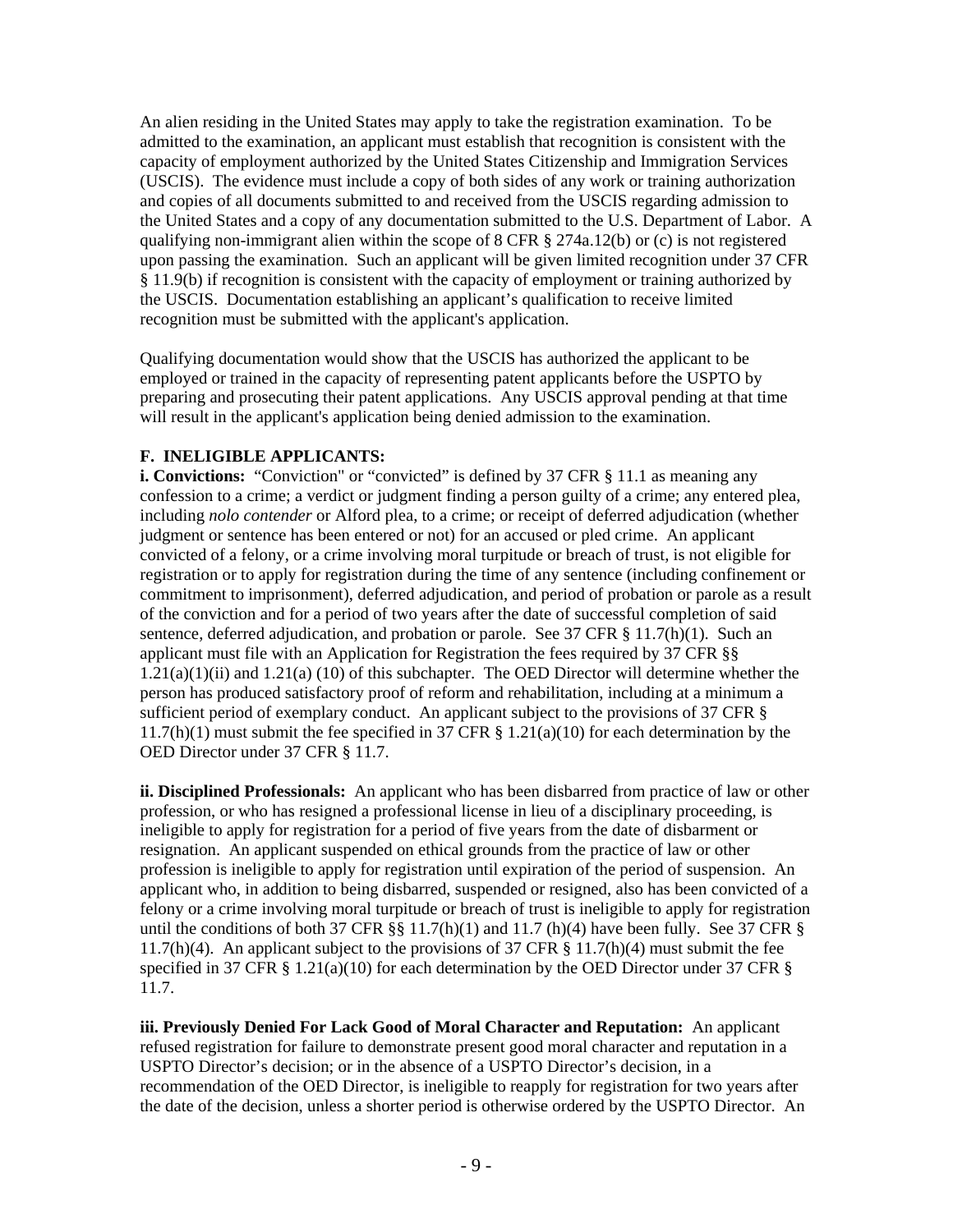applicant under investigation regarding the applicant's present moral character and reputation who elects to withdraw his or her application is ineligible to reapply for registration for two years after the date of withdrawal. See 37 CFR § 11.7(k). Such an applicant must pay the fees required by 37 CFR §§ 1.21(a)(1)(ii) and 1.21(a)(10) upon filing an application, and has the burden of showing his or her fitness to practice. The applicant also must pass the registration examination even if the applicant previously passed the examination. An applicant subject to the provisions of 37 CFR § 11.7(k) must submit the fee specified in 37 CFR § 1.21(a)(10) for each determination by the OED Director under 37 CFR  $\S 11.7$ . For purposes of 37 CFR  $\S 1.21(a)(10)$ , an applicant who withdraws the application during an investigation regarding the applicant's present moral character and reputation will be considered to have obtained a determination by the OED Director under 37 CFR § 11.7.

### <span id="page-11-0"></span>**IV. INSTRUCTIONS FOR APPLYING FOR ADMISSION TO THE EXAMINATION**

### **A. GENERAL INFORMATION:**

The USPTO moved to a computer-based test delivery system. A candidate for registration to practice in patent cases before the USPTO must apply to OED by completing a registration application form and submitting all required documentation and government fees. A commercial test delivery provider, Prometric, will administer the computer-based examination. The location of Prometric test sites and Prometric test delivery policies are available at the Prometric web site, www.prometric.com. Prometric also provides a toll free number for USPTO registration examination applicants (800-479-6369).

As an alternative to test administration by Prometric, a USPTO administered examination will be offered once per fiscal year at a date and location to be determined.

An applicant applying for the examination should carefully review his or her application information and documentation before submitting the application. Applications must be complete for proper review by OED. It is strongly recommended that no incomplete application be filed.

Facsimile transmissions of applications will not be accepted. See 37 CFR §§ 1.4(e) and 1.6(d)(1). An applicant seeking admission to the examination for the first time should send the following documents to Mailstop OED, U.S. Patent and Trademark Office, P.O. Box 1450, Alexandria, Virginia 22313-1450:

A completed Application for Registration to Practice before the United States Patent and Trademark Office [Form PTO-158];

\$40.00 non-refundable application fee as required by 37 CFR  $\S 1.21(a)(1)(i)$ -or-

\$1600.00 non-refundable fee if required pursuant to 37 CFR  $\S 1.21(a)(10)$ ;

\$200.00 registration examination fee to the United States Patent and Trademark Office for test administration by a commercial entity. [37 CFR  $\S 1.21(a)(1)(ii)(A)$ ] (Application and registration examination fee(s) may be paid with one check or credit card authorization)

-or-

\$450.00 registration examination fee to the United States Patent and Trademark Office for test administration by the USPTO. [37 CFR  $\S 1.21(a)(1)(ii)(B)$ ] (The application fee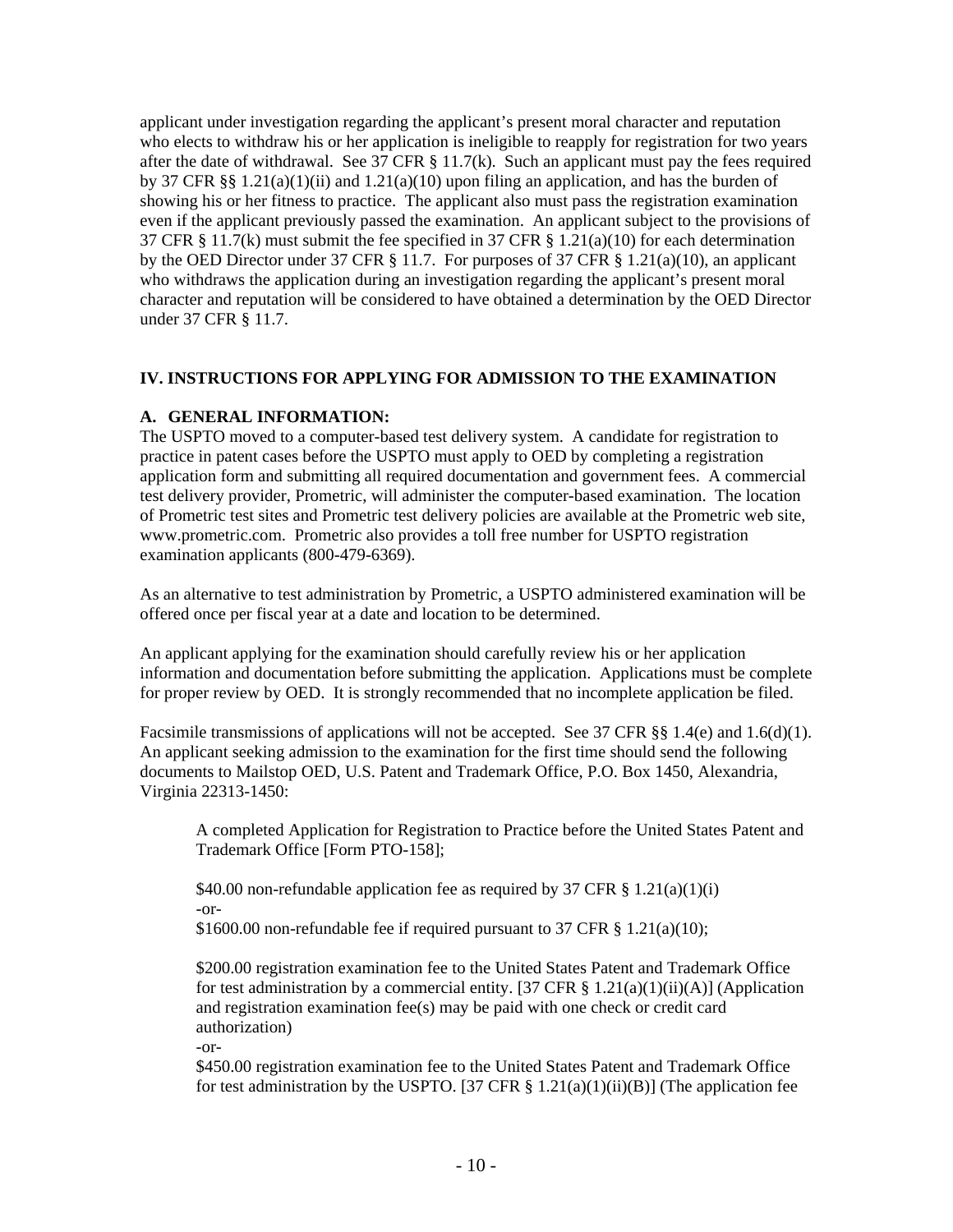and the registration examination fee may be paid with one check or credit card authorization);

Official transcripts;

Course descriptions (Category B only);

All other required documentation (for example, information upon which applicant relies to demonstrate qualifications to sit for the examination, evidence of permanent residence, or documents required in response to questions 15 through 22);

An alien must provide a copy of all documents submitted to and received from the USCIS.

# **A. INSTRUCTIONS FOR COMPLETING APPLICATION FORM PTO 158:**

Complete the application form in permanent ink, computer, or typewriter; not pencil. An applicant must personally sign the application with an original handwritten signature in permanent dark ink or the equivalent. 37 CFR  $\S$  1.4(e). Facsimiles of applications will not be accepted. See 37 CFR § 1.6(d)(1).

*Read These Instructions:* The entire application and General Requirements Bulletin, and all other applicable forms, should be read thoroughly before proceeding to complete the application form. After completing the application, check the application to ensure that all questions have been answered, and keep a copy of the completed application papers.

This is a continuing application. All information provided in the application must be reported in writing. 37 CFR § 1.2. All changes to the application, including changes of address, must be signed and dated, and cannot be accepted by telephone, facsimile transmission, or e-mail. 37 CFR § 1.4(e). 37 CFR § 11.7(c) specifies the time for reporting changes. OED should be notified of all changes within thirty days of occurrence. All updates should refer to the relevant question in the application to which the change applies, and must provide all details relative to the information sought by the question. An applicant must continue to update the application until registered to practice before the USPTO in patent cases, and should retain copies of all updates submitted to the USPTO.

# **i. Line-by-Line Instructions:**

**Line 1a.** Applicant provides his or her complete legal name, including first name, middle name (not initial) and last name. Correspondence will be conducted using applicant's complete name. Complete legal names must be provided to avoid confusion between people having the same first name, middle initial and last name. Failure to comply with this instruction will result in an application being incomplete. At the end of line 1a, check the reasonable accommodations box only if a request for the same is attached along with supporting documentation.

Line 1b. Applicant provides his or her name exactly as it appears on valid, current governmentissued photo identification, such as a driver's license, passport, or resident alien card. The same valid government identification must be presented for admission to the examination. Admission to the examination will be denied if the government-issued photo-identification is invalid for any reason at the time it is presented for admission, e.g., expiration of a license or passport, or if there is any difference between the name on the photo-identification and the name given on line 1b.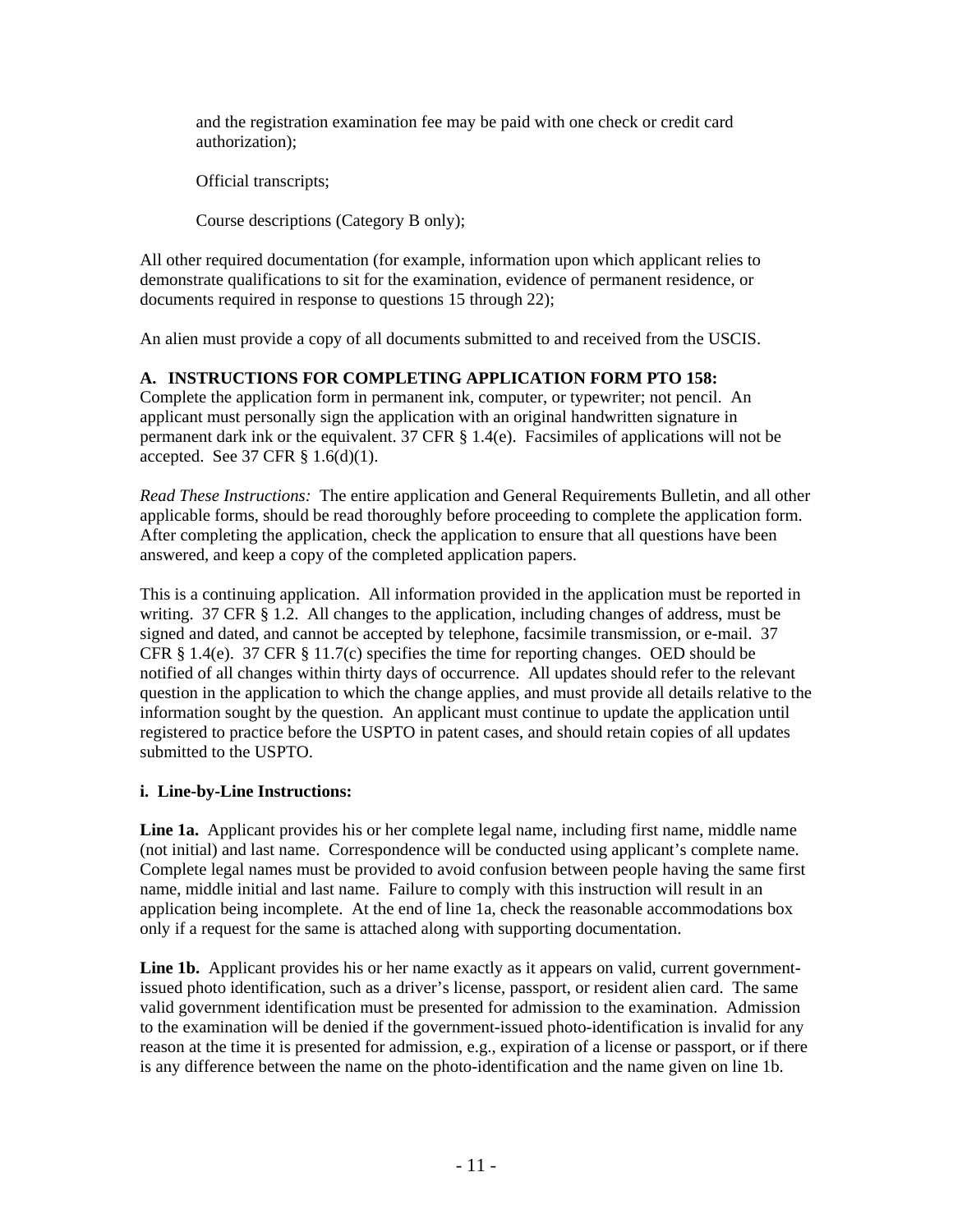Lines 1c-1g. Whether employed, unemployed or a student, applicant must enter the address where OED can communicate with applicant during the day between 8:30 a.m. and 5 p.m.

Eastern Time. If OED is to communicate with applicant at a business, the name and address of the business must be furnished.

**Government Employees:** If applicant is an officer and/or employee of the United States Government, including an employee of the USPTO, in lines 1c through 1g, enter the name, mailing address and business telephone of the department or agency where applicant is employed. Applicant may not use applicant's home address or another business address. If applicant wishes notices to be sent to applicant's home address, supply applicant's home address on a separate sheet of paper.

**Line 2.** Citizenship. Provide the country of applicant's citizenship.

**Line 3.** Date of Birth. Provide the date of applicant's birth.

**Line 4.** Place of Birth. Provide the city, state and country where applicant was born.

**Line 5.** Visa Classification. If applicant is a non-immigrant alien, state applicant's visa classification.

**Line 6.** Permanent Resident. For an applicant who is not a U.S. citizen, check "yes" if applicant is classified as a permanent resident. Check "no" if applicant has not been classified as a permanent resident.

**Line 7.** Alien Registration Number. If applicant has been classified as a permanent resident, provide applicant's alien registration number. Submit a copy of both sides of applicant's permanent resident card.

**Line 8a.** Application Fee. Check the appropriate box for the required application fee. An applicant should carefully review the provisions of 37 CFR  $\S$  11.7(h) and 11.7(k) to determine whether the fee set forth in 37 CFR  $\S$  1.21(a)(10) is required. Failure to submit the appropriate application fee may cause disapproval of an application. An applicant subject to the provisions of 37 CFR § 11.7(h)(1), § 11.7(h)(4) and/or 37 CFR § 11.7(k) must submit the fee set forth in 37 CFR  $\S 1.21(a)(10)$  for each determination by the OED Director regarding good moral character and reputation of the applicant. An applicant who submits the fee set forth in 37 CFR § 1.21(a)(10) but is not admitted to the examination for failing to complete the application or for failing to demonstrate the requisite technical and scientific qualifications, will be refunded the fee less a \$40 application fee. If a fee submitted pursuant to 37 CFR § 1.21(a)(10) has been refunded in whole or in part, or if applicant has received an adverse determination by the OED Director regarding applicant's present good moral character and reputation, applicant will need to resubmit the fee under  $\S 1.21(a)(10)$  for any subsequent application. Withdrawal of an application during the course of an investigation of good moral character and reputation is considered a determination by the OED Director regarding good moral character and reputation.

Line 8b. Registration Examination Fee. Check the appropriate box for the government registration examination fee. Please note that Prometric will charge applicant a separate test administration fee.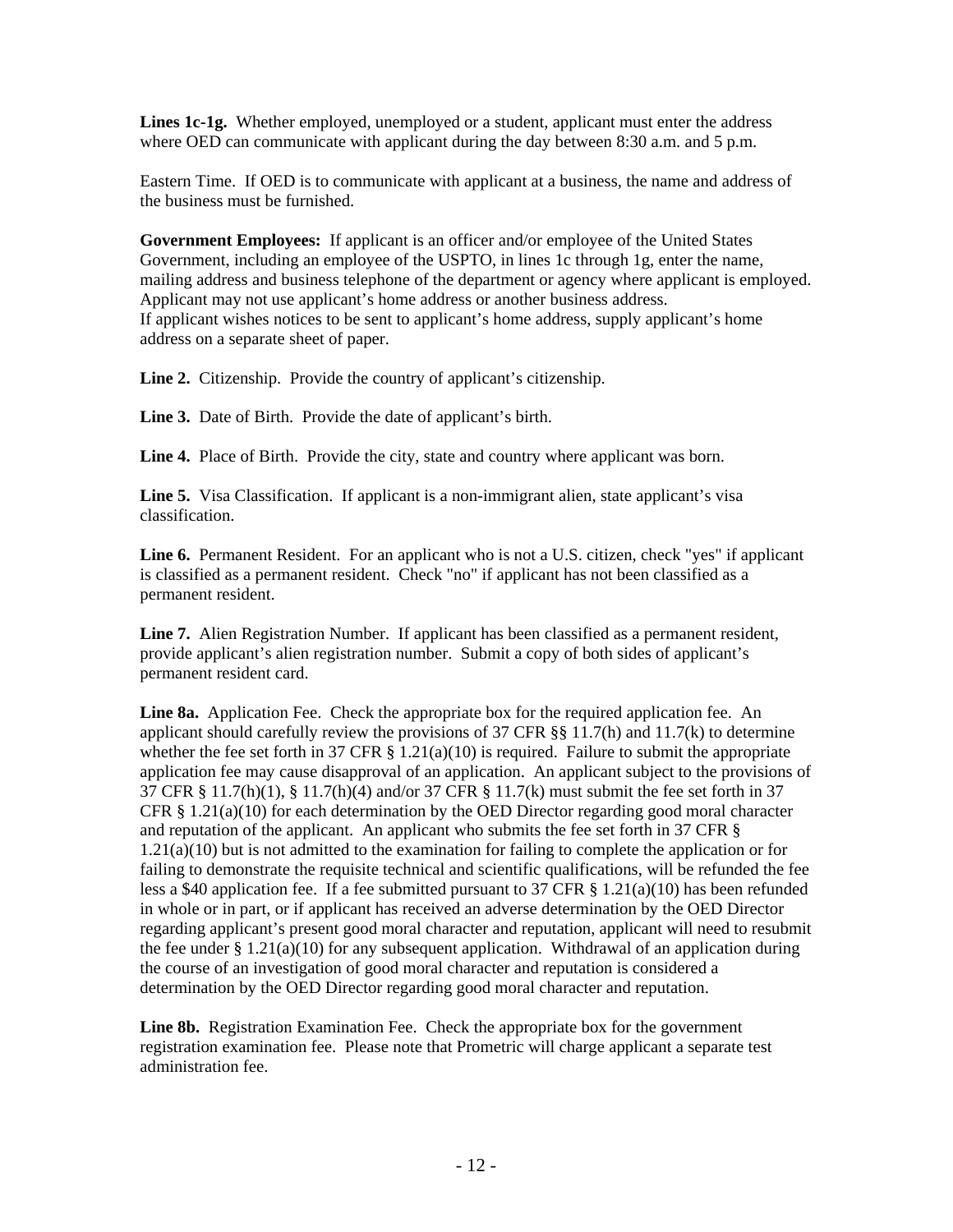**Line 9.** Former patent examiner or other USPTO employee. Check the appropriate box on line 9b if applicant is a former patent examiner or other USPTO employee and seeks waiver of the examination under the provisions of 37 CFR § 11.7(d).

Line 10. Passed examination. Check the box on line 10 if applicant previously passed an examination, and in the space provided give the date applicant passed the examination.

Line 11. Reinstatement. Check the box on line 11 if applicant is seeking reinstatement, whether applicant's name was inactivated due to government employment, applicant resigned from the register of attorneys and agents recognized as entitled to represent applicants in patent matters before the office, or applicant was transferred to disability inactive status, suspended or excluded pursuant to the provisions of 37 CFR Part 11.

**Line 12.** Check the box if applicant previously applied for admission to the registration examination, whether or not applicant was admitted to the examination, or sought evaluation of applicant's qualifications. If applicant previously applied, give the date of the application.

Line 13. Prior registration. Check the box and give applicant's registration number if applicant was ever registered to practice in patent cases before the USPTO as an attorney or agent.

Line 14. Bar membership. Check the box if applicant is a member in good standing of a court of the United States, or the highest court of a State or Territory of the United States, and list all said courts and corresponding bar membership number(s). Do not submit a certificate of good standing from the court with the application. Upon passing the examination, an attorney is required to provide an original certificate of good standing bearing the seal of the highest court of a state to be registered as a patent attorney.

**Lines 15 through 22.** Moral Character and Reputation. Answer each question following the instructions preceding line 15. Any doubt about how to answer a question should be resolved in favor of disclosure. Instructions are found on the application form and in the next paragraph for submitting an explanation and documents in response to questions 15 through 22 with the application. It is necessary to answer questions 15 through 22 with complete honesty and candor. Answers that are not candid or contain false statements of material facts may subject applicant to denial of registration or discipline. See, e.g., 37 CFR  $\S$  11.7(a)(2)(i) and 10.22, as well as 10.23(a)(4) and (5). Therefore, applicant should be diligent and complete in providing applicant's responses to these questions in the first instance. In addition, applicant has a continuing duty to update in writing responses on the application whenever there is an addition to or change in information previously furnished. Updates should be submitted no more than 30 days after the event occasioning the addition or change. Failure to update the application to disclose criminal charges or other events that change an answer to questions 15 through 22 also may subject applicant to discipline. Applicant will not be eligible to practice before the USPTO in patent matters unless the application is current.

In answering questions 15 through 22, even when answering no and providing an explanation, applicant must provide a detailed statement setting forth all relevant facts and dates regarding any such response eliciting disclosure. A complete application would include: (a) a full explanation in writing of the details regarding the incident, including where applicant was, what applicant was doing, etc.; (b) identification of the law enforcement authority that issued the citation, which jurisdiction issued the bench warrant, and which jurisdiction rectified the situation; (c) a statement of the charges and the disposition of the charges; (d) a statement of the sanctions that were imposed, along with a full explanation regarding applicant's compliance with the sanctions;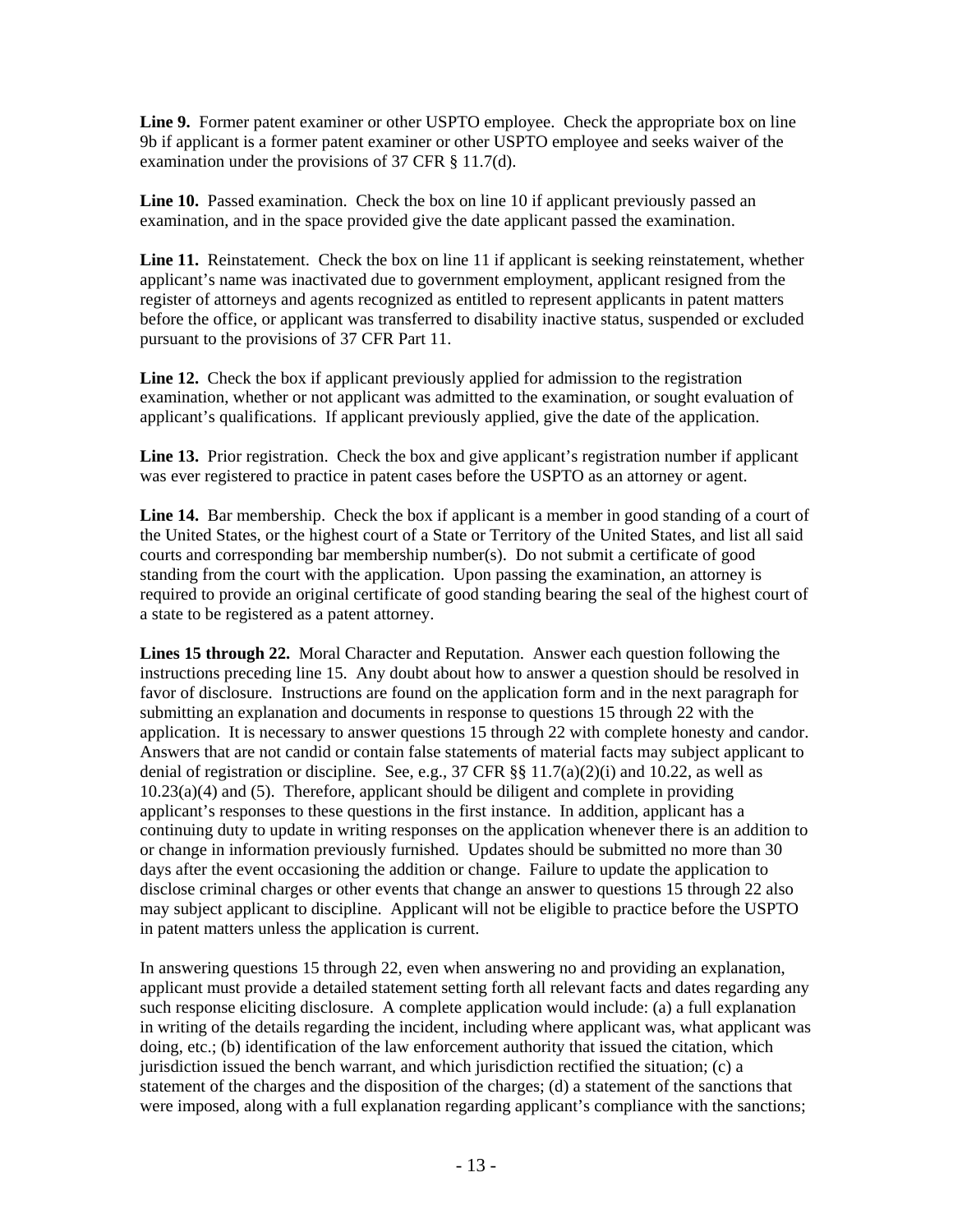(e) a complete copy of all documents and records in connection with the incident as well as documentation of applicant's request for such records; (f) a complete copy of all court records/file in connection with the incident and documentation of applicant's request for such records;  $(g)$  in the case of a federal debt, a complete copy of all records showing satisfaction of the debt, or a new payment arrangement coupled with satisfactory performance in compliance with the new arrangement over an extended period of time; and (h) a complete copy of records showing the sanctions, applicant's compliance with sanctions, and applicant's request for such records. If applicant is not able to obtain copies of all relevant documents, applicant must nonetheless provide documentation showing applicant's request for such documents as well as any letter received in response to such a request for documents or records. An application that does not include all the information will be treated as incomplete and applicant will not be admitted to the examination, but will be given a reasonable period of time to complete the application.

Line 23. Education. List all degrees, and attach to the application the official transcripts for each degree and official course descriptions (if necessary).

Line 24. Sign and date the application.

**ii. Method of Payment to the USPTO:** All government fees associated with each application for registration are payable at the time the application is submitted to the USPTO. All payments of money required for the USPTO fees must be made in U.S. dollars and in the form of a cashier's or certified check, Treasury note, or United States Postal Service money order. If sent in any other form (including personal checks, credit cards or electronic funds transfer), the Office may delay or cancel the credit of the payment until collection is made. Checks and money orders must be made payable to the Director of the United States Patent and Trademark Office.

Payment of a fee by credit card must specify the amount to be charged to the credit card and such other information (complete account number and expiration date) as is necessary to process the charge. If the credit card information is provided on a form or document other than a form provided by the Office for the payment of fees by credit card, the Office will not be liable if the credit card number becomes public knowledge. 37 CFR § 1.23 (a) and (b). A form and instructions for paying by credit card are contained at the following Web address: <http://www.uspto.gov/web/forms/2038-fill.pdf>. In the form, under "Other Fee," write "Application and Registration Examination fees."

There is a \$50.00 service charge for processing each payment refused (including a check returned "unpaid") or charged back by a financial institution. 37 CFR § 1.21(m)

**iii. Nonpayment of Fees:** If payment of required fees is refused by a financial institution (including a check returned unpaid) or if a credit card is declined or charged back, the applicant submitting the fee will be refused admission to the examination. If the applicant has been admitted to the examination, notice will be sent withdrawing admission. Examples of nonpayment of fees include recording incomplete or incorrect credit card account number or expiration date, or reliance on a canceled credit card. The applicant will be notified of the nonpayment and the amount owed, and will be given a deadline to complete the application by paying the required fees. The applicant will be admitted to the examination only if the fees, together with any processing fee required by 37 CFR § 1.21(m), are paid in full within the time specified.

OED may learn only after the examination is administered that a financial institution has refused payment of fees or that a payment by credit card has been charged back. In these situations, or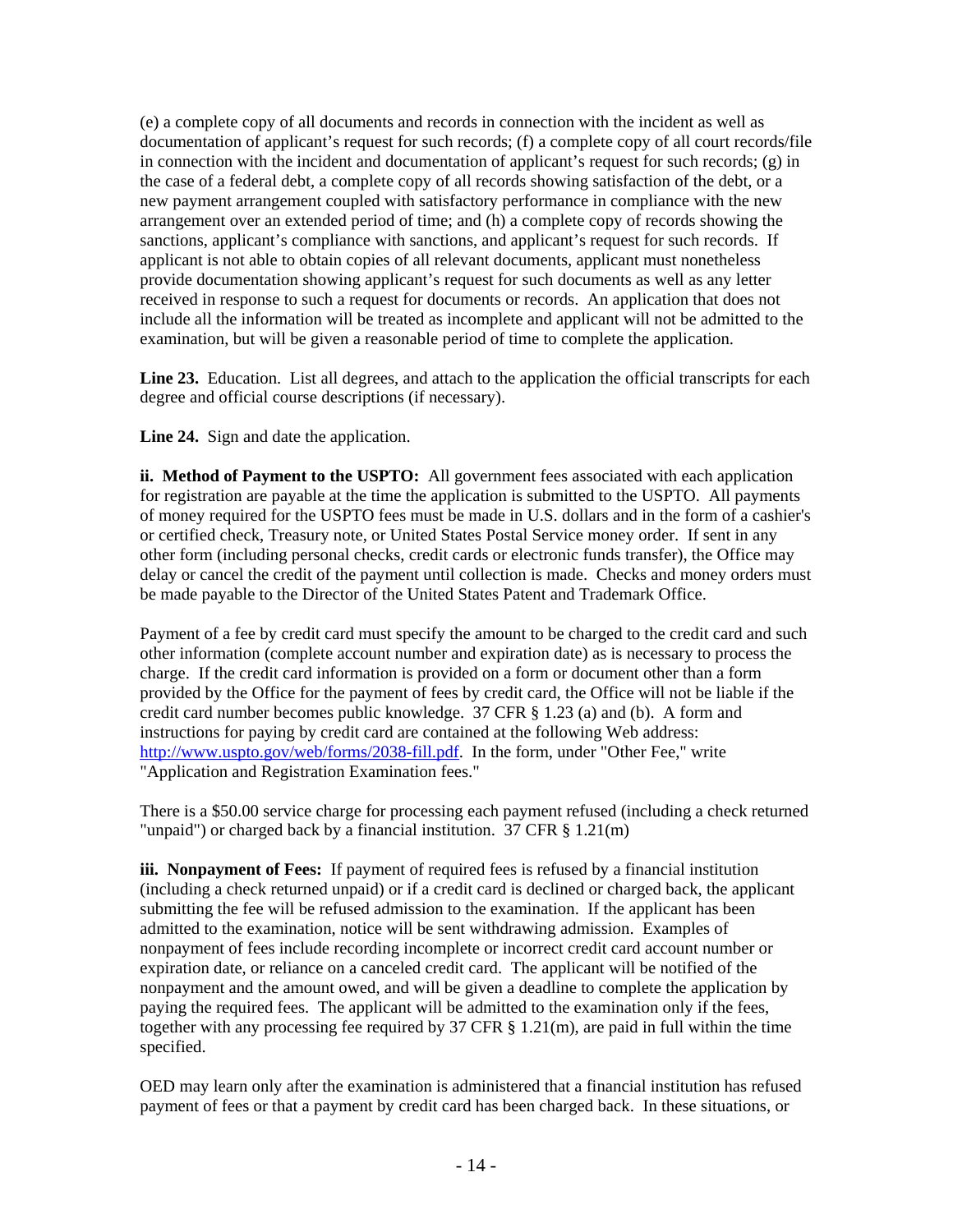other situations in which the applicant has taken the examination, registration will be denied. The applicant will be notified of the nonpayment and the amount owed, and will be given a deadline by which the fees must be paid. The registration process will continue after the required fees and the processing fee required by  $\S$  1.21(m) have been paid in full.

If an applicant owes funds required by § 1.21(a)(i) and (ii) in regard to a previous application or examination, as well as the fee required by  $\S 1.21(m)$ , the applicant will not be admitted to any future examination unless all fees due have been paid in full. For example, assume that an applicant filed an application with a single check for the \$40.00 application fee and the \$200.00 examination fee; the check was returned unpaid, and the applicant was not admitted to the examination. The next application that is filed must include not only the application and examination fees required for that examination, but also an additional \$90.00. The additional funds constitute the \$40.00 fee required by  $\S 1.21(a)(i)$  for the previous application, and the \$50.00 processing fee required by  $\S 1.21(m)$  for the returned check. If the applicant had been admitted to the examination (commercial test administration) before the return of the check was discovered, even if he or she did not take the examination, the applicant must pay \$290.00 in additional fees, i.e., the  $$40.00$  and  $$200.00$  fees required by  $§ 1.21(a)(i)$  and (ii), and the  $$50.00$ processing fee required by  $\S 1.21$ (m). The applicant will not be admitted to the examination unless all the fees are paid in full.

Checking and charge accounts should not be closed before the check or charge for payment of the fees has cleared the bank or credit card company.

# <span id="page-16-0"></span>**V. FILING DEADLINE**

There is no filing deadline for submitting an application for the commercially administered computerized examination. Applications are processed throughout the year. An incomplete application, if not timely completed, will result in denial of admission, and will require applicant to file another application and all fees. Fees filed with the incomplete application will not be deferred or applied to the next application. Accordingly, an applicant is strongly encouraged to file only a complete application.

There is no filing deadline for submitting an application for the commercially administered computerized examination. Applications are processed throughout the year. An incomplete application, if not timely completed, will result in denial of admission, and will require applicant to file another application and all fees. Fees filed with the incomplete application will not be deferred or applied to the next application. Accordingly, an applicant is strongly encouraged to file only a complete application.

An application for the USPTO administered examination must be received on or before a specified deadline. An announcement specifying the date of the USPTO administered examination and the deadline for filing an application will be published each fiscal year in the Official Gazette and at the OED home page at the following Internet web site: http://www.uspto.gov/ip/boards/oed/index.jsp. The USPTO administered examination is given only at the USPTO in Alexandria, Virginia.

# **A. COMPLETE APPLICATION:**

Applicant is strongly encouraged to gather all information and documentation before submitting an application. An applicant applying under Category B must submit all course descriptions and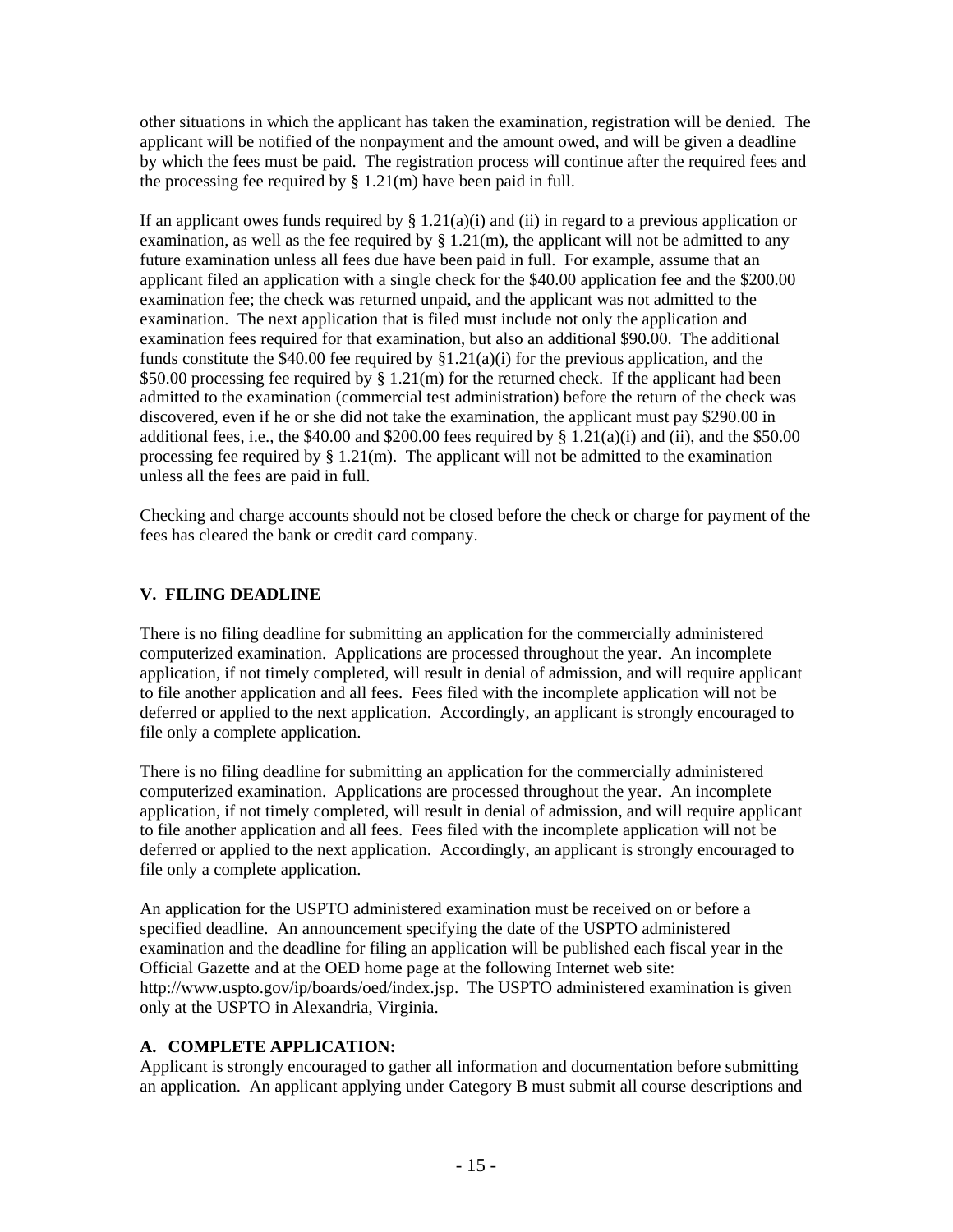any other documentation with the application. An alien must submit all required information and documentation with the application.

# **B. INCOMPLETE APPLICATIONS:**

OED will notify applicant by letter if additional information or documentation is required to complete the application and the extent to which applicant meets or falls short of the required scientific and technical qualifications, i.e., whether the application is sufficient to allow admission.

A 60-day time frame is provided for an applicant to complete the application. An applicant not timely providing the additional documents and information must submit a new application with the required fees.

A reply to a notice of incomplete or insufficient application must bear an applicant's original signature. See 37 CFR  $\S 1.4(e)$ . Therefore, replies by facsimile transmission are not acceptable. If the application continues to be incomplete or insufficient following submission of additional information or documents, the application will be disapproved. An applicant failing to respond within the 60-day period will also be disapproved.

Upon disapproval of an application, OED will provide by letter a detailed explanation for the disapproval.

The \$200.00 or \$450.00 registration examination fee will be refunded to a disapproved applicant in due course; the \$40 application fee is not refundable. The fees from one application will not be deferred to another application.

# <span id="page-17-0"></span>**VI. MAILING INSTRUCTIONS AND CONFIRMATION OF RECEIPT BY OED**

The United States Postal Service mailing address is: Mail Stop OED, Director of the U. S. Patent and Trademark Office, PO Box 1450, Alexandria, VA 22313-1450. For hand-delivery or courier services, applicant may obtain the street address for OED by calling 571-272-4097.

An applicant should make and keep a copy of every document submitted to the Office in connection with an application for registration. Any applicant desiring acknowledgment by or from OED of receipt of an application or other paper must include with the application a selfaddressed, postage-paid postcard to be used for this purpose. The postcard should be addressed to the applicant and identify each type of paper filed, e.g. application, oath, transcripts, etc. OED will stamp the receipt date on the postcard and place it in the outgoing mail. However, the postcard is not verification that all of those items identified were present with the application. Please do not call OED regarding the status of an application unless applicant has not received a response four weeks after submitting an application or papers.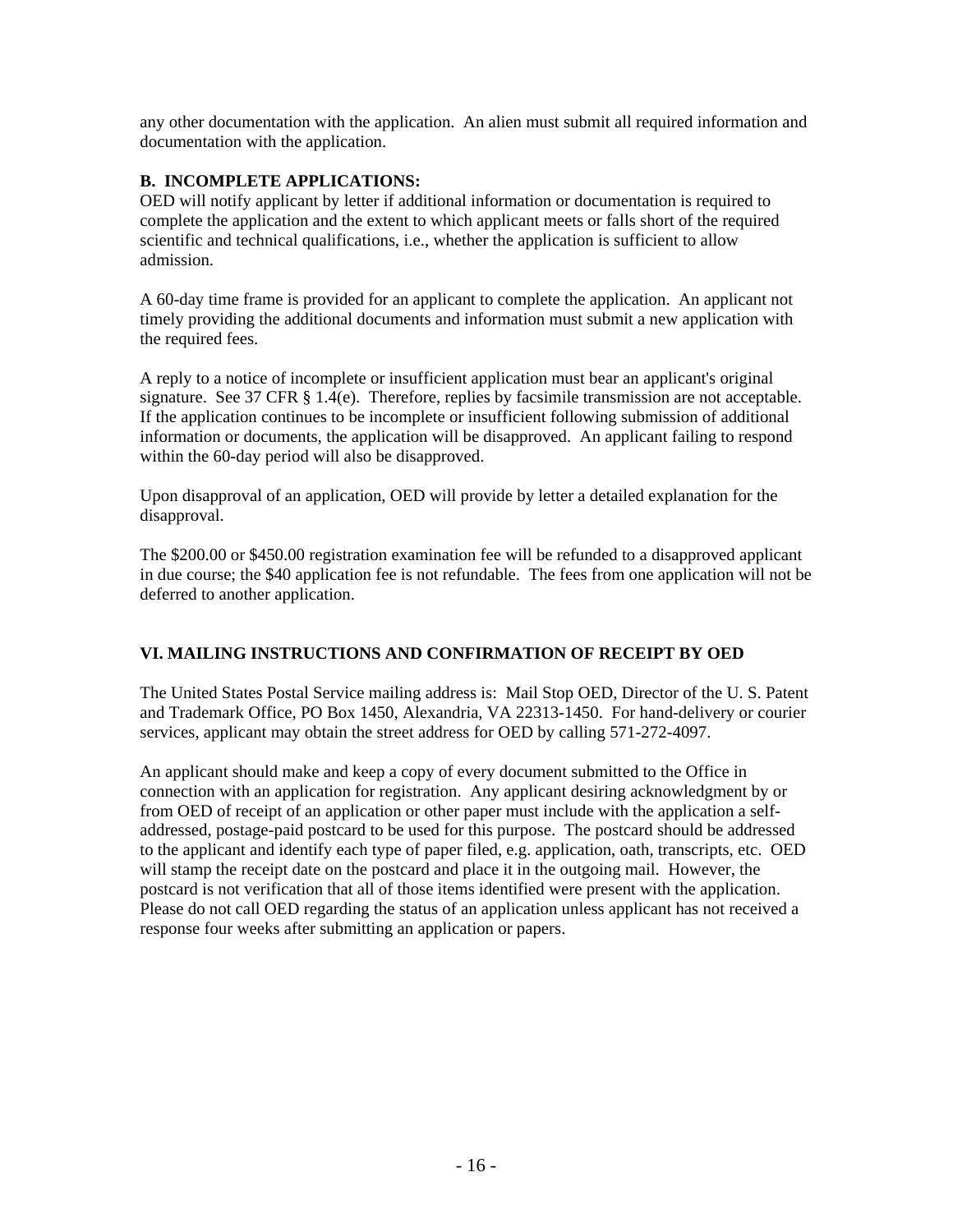# <span id="page-18-0"></span>**VII. THE APPLICATION PROCESS FOLLOWING ADMISSION TO THE EXAMINATION**

# **A. GENERAL INFORMATION:**

After OED receives an application, the fees are processed, the application, information and documentation submitted by the applicant is reviewed for completeness. Applications will be reviewed first for completeness, and then for sufficiency of scientific and technical training.

An applicant who is qualified and eligible for admission to the registration examination is sent an admission letter from OED with further instructions on the examination process.

An applicant who submitted an application that is determined to be "incomplete" is sent a letter indicating that the application is incomplete and that more information, documentation or the fees must be submitted before an evaluation can be conducted.

An application is incomplete if it is missing: information in the application form; fees; transcripts; or other required documentation. Once all missing information and documentation is noted, OED will evaluate the application to the extent possible for sufficiency of the information presented.

An applicant must submit both the application fee (\$40.00) and either the \$200.00 or \$450.00 registration examination fee to receive an evaluation of his or her qualifications.

#### **B. OED ID NUMBER:**

Applications received by OED are issued a OED Identification Number (OED ID number). All notifications sent by OED will include the OED ID number. An applicant should use the OED ID number when corresponding with OED. The OED ID number is critical for identifying an applicant, and must be used on all correspondence the applicant submits to OED after the OED ID number has been provided to the applicant.

#### **C. PETITION REVIEW BY THE OED DIRECTOR:**

An applicant dissatisfied with disapproval of an application may, upon payment of the fee required by 37 CFR § 1.21(a)(5)(i), petition the OED Director for review of the decision. See 37 CFR § 11.2(c). The petition must bear an applicant's original signature. See 37 CFR § 1.4(e). Facsimile transmissions therefore are not acceptable. The petition and any additional documentation and information must be submitted within 60 days of the date of the notice of disapproval for a further review of qualifications.

The OED Director will review an applicant's petition and send the applicant a written decision. The Applicant may be granted admission to the examination or the OED Director may affirm the OED staff member's decision. If the timely filed additional documentation or information is not satisfactory to conclude that the applicant possesses the required qualifications or eligibility, a final decision by the OED Director will be sent by letter to the applicant. The registration examination fee will be refunded to applicant in due course; the \$40.00 application fee is not refundable. The fees from one application will not be deferred to another application. Any petition submitted after 60 days will be dismissed as untimely.

# **D. PETITION REVIEW BY THE DIRECTOR OF THE USPTO:**

The final decision by the OED Director refusing admission to the registration examination may be reviewed upon petition to the Director of the United States Patent and Trademark Office (USPTO Director) pursuant to 37 CFR § 11.2(d). Review by the USPTO Director requires the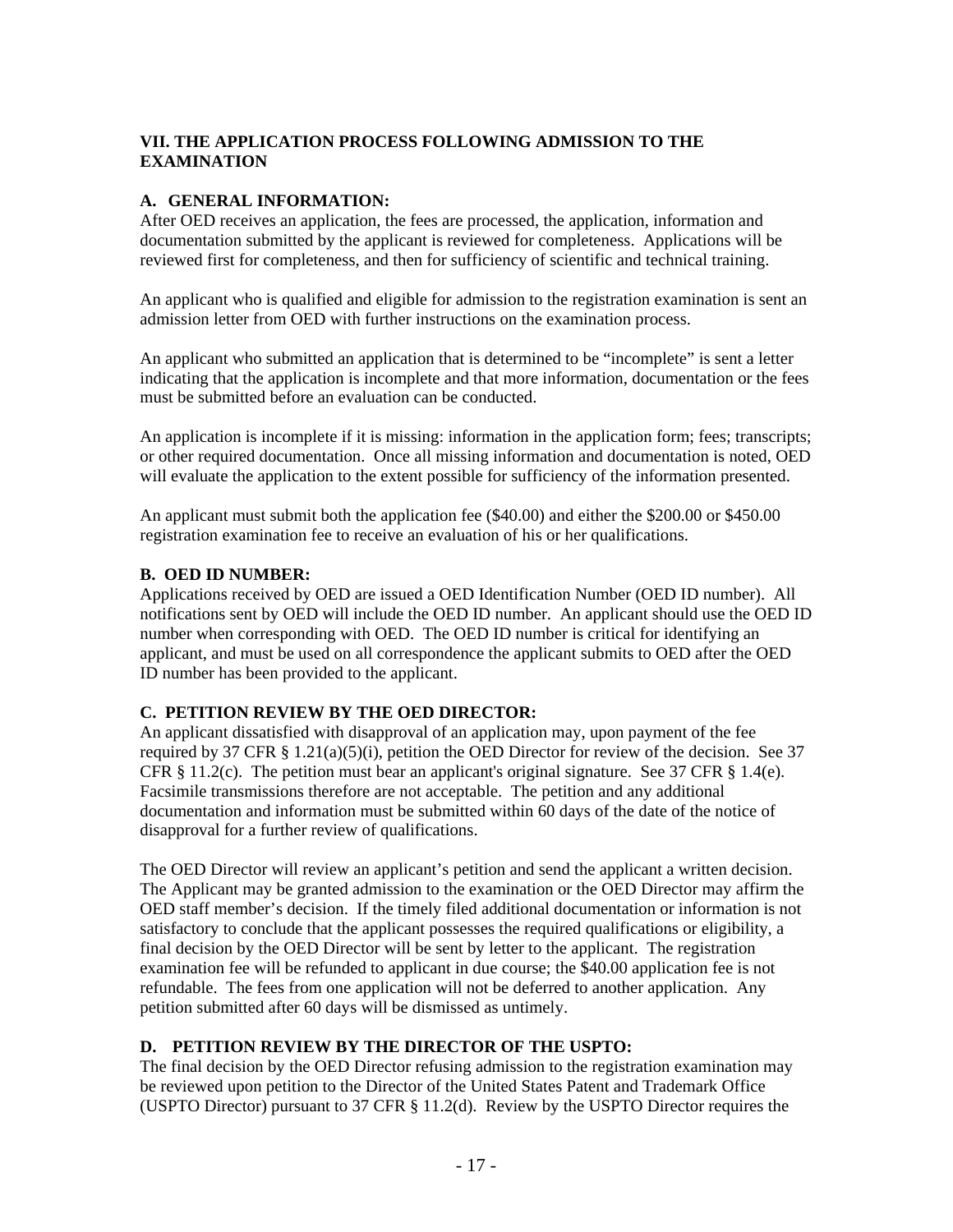filing of a petition to the USPTO Director, payment of the fee set forth in 37 CFR § 1.21 (a)(5)(ii), and must be filed within 30 days of the final decision of the OED Director. Any petition submitted after 30 days may be dismissed as untimely.

# **E. METHODS FOR TIMELY REPLYING TO NOTICE OF INCOMPLETENESS OR DISAPPROVAL;**

### **AND FOR TIMELY FILING A PETITION:**

Three methods for timely filing a reply or petition are presented below. An applicant should refer to the applicable rules and portions of the Manual of Patent Examining Procedure (MPEP) for more detailed information on filing at the USPTO.

**i. First Class Mail or Hand-Delivery:** A reply to a notice of incompleteness or disapproval, or a petition sent by first class mail or hand carried is stamped as received by the USPTO on the date of receipt. See 37 CFR § 1.6. Therefore, replies or petitions should be mailed sufficiently in advance to be received on or before the deadline. Hand carried mail to OED will be received only during public hours (8:30 AM to 5:00 PM). For hand-delivery or delivery by courier, an applicant may obtain the street address for OED by calling 571-272-4097.

**ii. Certificate of Mailing Procedure under 37 CFR § 1.8:** A reply to a notice of incompleteness or disapproval may be filed using the certificate of mailing procedure set forth in 37 CFR § 1.8. Because facsimile transmission of registration applications is not accepted, a certificate of transmission may not be used. See 37 CFR  $\S$ § 1.4(e) and 1.6(d)(1). The information or documentation will be considered as being timely using the certificate of mailing procedure if all requirements of 37 CFR § 1.8 are satisfied. A sample certificate of mailing is included in the back portion of this General Requirements Bulletin.

**iii. Express Mail:** 37 CFR § 1.10 provides that express mail may be used to file papers with the USPTO. The date of deposit, shown by the "date-in" on the Express Mail mailing label, is the effective date. Therefore, an applicant using Express Mail must have a "date-in" recorded by a U.S. Postal Service employee on the Express Mail mailing label that is on or before the filing deadline.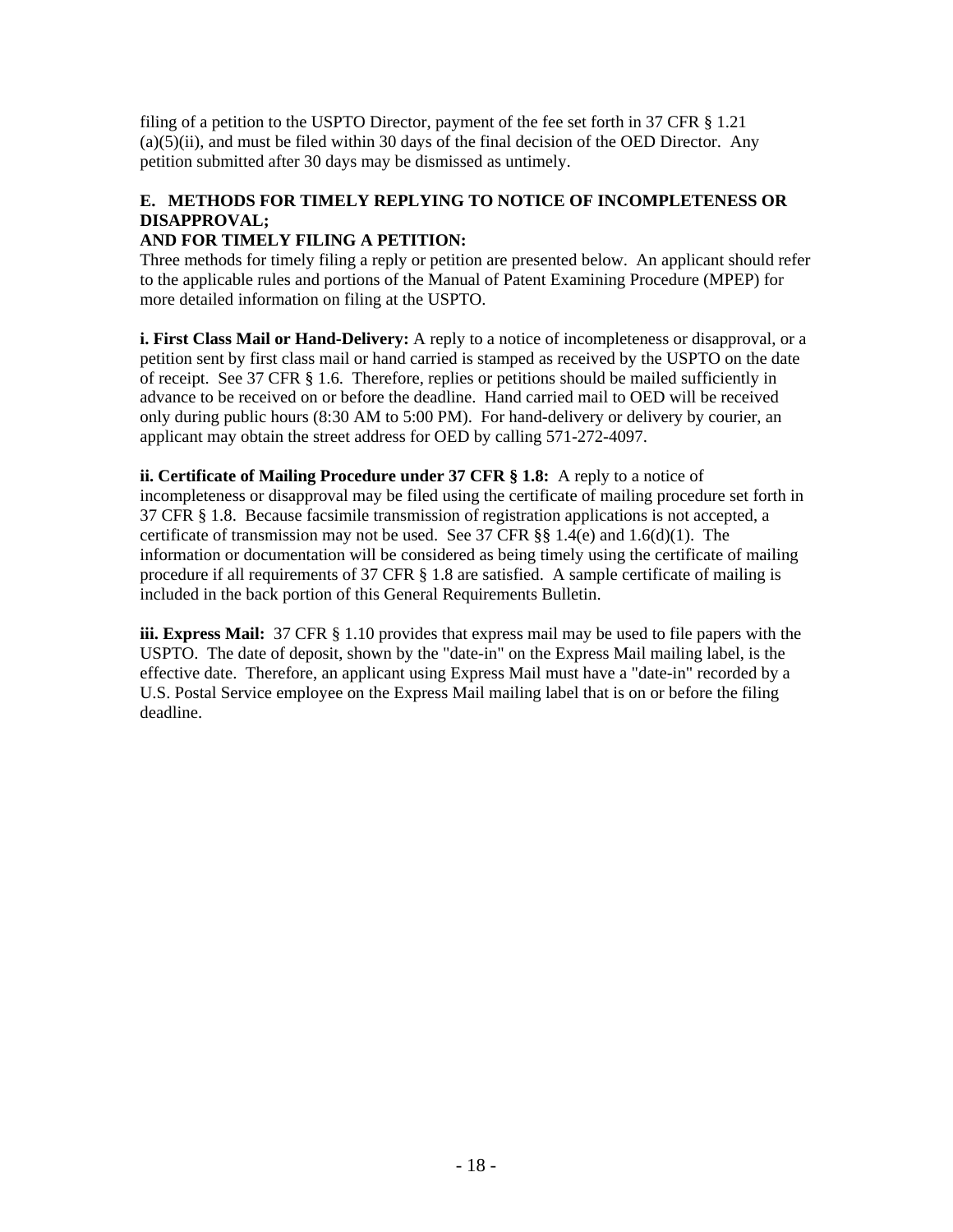# <span id="page-20-0"></span>**VIII. REASONABLE ACCOMMODATIONS**

### **A. REASONABLE ACCOMMODATIONS REQUESTS:**

A Request for Reasonable Accommodation package has been developed to facilitate an applicant's request for reasonable accommodation due to a mental and/or physical medical condition to take the examination for registration to practice before the United States Patent and Trademark Office (also known as the registration examination). The Request for Reasonable Accommodation package consists of the Application for Registration (PTO Form 158) and PTO form 158RA. PTO form 158RA consists of an Applicant's Statement and a Licensed Health Care Professional's Statement. Both forms can be found in the forms section of this document. If an applicant requests a reasonable accommodation to take the registration examination, then the applicant must complete this package. Failure to provide the requested information may result in the USPTO having insufficient information to grant the requested accommodation.

An applicant requesting reasonable accommodations should check the box to the right of his or her name in the Application for Registration (PTO Form 158), indicating that the request is included with the application.

After an applicant has been admitted to the examination, a separate notification of the accommodations granted will be mailed.

**i.** An applicant admitted to the USPTO-administered examination will be given specific information concerning the time and place of the administration of the examination.

**ii.** An applicant admitted to the commercially-administered examination is provided additional time to schedule the examination with Prometric. Scheduling may take up to 30 days. An applicant granted admission to the commercially-administered examination, after receiving the noted reasonable accommodation from OED, must then call the Reasonable Accommodations Department in the Prometric Contact Center at 800-967-1139 to schedule administration of the examination. If reasonable accommodation is requested and the admission notice does not address the request, please contact OED.

### **A. INSTRUCTIONS FOR COMPLETING THE REASONABLE ACCOMMODATIONS PACKAGE:**

An applicant should provide detailed responses to the questions in the Applicant's Statement. An applicant may use additional paper, if necessary, to answer the questions.

The applicant must also provide a completed Licensed Health Care Professional's Statement and/or other acceptable medical evidence to support the claim.

The completed package should be submitted to the United States Patent and Trademark Office's Office of Enrollment and Discipline with the completed Application Form 158. A Request for Reasonable Accommodation submitted separately from the Application Form 158 should be addressed to Mail Stop OED, Director of the U.S. Patent and Trademark Office, P.O. Box 1450, Alexandria, VA 22313-1450. For additional guidance you may contact the Office of Enrollment and Discipline at 571-272-4097.

# **B. REAPPLICATION:**

An applicant who received a reasonable accommodation(s) for a prior registration examination must submit a new Applicant's Statement with each new Application for Registration (PTO Form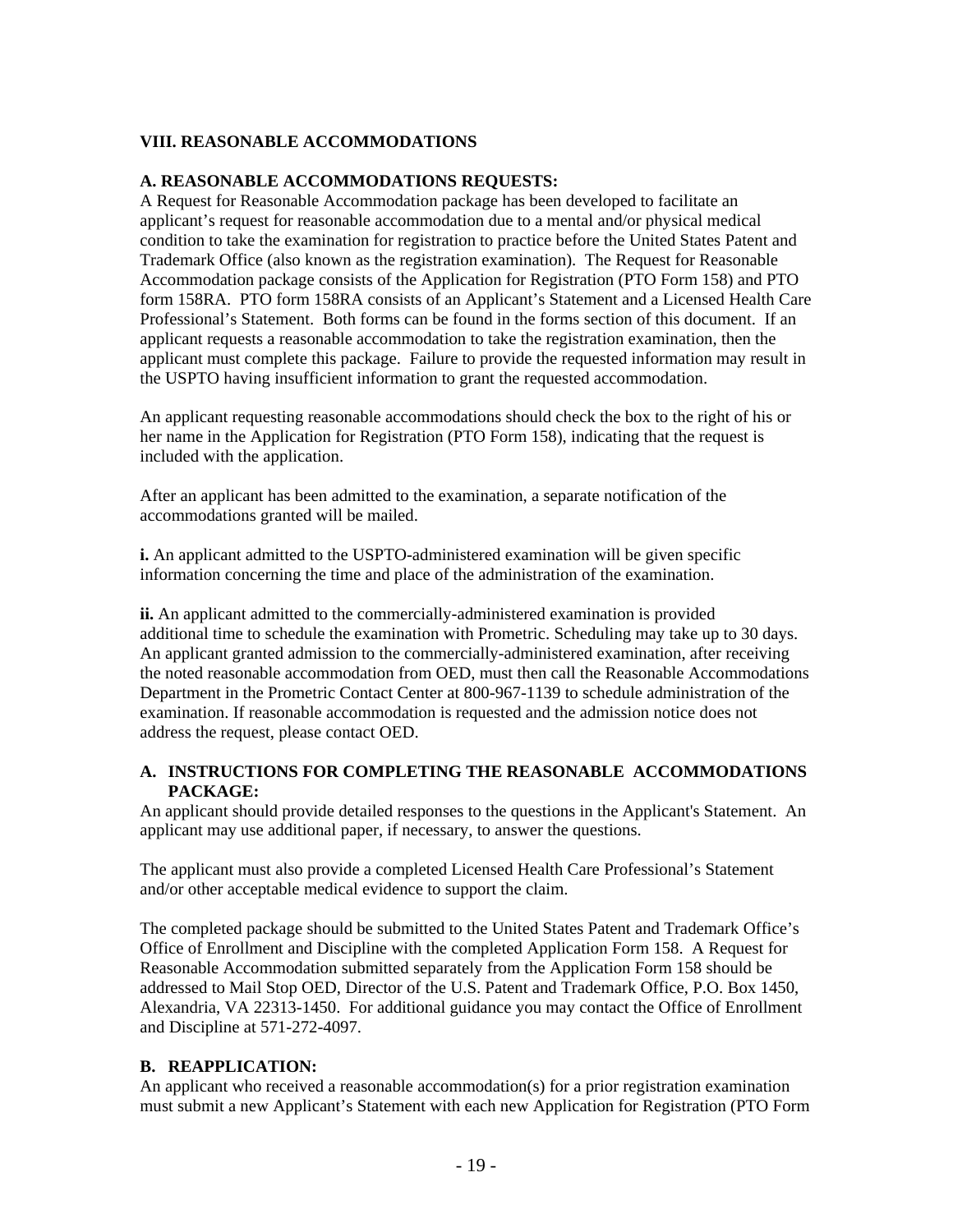158). Depending on the type of impairment from which the applicant suffers, the applicant may want to submit a new Licensed Health Care Professional's Statement

as well. In deciding whether to submit a new Licensed Health Care Professional's Statement, the applicant should consider that the Agency's determination of both whether to grant an accommodation and what accommodation(s) is appropriate is based on an assessment of the current impact of the applicant's disability on the testing activity. For example, if the applicant suffers from an impairment that is temporary or changes over time, it may not be possible for the Agency to assess whether an accommodation should be granted if the Licensed Health Care Professional's Statement is not current. For chronic or long-term conditions, a new Licensed Health Care Professional's Statement may not be necessary.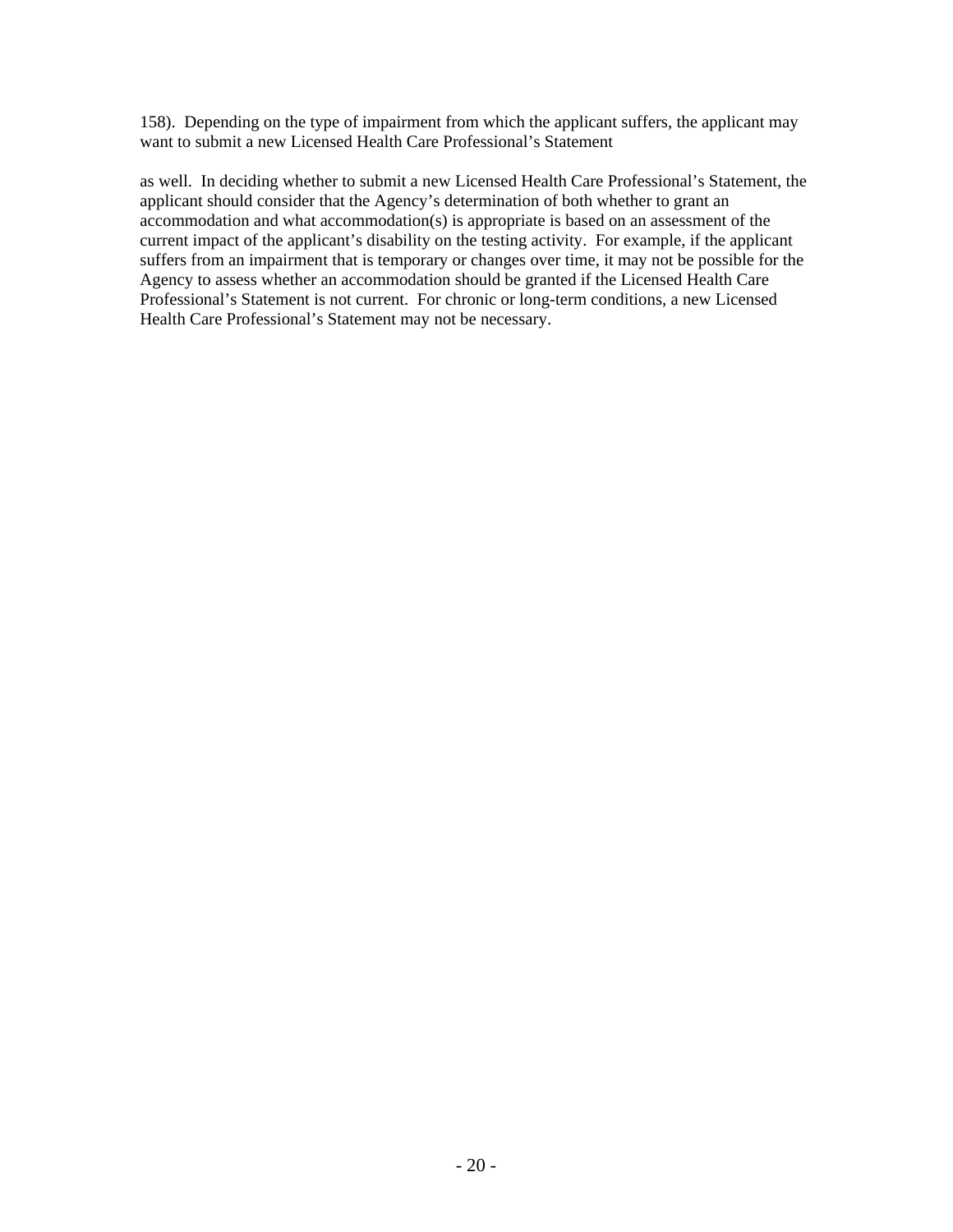# <span id="page-22-0"></span>**IX. THE EXAMINATION**

#### **A. SOURCE OF EXAMINATION QUESTIONS:**

The examination is designed to test an applicant's knowledge of applicable patent laws, rules and procedures, and the ability to analyze factual situations and properly apply the patent laws, rules and procedures to render valuable service, advice and assistance to patent applicants in the preparation and prosecution of their patent applications. 35 U.S.C. §  $2(b)(2)(D)$ . The examination may also include questions dealing with standards of ethical and professional conduct applicable to registered patent attorneys and agents. Before taking this examination, an applicant should be familiar with the patent laws, USPTO rules of practice (Parts 1, 3, 10, 11 and 41 of Title 37 of the Code of Federal Regulations), procedures as related in the Manual of Patent Examination Procedure (MPEP), and other published USPTO policy and procedure. Questions on the examination are drawn from the MPEP and other published USPTO policy and procedure reference materials. The applicable laws, rules and procedures as set forth in the published USPTO policy and procedure reference material will control in the event of a conflict with the MPEP. An announcement will be made by OED to notify the public of the date on which updated reference materials will begin appearing on the examination. The announcement will be made in the Official Gazette and on the Internet at the following Web address: <http://www.uspto.gov/ip/boards/oed/index.jsp>. The announcement on the Internet will also identify the MPEP version and any other published USPTO policy and procedure reference materials from which questions are drawn. These reference materials will be available during the examination.

### **B. MULTIPLE CHOICE QUESTIONS:**

The examination is 100 multiple-choice questions in two sessions. Fifty (50) questions will be asked in a three-hour morning session, and fifty (50) questions will be asked in a three-hour afternoon session. Each question has five choices. A total of six hours is permitted for completion of the examination.

#### **C. PROHIBITED ITEMS AT THE EXAMINATION SITE:**

An applicant may not bring any documents, materials, machines, or electronic devices (including computers, telephones, recording devices, cameras, and typewriters) into the examination.

**i. Commercially Administered Examination:** The reference materials will be available on the computer delivering the examination questions. Prometric will provide a storage locker where items not allowed in the testing area can be secured.

**ii. USPTO Administered Examination:** Paper copies of the reference materials will be made available. An applicant granted admission to the USPTO examination may not bring a copy of the MPEP or any other reference material into the examination.

#### **D. EXAMINATION PREPARATION MATERIALS:**

The MPEP and other reference materials are available on the USPTO web site. The Office, including OED, will not counsel an applicant on the patent statutes and rules, policy, practice, and procedure.

#### **E. EXAMINATION PREPARATION COURSES:**

The Office cannot identify or recommend courses to be pursued in preparing for the examination, or offer advice as to the special training required of persons who wish to be qualified to practice before the Office as a patent attorney or agent.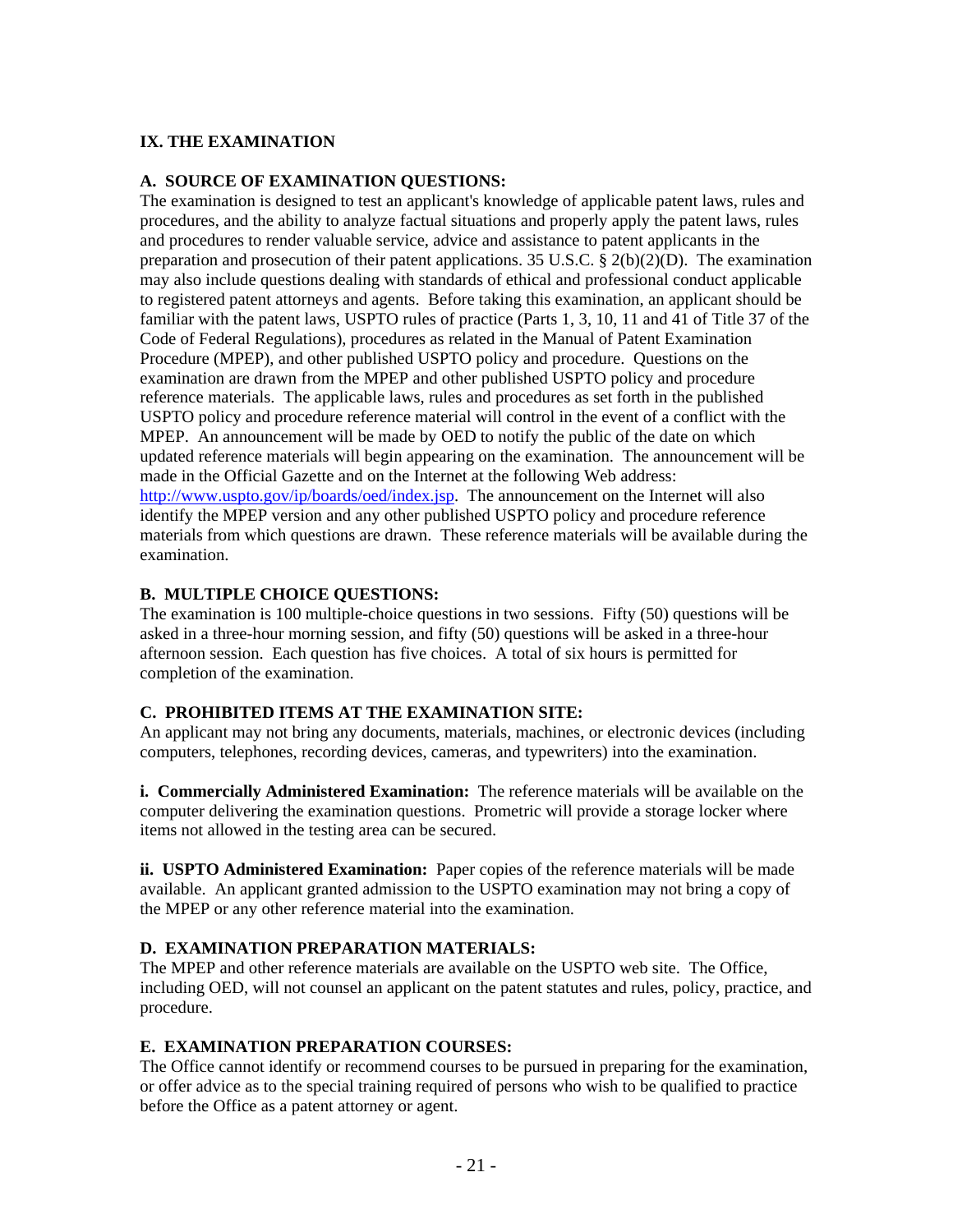# **F. EXAMINATION RESULTS:**

Official examination results will be released by OED. Results of the examination will be mailed to an applicant soon after the date the applicant took the examination. An applicant passing the examination will also receive instructions for completing the registration process at that time

**i.** An appant who takes the commercially administered examination will receive official results by mail soon after the date of the examination. A registration candidate taking the morning and afternoon sessions of the computer-delivered examination in a single day will receive unofficial results at the end of the examination on the computer on which they take the examination.

**ii.** An applicant who takes the USPTO administered examination will receive the results by mail, soon after the date of the examination.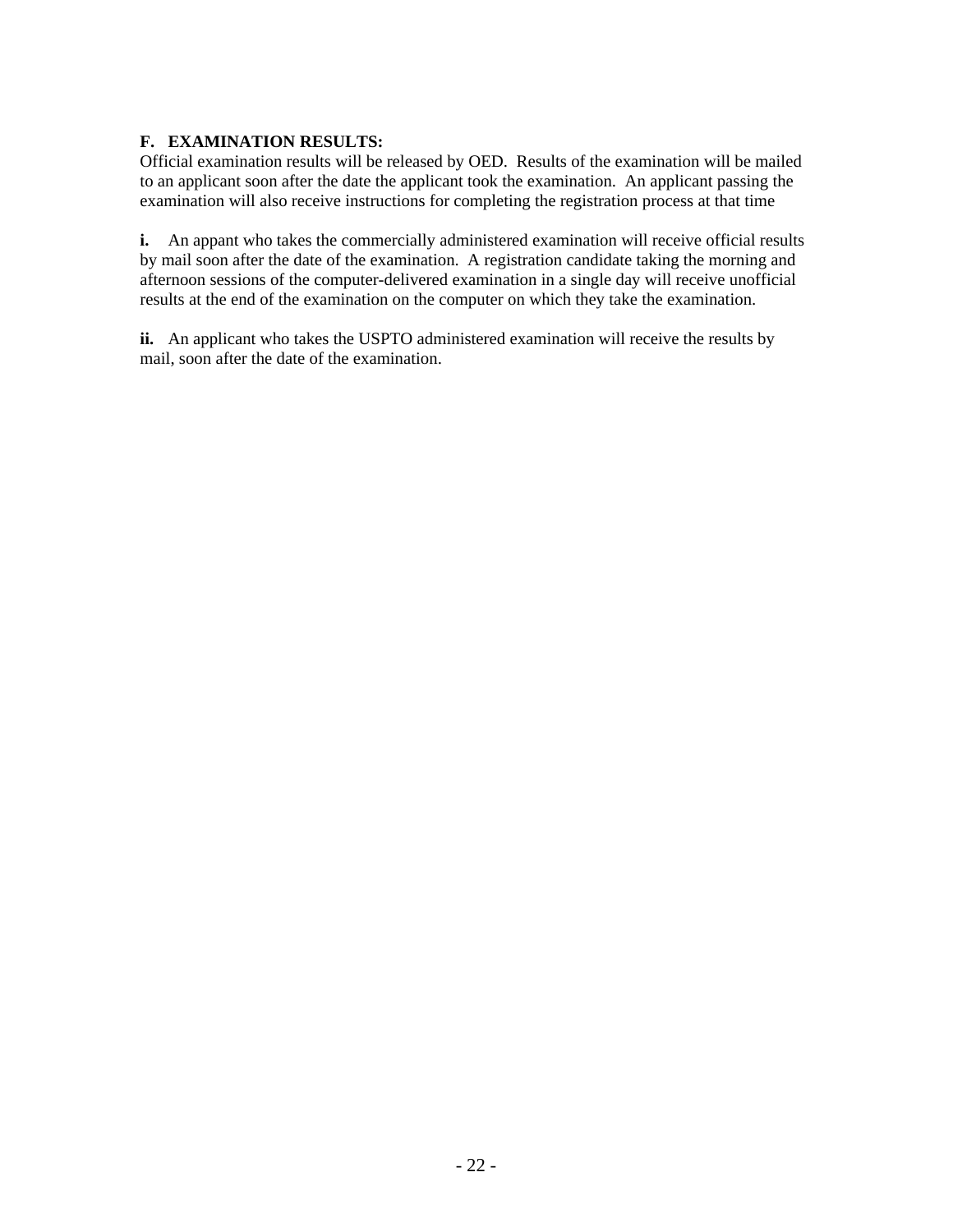# <span id="page-24-0"></span>**X. TEST ADMINISTRATION**

### **A. GENERAL INFORMATION:**

 An applicant granted admission to commercial administration of the examination will receive an admission letter with instructions to contact Prometric and coordinate a date and location for administration of the examination. It is critical that an applicant who receives an admission letter carefully review the personal information on the admission letter. The name on the admission letter should be the name given on line 1b of the application form, and will be the name provided to Prometric for allowing entrance to the examination site.

The Internet web site and telephone number for Prometric will be shown in the admission letter. The admission letter specifies a 90-day time period during which the applicant should coordinate an examination date with Prometric and take the examination. After this 90-day time period expires, the applicant will no longer be able to schedule to take the examination and must file a new application and all fees.

# **B. COMMERCIALLY ADMINISTERED EXAMINATION:**

**i. Prometric Fee Collection:** Prometric collects a \$150.00 examination administration fee from each candidate. Payment is due at the time the testing appointment is scheduled. Prometric collects no fees at the testing centers. All fees must be paid in advance; an applicant will not be permitted to sit for the examination until the \$150.00 examination administration fee has been paid to Prometric.

**ii. Scheduling the Examination Location:** An applicant schedules an examination location directly with Prometric after OED has approved the applicant for admission to the examination. An applicant will be required to pay a \$150.00 examination administration fee to Prometric at the time he or she schedules the examination. Instructions for contacting Prometric will be provided in the admission letter or e-mail sent to the applicant.

An applicant is strongly urged to schedule his or her appointment for an examination test date promptly, because some test sites fill quickly. Availability of a particular site on a particular day is not guaranteed. Waiting until the last few weeks to schedule an appointment may necessitate that an applicant arrange to take the examination at a site and on a date differing from the applicant's preference.

**iii. Three Scheduling Options:** The three-scheduling options apply only to the commercially administered examination. An approved applicant will have three options for scheduling the examination with Prometric. An applicant may schedule over the Internet at Prometric.com, call a toll-free number at the Prometric customer service center (1-800-479-6369), or contact the local testing center.

**iv. Prometric's Cancel/Late/No-Show/Reschedule Policies:** An applicant should arrive 30 minutes before the scheduled appointment to allow time for check-in procedures. An applicant arriving late for an examination will not be admitted to or allowed to take the commercially administered examination. A late-arriving applicant, an applicant rescheduling his or her examination date and an applicant who fails to take a scheduled examination will be subject to Prometric rescheduling and fee policies. Prometric's policies are available on Prometric's web site. Prometric has no authority to schedule outside the testing window assigned by OED.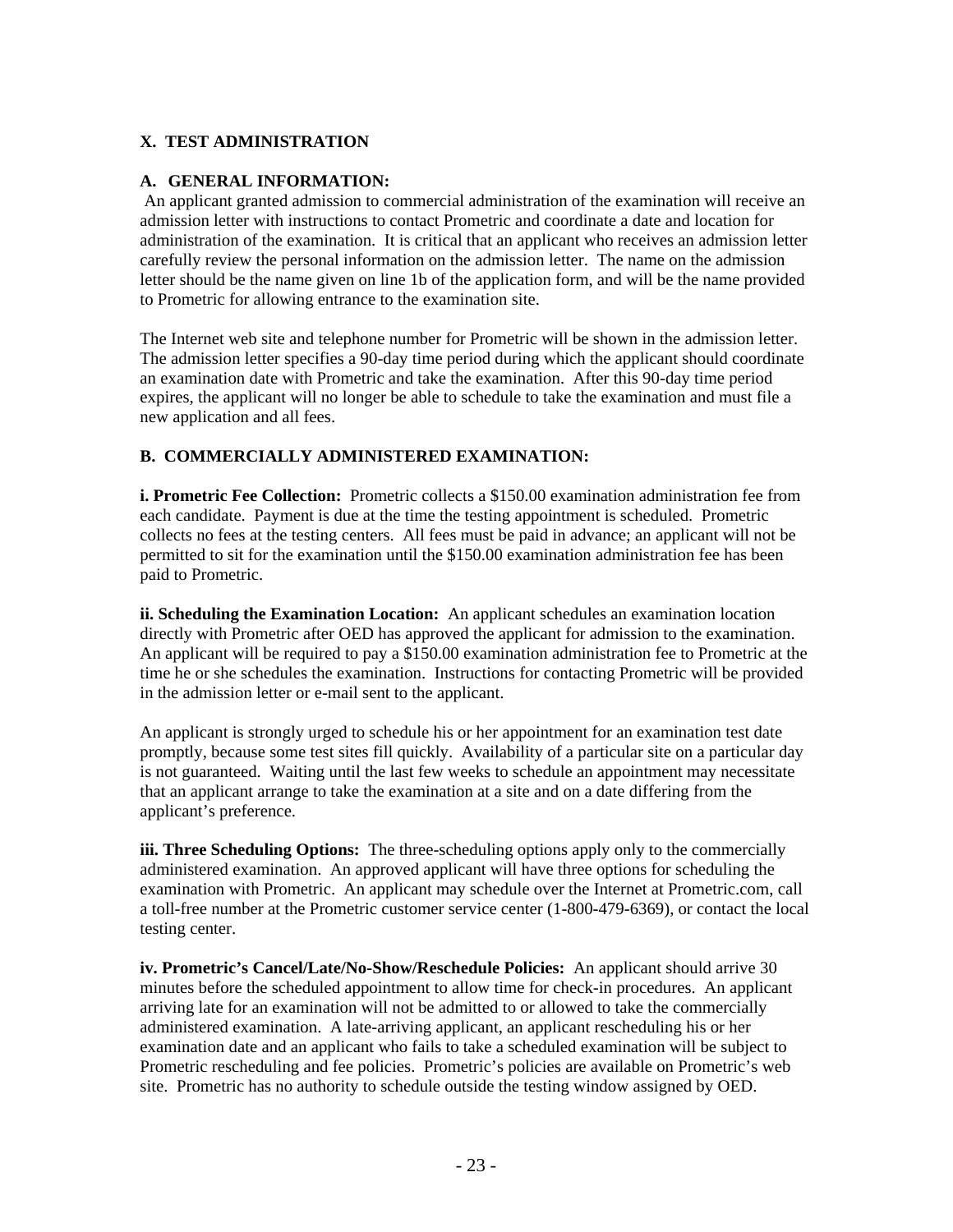There are two methods by which an applicant may reschedule the examination. An applicant may reschedule through the Internet on the Prometric web site at www.prometric.com; or an applicant may reschedule by calling the Prometric toll-free number that has been reserved only for USPTO examination takers at 800-479-6369. It is possible that a testing center may have a technical problem or some other emergency (including weather). If a testing center is unable to provide the examination on the scheduled date, the examination will be rescheduled to the first available appointment of an applicant's choice, with no additional charge.

An applicant who does not appear for a scheduled examination will lose his or her eligibility at Prometric. If sufficient time remains in the testing period, the applicant may contact OED to reset his or her eligibility. An applicant who does not appear for the examination on the scheduled date and time forfeits ALL fees previously paid to the USPTO. If insufficient time remains in the testing period for applicant's eligibility file to be reset by OED, the applicant must reapply to again be admitted to an examination.

# **C. WHAT TO BRING TO THE TESTING CENTER:**

For admission to the **commercially administered** or **USPTO administered examination**, an applicant must bring a current, valid State or Federal government issued ID, such as a driver's license or passport, containing both applicant's photograph and signature. A single ID with current photograph and signature will suffice. Applicant's name in the government issued ID must be exactly as it appears on line 1b in the application.

An applicant will be denied admission to the examination if the name on the photo ID does not match exactly the name given on line 1b of the application, or if the government issued ID is not valid at the time applicant seeks admission to the testing center. An admission letter will not be accepted for admission to the testing center. No name changes will be permitted at testing centers.

DO NOT BRING reference materials, other study materials, notes or scratch paper into the testing area or the testing center. Reference materials will be available on the computer delivering the examination.

An applicant admitted to the USPTO administered examination will be furnished a paper copy of the reference materials during the examination. An applicant admitted to the USPTO administered examination should bring at least two "#2" pencils for recording responses to questions on an answer sheet provided at the beginning of the examination.

# **D. TESTING CENTER PROTOCOLS:**

**i. Commercially Administered Examination:** An applicant will be required to sign a signature log. An electronic photograph will be taken of each applicant. The date and time that an applicant enters and exits the testing room will be recorded and the signature in the log will be verified against the photo ID.

Prometric has extensive test provider experience and has developed a test engine that is readily operated by even inexperienced computer users. A fifteen-minute tutorial is provided prior to start of the examination to familiarize an applicant with operation of the test engine. A fifteenminute survey follows the end of the examination.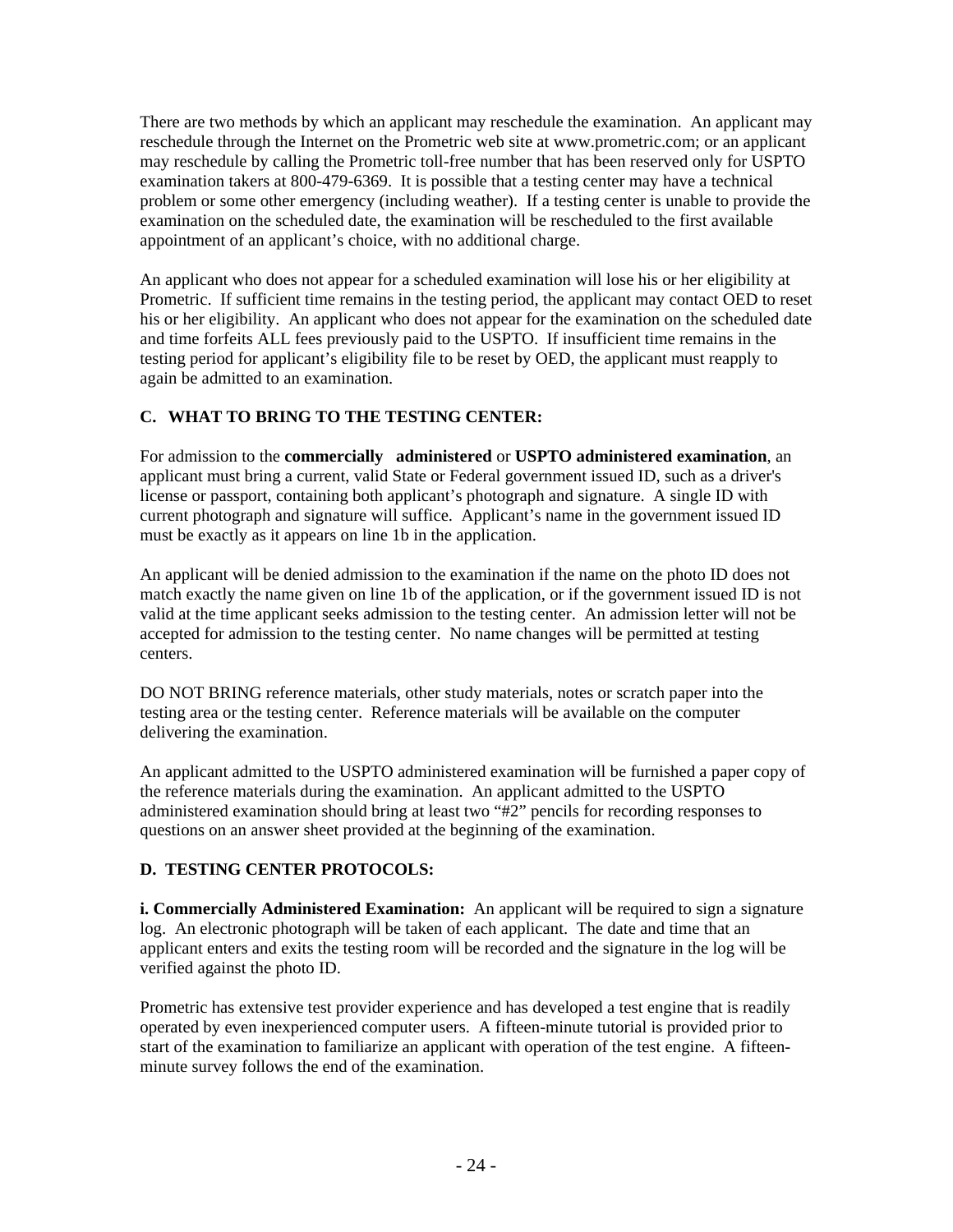Prometric provides an applicant with scratch paper and a pencil. An applicant may not bring his or her own scratch paper or notes. Other than the scratch paper and pencil provided at the testing center, no materials are permitted in the testing room. All scratch paper and the pencil will be collected at the end of the testing session, and the scratch paper will be destroyed. An applicant is not allowed to remove any portion of the scratch paper from the testing center.

There will be an optional timed and scheduled one-hour lunch break. No other timed or scheduled breaks are built into the examination. An applicant may take unscheduled breaks during which the test timing will continue.

Prometric Test Center Administrators provide continual site proctoring, and the testing area is under continuous video monitoring. An applicant found cheating will be escorted from the testing area. Cheating may include, but is not limited to, copying or photographing questions or answers, recording answers elsewhere than on the computer, bringing notes into the testing area, leaving the testing area and checking notes located elsewhere before returning to the testing area.

**ii. USPTO Administered Examination:** An applicant granted admission to the USPTO administered examination will be required to sign in for each session of the examination. The materials needed for the examination will be provided at the examination site. An applicant is not allowed to remove any material from the testing center.

There will be a one hour scheduled lunch break. No other timed or scheduled breaks are planned into the USPTO administered examination; however an applicant taking the USPTO administered examination may take a personal relief break while the timed examination continues. An applicant who arrives late will not be admitted to the examination. The USPTO administered examination may not be re-scheduled. There is no refund of the \$450.00 examination fee.

# **E. APPLICANT NEW CONTACT INFORMATION:**

An applicant changing his or her address and/or telephone number must separately notify OED and Prometric of the change.

# **F. FINAL SCHEDULING NOTIFICATION:**

**i. Commercially Administered Examination:** An applicant granted admission to the commercially delivered examination will receive correspondence from Prometric confirming the date applicant is scheduled to take the examination. An applicant should keep Prometric's confirmation for future reference.

**ii. USPTO Administered Examination:** The USPTO administered examination is given only at the USPTO in Alexandria, Virginia. An applicant admitted to the USPTO administered examination will receive notification of the date, time and location of their examination in their admission letter.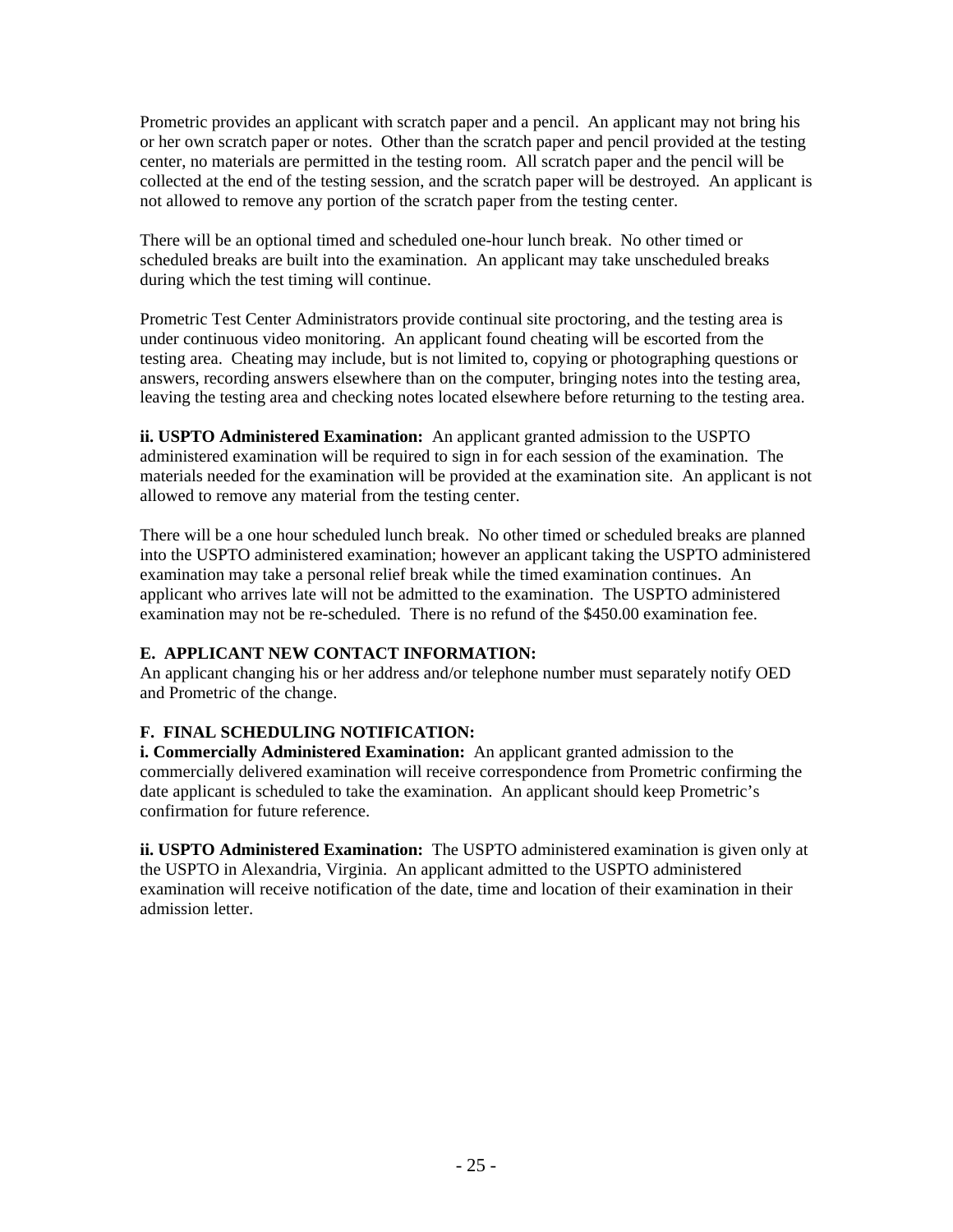# <span id="page-27-0"></span>**XI. REAPPLYING FOR THE EXAMINATION**

### **A. UNSUCCESSFUL APPLICANTS VIEWING THE EXAMINATION QUESTIONS:**

Within 60-days from the date of the letter notifying an applicant of a failing grade, the applicant may inspect, but not copy, the questions and answers he or she answered incorrectly. The questions and answers may be inspected only at the USPTO in Virginia. No notes may be taken, and copies of the questions or answers may not be obtained. Substantive review by regrade is unavailable. See 37 CFR  $\S 11.7(e)$ . An unsuccessful applicant may schedule a date and time for inspection by calling OED at 571-272-4097.

# **B. FAILURE TO PASS THE EXAMINATION:**

An unsuccessful applicant, after receiving written notice of failing the examination, may reapply to again take the examination. Such an applicant may reapply for admission to the examination upon receiving notice of failure from OED, but must wait 30 days after the date of the last examination before retaking the examination. See 37 CFR  $\S$  11.7(b)(1)(ii). Eligibility for retesting of an applicant who does not pass the registration examination is controlled by OED. An applicant should not make retesting inquiries to Prometric.

An applicant reapplying after a notice of failure must submit the following:

 A completed Application for Registration to Practice before the United States Patent and Trademark Office [Form PTO-158];

\$40.00 non-refundable application fee as required by 37 CFR  $\S$  1.21(a)(1)(i). An applicant subject to the provisions of 37 CFR § 11.7(h)(1), § 11.7(h)(4), and/or 37 CFR § 11.7(k) who did not pass the examination must submit the \$40.00 non-refundable application fee required by 37 CFR  $\S$  1.21(a)(1)(i) but need not resubmit the \$1600.00 fee set forth in 37 CFR  $\S$ 21(a)(10) unless the previously submitted \$1600.00 fee has been refunded or he or she has received a determination from the OED Director concerning good moral character and reputation. To be clear, the application fee submission for an individual who did not pass the examination should not be confused with the individual who has been refused registration for lack of good moral character and reputation. In the case of an applicant refused registration for lack of good moral character and reputation, that applicant must resubmit the fee in 37 CFR  $\S 1.21(a)(10)$  for each determination by the OED Director regarding good moral character and reputation of the applicant;

\$200.00 registration examination fee payable to the United States Patent and Trademark Office for test administration by a commercial entity. [37 CFR  $\S 1.21(a)(1)(ii)(A)$ ]. or

\$450.00 registration examination fee payable to the United States Patent and Trademark Office for test administration by the USPTO. [37 CFR  $\S$  1.21(a)(1)(ii)(B)];

All other documentation necessary to update the application, such as, but not limited to, responses to questions 15-22.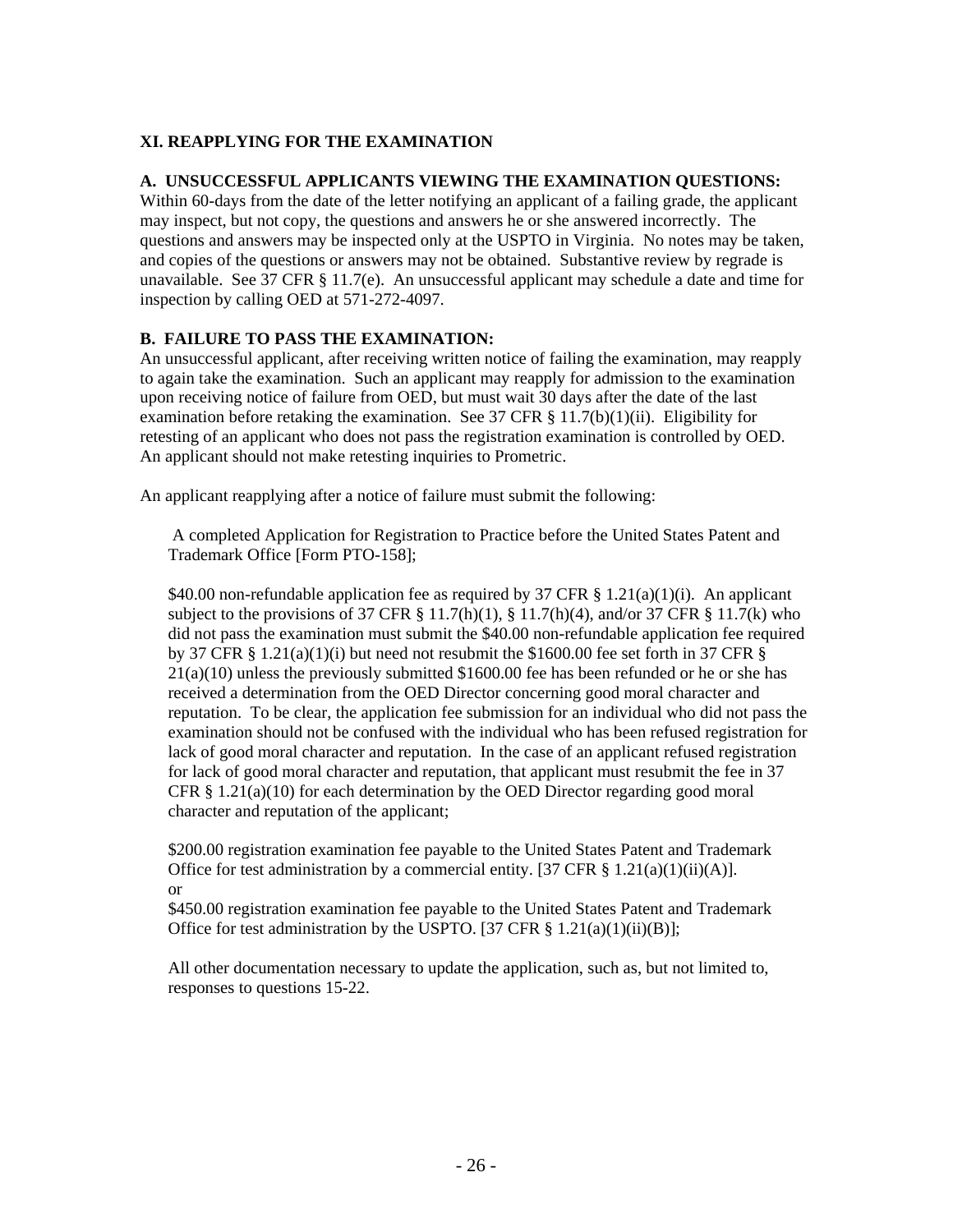# <span id="page-28-0"></span>**XII. REFUNDS OF USPTO FEES**

The \$40.00 application fee is non-refundable. The \$200.00 or \$450.00 registration examination fee is non-refundable after OED receives an application, except as noted below.

Refund of any fee is governed by the provisions of  $35 \text{ U.S.C.}$  §  $42(d)$ . Fees that are not paid by mistake or in excess are non-refundable. If an applicant is accepted to sit for the examination, the registration examination fee is non-refundable for any reason, even if the applicant does not sit for the examination.

The registration examination fee will be refunded only if OED denies an applicant admission to the examination for filing an incomplete application or failing to meet the qualifications for admission. An applicant who has submitted the \$1,600.00 fee under 37 CFR  $\S 1.21(a)(10)$  will be refunded that fee less a \$40.00 application fee if he/she is denied admission to the examination.

An applicant admitted to and thereafter withdrawing from, failing to appear for or arriving too late to be admitted to an examination must file another application, and again pay the \$40.00 application fee and the applicable registration examination fee. Likewise, an applicant denied admission to a previous examination must thereafter file another application, and again pay the \$40.00 application and appropriate registration examination fee.

# <span id="page-28-1"></span>**XIII. WAIVERS OF REGULATIONS REGARDING THE EXAMINATION**

A petition may be filed under 37 CFR § 11.3 requesting in writing that a requirement of the regulations, which is not a requirement of the statutes, be suspended or waived in an extraordinary situation, when justice requires.

# <span id="page-28-2"></span>**XIV. SUCCESSFUL COMPLETION OF THE EXAMINATION**

Upon successful completion or waiver of the examination, the OED Director will publish a solicitation for information concerning the applicant's moral character and reputation. See 37 CFR  $\S$  11.8(a). OED will send the applicant a letter explaining further steps to be taken to complete the registration process. An applicant passing the registration examination must complete the registration process within two years from the date notice thereof is sent to the applicant.

An applicant who desires to be registered as an attorney must submit a certificate of good standing from the bar of the highest court of the State in which he or she is admitted to practice. A certificate or letter from the state bar is not acceptable as evidence of "good standing." The certificate of good standing must be less than six months old and should be filed with the Data Sheet (FORM PTO 107A), following receipt of notice of passing the registration examination. Do not file the certificate of good standing with the application.

An attorney for whom no certificate of good standing is received will be registered as a patent agent

# <span id="page-28-3"></span>**XV. FINDING OED INFORMATION ON THE INTERNET**

Information about the registration examination and required forms are available at the OED home page [\(http://www.uspto.gov/ip/boards/oed/index.jsp](http://www.uspto.gov/ip/boards/oed/index.jsp)).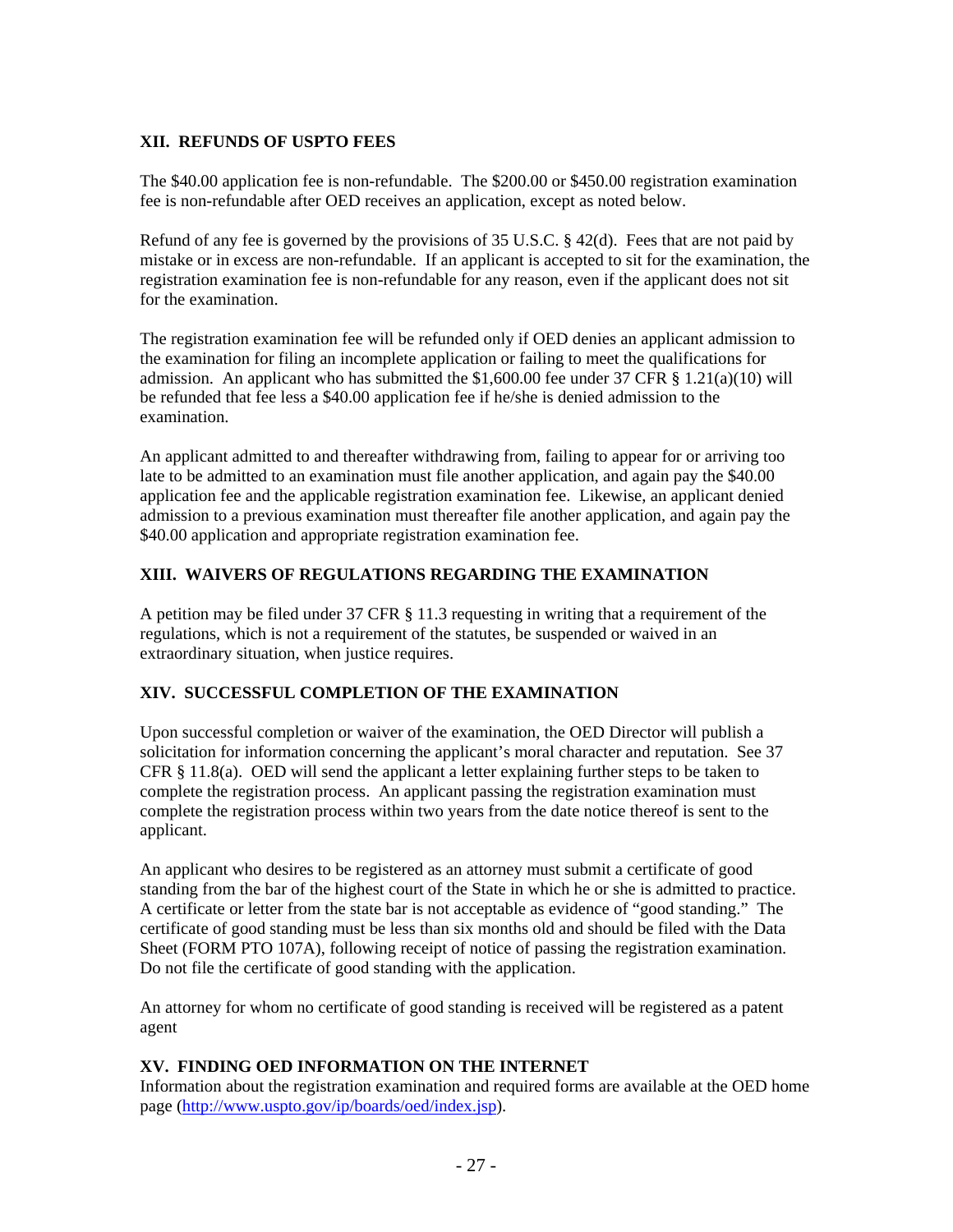### Certificate of Mailing under 37 CFR 1.8

<span id="page-29-0"></span>I hereby certify that this correspondence is being deposited with the United States Postal Service with sufficient postage as first class mail in an envelope addressed to:

\_\_\_\_\_\_\_\_\_\_\_\_\_\_\_\_\_\_\_\_\_\_\_\_\_\_\_\_\_\_\_\_\_\_\_\_\_\_\_\_\_\_\_\_\_\_\_\_\_\_\_\_\_\_\_\_\_\_\_\_\_\_\_\_\_\_\_\_\_\_\_\_

\_\_\_\_\_\_\_\_\_\_\_\_\_\_\_\_\_\_\_\_\_\_\_\_\_\_\_\_\_\_\_\_\_\_\_\_\_\_\_\_\_\_\_\_\_\_\_\_\_\_\_\_\_\_\_\_\_\_\_\_\_\_\_\_\_\_\_\_\_\_\_\_

Mail Stop OED Director of the U.S. Patent and Trademark Office P. O. Box 1450 Alexandria, VA 22313-1450

on

Date:\_\_\_\_\_\_\_\_\_\_\_\_\_\_\_\_\_\_\_\_\_\_\_\_\_\_\_\_\_\_\_\_

Signature

Typed or printed name of person signing Certificate

I further certify that I have a reasonable basis to expect that the application and accompanying materials will be mailed on or before the date on the certificate, shown above.

Please identify the correspondence below:

Note: Each paper must have its own certificate of mailing, or this certificate must identify each submitted paper.

This certificate must be in the envelope with the material and/or documents mailed.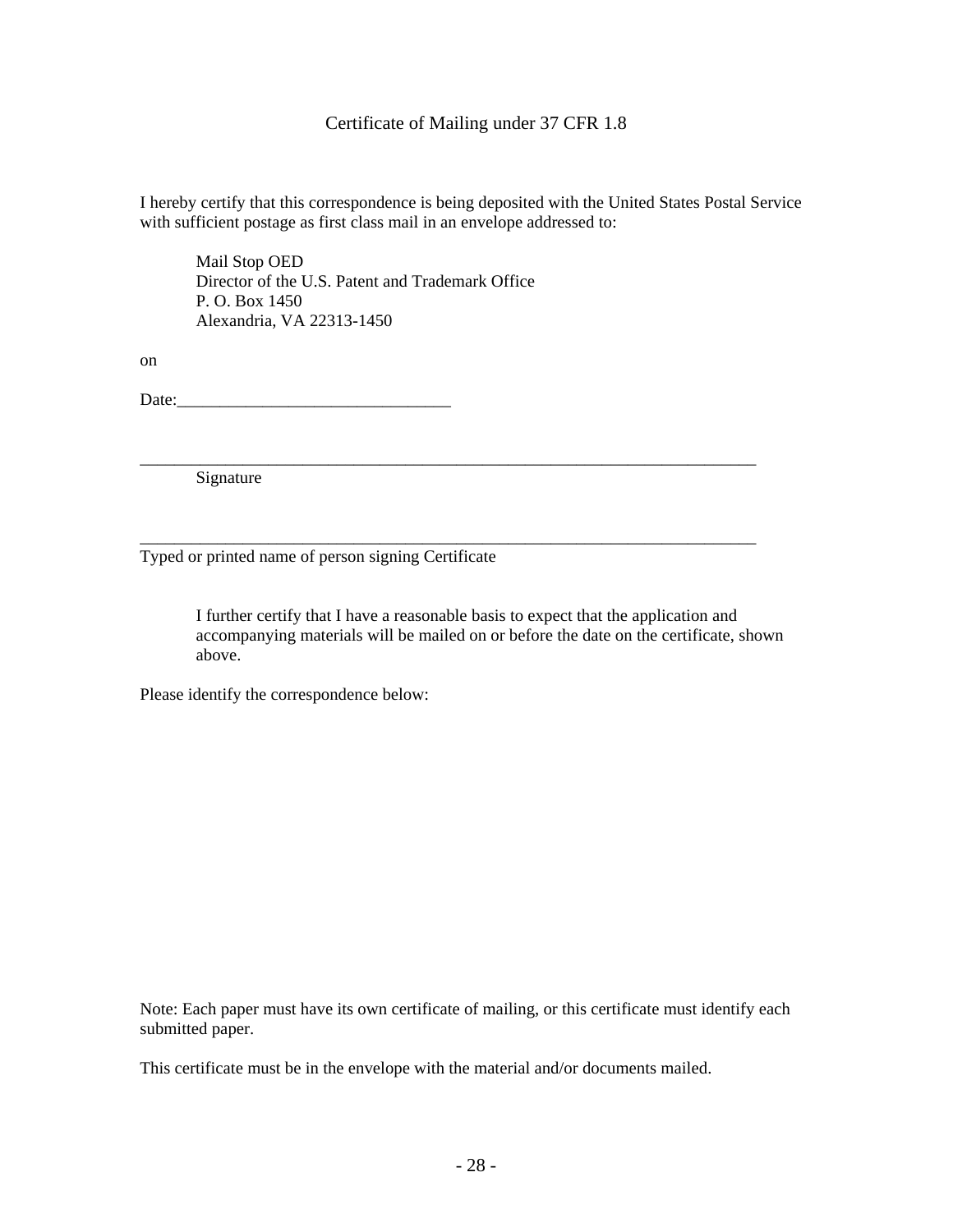### OED PRIVACY ACT ADVISORY STATEMENT

<span id="page-30-0"></span>The Privacy Act of 1974 (P.L. 93-579) requires that you be given certain information in connection with the request for information solicited on attached forms PTO-158 and PTO-275. Accordingly, pursuant to the requirements of the Act, please be advised that (i) the authority for the collection of this data is  $35 \text{ U.S. C. }$ §§ 1.6 and  $31$ , (ii) furnishing of the information solicited is voluntary, and (iii) the principal purpose for which the data will be used is to maintain current information relating to your eligibility and fitness for registration to practice before the United States Patent and Trademark Office in patent cases. If you do not furnish the requested information, you will not be admitted to the registration examination or registered to practice before the United States Patent and Trademark Office.

The information provided by you in this form will be subject to the following routine uses:

- 1. Information may be published by the United States Patent and Trademark office in the Official Gazette to solicit information tending to affect your eligibility on moral, ethical, or other grounds for registration pursuant to 37 CFR § 11.7.
- 2. Disclosure may be made to any Government agency, professional organization, or individual if necessary to obtain information relevant to an investigation concerning the suitability of an applicant for registration to practice before the Patent and Trademark Office.
- 3. Disclosure may be made to a Federal, state, local, foreign, tribal, or other public authority, of the fact that this system of records contains information relevant to the retention of an employee, retention of a security clearance, the letting of a contract, or the issuance or retention of a license, grant, or other benefit. The other agency or licensing organization may then make a request supported by the written consent of the individual for the entire record if it so chooses. No disclosure will be made unless the information has been determined to be sufficiently reliable to support a referral to another office within the agency, or to another Federal agency for criminal, administrative, personnel, or regulatory action.
- 4. To a court or adjudicative body in a proceeding when: (a) the agency or any component thereof; or (b) any employee of the agency in his or her capacity, or (c) any employee of the agency in his or her official capacity where the agency has agreed to represent the employee, or (d) the United States government is a party to litigation or has an interest in such litigation and by careful review, the agency determines that the records are both relevant and necessary to the litigation and the use of such records is therefore deemed by the agency to be for a purpose that is compatible with the purpose for which the agency collected the records.
- 5. Disclosure may be made to a member of Congress or to a congressional staff member in response to an inquiry of the Congressional office made at the written request of the constituent about whom the record is maintained.
- 6. Information may be disclosed to the Office of Management and Budget (OMB) in connection with a review of private relief legislation (as set forth in OMB Circular No. A-19) at any stage of the legislative coordination and clearance process described in the Circular.
- 7. The information may be disclosed to the agency contractors, grantees, experts, consultants, or volunteers who have been engaged by the agency to assist in the performance of a service related to this system of records and who have need to have access to the records in order to perform the activity. Recipients of information shall be required to comply with the requirements of the Privacy Act of 1974, as amended, pursuant to 5.S.C. § 552a(m).
- 8. The information may be disclosed to the office of Personnel Management (OPM) for personnel research purposes as a data source for management information, for the production of summary descriptive statistics and analytical studies in support of the function for which the records are collected and maintained, or for related manpower studies.
- 9. Records from this system of records may be disclosed to the National Archives and Records Administration or to the General Services Administration for records management inspections conducted under 44 U.S.C. §§ 2904 and 2906.
- 10. When a record on its face, or in conjunction with other records, indicates a violation or potential violation of law, whether civil, or criminal, or regulatory in nature, and whether arising by general statute or particular program statute, or by regulation, rule, or order, issued pursuant thereto, disclosure may be made to the appropriate agency, whether Federal, foreign, state, local or tribal, or other public authority responsible for enforcing, investigating, or prosecuting violations, or charged with enforcing or implementing the stature or rule, regulation, or order issued pursuant thereto, if the information disclosed is relevant to any enforcement, regulatory, investigative, or prosecutive responsibility of the receiving entity.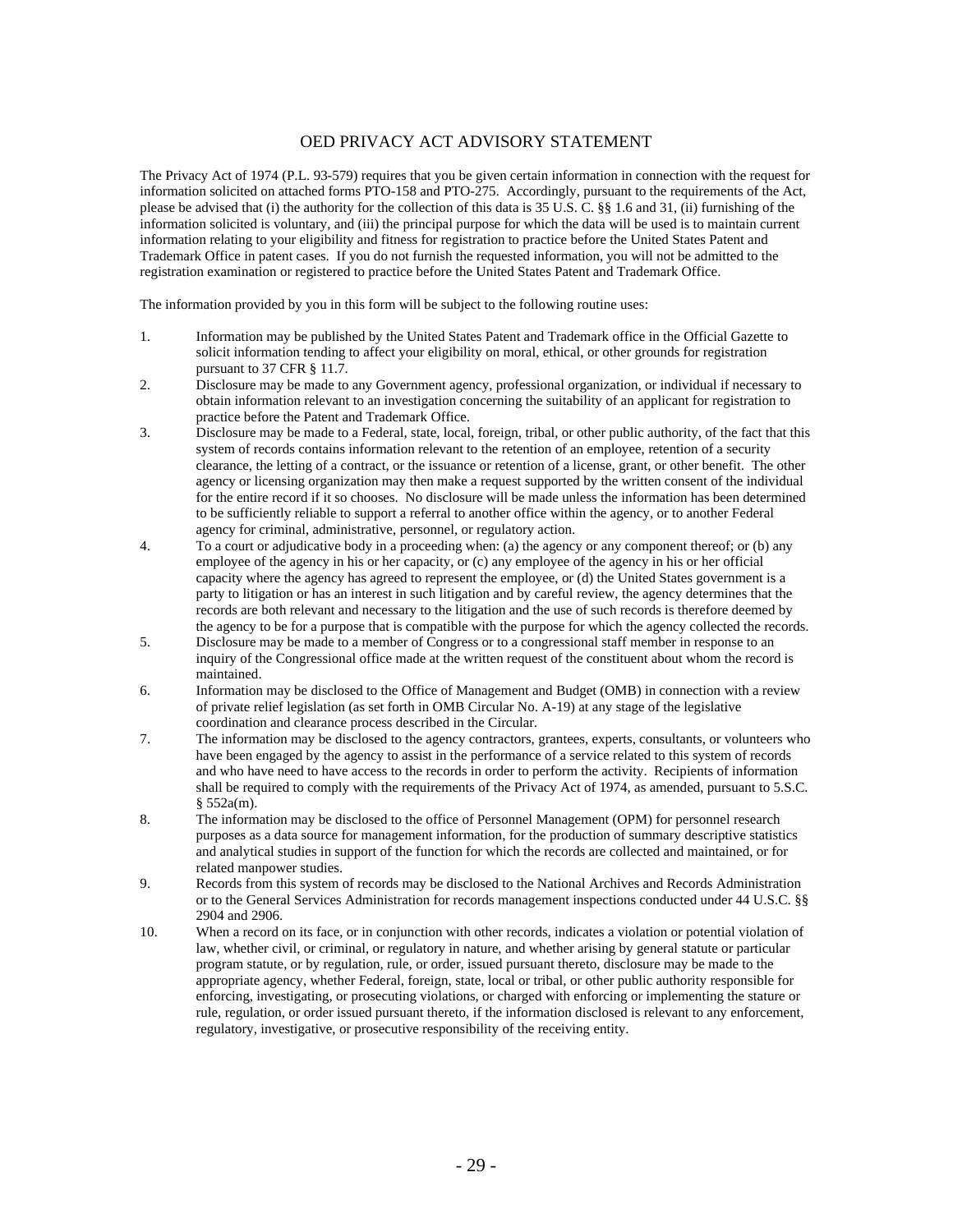OMB No. 0651-0012 Approval Expires 06/30/2013

| FORM PTO-158 (Rev. January 23,2008)                                     |                                                                       |                     |                                                                                                                                                                                                                                                            | United States Patent and Trademark Office                                                                                                                                                                                                                                                                                                                                                                                                                                                                                                                                                                                                                                                                                                                                                                                                                                                                                                                                                                                                                                                                                                                                                                                                                                                                                                                                                                                                                                                                                                                                                                                                                                                                                                                                                                                                                                                               |                                          |      | THIS SPACE FOR UNITED STATES PATENT                                                                                         |
|-------------------------------------------------------------------------|-----------------------------------------------------------------------|---------------------|------------------------------------------------------------------------------------------------------------------------------------------------------------------------------------------------------------------------------------------------------------|---------------------------------------------------------------------------------------------------------------------------------------------------------------------------------------------------------------------------------------------------------------------------------------------------------------------------------------------------------------------------------------------------------------------------------------------------------------------------------------------------------------------------------------------------------------------------------------------------------------------------------------------------------------------------------------------------------------------------------------------------------------------------------------------------------------------------------------------------------------------------------------------------------------------------------------------------------------------------------------------------------------------------------------------------------------------------------------------------------------------------------------------------------------------------------------------------------------------------------------------------------------------------------------------------------------------------------------------------------------------------------------------------------------------------------------------------------------------------------------------------------------------------------------------------------------------------------------------------------------------------------------------------------------------------------------------------------------------------------------------------------------------------------------------------------------------------------------------------------------------------------------------------------|------------------------------------------|------|-----------------------------------------------------------------------------------------------------------------------------|
|                                                                         |                                                                       |                     | <b>APPLICATION FOR REGISTRATION TO PRACTICE</b>                                                                                                                                                                                                            |                                                                                                                                                                                                                                                                                                                                                                                                                                                                                                                                                                                                                                                                                                                                                                                                                                                                                                                                                                                                                                                                                                                                                                                                                                                                                                                                                                                                                                                                                                                                                                                                                                                                                                                                                                                                                                                                                                         |                                          |      | AND TRADEMARK OFFICE USE ONLY                                                                                               |
|                                                                         |                                                                       |                     |                                                                                                                                                                                                                                                            | BEFORE THE UNITED STATES PATENT AND TRADEMARK OFFICE                                                                                                                                                                                                                                                                                                                                                                                                                                                                                                                                                                                                                                                                                                                                                                                                                                                                                                                                                                                                                                                                                                                                                                                                                                                                                                                                                                                                                                                                                                                                                                                                                                                                                                                                                                                                                                                    |                                          |      |                                                                                                                             |
|                                                                         |                                                                       |                     | Trademark Office. DO NOT SEND FEES OR COMPLETED FORMS TO THIS ADDRESS.                                                                                                                                                                                     | Under the Paperwork Reduction Act of 1995, no persons are required to respond to a collection of information unless it<br>displays a valid OMB control number. This collection of information is required by 37 CFR Sections 11.5 through 11.11.<br>This information is used by the public to register to practice before the United States Patent and Trademark Office<br>(USPTO) and by the USPTO to determine the eligibility of the applicant to register to practice before the USPTO.<br>The information on this form will be treated confidentially to the extent allowed under the Privacy Act and the<br>Freedom of Information Act (FOIA). Response to this information collection is voluntary; however, if you do not provide<br>the requested information, the USPTO may not admit you to the registration examination or register you to practice before<br>the USPTO. This form is estimated to take 30 minutes to complete, including gathering, preparing, and submitting the<br>information on the application to the USPTO. Any comments on the amount of time you require to complete this form<br>and/or suggestions for reducing this burden, should be sent to the Chief Information Officer, United States Patent and<br>SEND TO: Mail Stop OED, United States Patent and Trademark Office, PO Box 1450, Alexandria, VA 22313-1450                                                                                                                                                                                                                                                                                                                                                                                                                                                                                                                                              |                                          |      |                                                                                                                             |
| 1a) Legal Name                                                          | First Name                                                            |                     | Middle Name                                                                                                                                                                                                                                                |                                                                                                                                                                                                                                                                                                                                                                                                                                                                                                                                                                                                                                                                                                                                                                                                                                                                                                                                                                                                                                                                                                                                                                                                                                                                                                                                                                                                                                                                                                                                                                                                                                                                                                                                                                                                                                                                                                         | Last Name                                |      | <b>Reasonable</b><br><b>Accommodations</b><br><b>Request Attached</b>                                                       |
| 1b) Name shown on<br>valid Government ID                                |                                                                       |                     |                                                                                                                                                                                                                                                            |                                                                                                                                                                                                                                                                                                                                                                                                                                                                                                                                                                                                                                                                                                                                                                                                                                                                                                                                                                                                                                                                                                                                                                                                                                                                                                                                                                                                                                                                                                                                                                                                                                                                                                                                                                                                                                                                                                         |                                          |      |                                                                                                                             |
| 1c) ADDRESS:                                                            |                                                                       |                     |                                                                                                                                                                                                                                                            | Employer, corporation, law firm, U. S. Government agency. Indicate if student or unemployed.                                                                                                                                                                                                                                                                                                                                                                                                                                                                                                                                                                                                                                                                                                                                                                                                                                                                                                                                                                                                                                                                                                                                                                                                                                                                                                                                                                                                                                                                                                                                                                                                                                                                                                                                                                                                            |                                          |      |                                                                                                                             |
| 1c) ADDRESS<br>(street, building,                                       |                                                                       |                     |                                                                                                                                                                                                                                                            |                                                                                                                                                                                                                                                                                                                                                                                                                                                                                                                                                                                                                                                                                                                                                                                                                                                                                                                                                                                                                                                                                                                                                                                                                                                                                                                                                                                                                                                                                                                                                                                                                                                                                                                                                                                                                                                                                                         |                                          |      |                                                                                                                             |
| suite, etc.)                                                            |                                                                       |                     |                                                                                                                                                                                                                                                            |                                                                                                                                                                                                                                                                                                                                                                                                                                                                                                                                                                                                                                                                                                                                                                                                                                                                                                                                                                                                                                                                                                                                                                                                                                                                                                                                                                                                                                                                                                                                                                                                                                                                                                                                                                                                                                                                                                         |                                          |      |                                                                                                                             |
| 1d)<br><b>CITY</b>                                                      |                                                                       | <b>STATE</b><br>1e) |                                                                                                                                                                                                                                                            | 1f) ZIP CODE                                                                                                                                                                                                                                                                                                                                                                                                                                                                                                                                                                                                                                                                                                                                                                                                                                                                                                                                                                                                                                                                                                                                                                                                                                                                                                                                                                                                                                                                                                                                                                                                                                                                                                                                                                                                                                                                                            |                                          | 1g). | DAYTIME Area Code & Phone Number                                                                                            |
| $\overline{2}$ .<br>CITIZENSHIP (country)                               |                                                                       |                     |                                                                                                                                                                                                                                                            | 3. DATE OF BIRTH (month, day, year)                                                                                                                                                                                                                                                                                                                                                                                                                                                                                                                                                                                                                                                                                                                                                                                                                                                                                                                                                                                                                                                                                                                                                                                                                                                                                                                                                                                                                                                                                                                                                                                                                                                                                                                                                                                                                                                                     | 4. PLACE OF BIRTH (City, State, Country) |      |                                                                                                                             |
| <b>FOR ALIENS</b><br><b>ONLY</b>                                        |                                                                       | YES<br>טא∟          | Attach copy of both sides of<br>documentation of permanent<br>residence                                                                                                                                                                                    | 5. VISA CLASSIFICATION   6. PERMANENT RESIDENT OF THE UNITED STATES                                                                                                                                                                                                                                                                                                                                                                                                                                                                                                                                                                                                                                                                                                                                                                                                                                                                                                                                                                                                                                                                                                                                                                                                                                                                                                                                                                                                                                                                                                                                                                                                                                                                                                                                                                                                                                     | 7. ALIEN REGISTRATION NUMBER             |      |                                                                                                                             |
| 8a.<br><b>OR</b><br>8b.<br>9.<br>10. $\Box$<br>11. $\Box$<br>13. $\Box$ | <b>Registration Examination Fee:</b><br>Date of Previous Application: |                     | Enclosed is the \$1,600.00 fee set forth in 37 CFR $\S$ 1.21(a)(10).<br>administration by the USPTO. [37 CFR § 1.21(a)(1)(ii)(B)]<br>$$100.00$ [37 CFR $§$ 1.21(a)(2)] and a completed data sheet.<br>evaluate my scientific and technical qualifications. | You are required to update the foregoing information promptly upon any change. Select and check all the following that apply.<br>Applicants should carefully review the General Requirements Bulletin for detailed instructions on completing this application.<br>Application Fee: (Please refer to the General Requirements Bulletin and 37 CFR § 11.7)<br>Enclosed is the non-refundable \$40.00 application fee set forth in 37 CFR § 1.21(a)(1)(i).<br>I will utilize a commercial test administration service. Enclosed is the Government registration examination fee of<br>\$200.00 for test administration by a commercial entity. [37 CFR § 1.21 (a)(1)(ii)(A)]<br>I request USPTO test administration. Enclosed is the Government registration examination fee of \$450.00 for test<br>Waiver of Examination: I am a former USPTO employee and satisfy the requirements of:<br>37 CFR 11.7(d)(1). Enclosed is the applicable fee under either 37 CFR § 1.21(a)(1)(i) OR 37 CFR § 1.21(a)(10)<br>37 CFR 11.7(d)(2). Enclosed is the applicable fee under either 37 CFR § 1.21(a)(1)(i) OR 37 CFR § 1.21(a)(10)<br>37 CFR 11.7(d)(3). Enclosed is the applicable fee under either 37 CFR § 1.21(a)(1)(i) OR 37 CFR § 1.21(a)(10)<br>Passed Examination: I passed an examination on _____________. Enclosed is the required registration fee of<br>Reinstatement: I am applying for reinstatement, or as a former government employee, for a change from inactive to<br>active status. Enclosed is any required fee under 37 CFR § 1.21.<br>12.     previously applied for admission to the registration examination or requested the Office of Enrollment and Discipline to<br>Name on Application, if different:<br>I was previously registered to practice in patent cases before the United States Patent and Trademark Office as an<br>attorney or agent. If "YES", my Registration No. is |                                          |      |                                                                                                                             |
| 14. ∐                                                                   |                                                                       |                     |                                                                                                                                                                                                                                                            | States. A list of all said courts and corresponding bar membership number(s) follows:                                                                                                                                                                                                                                                                                                                                                                                                                                                                                                                                                                                                                                                                                                                                                                                                                                                                                                                                                                                                                                                                                                                                                                                                                                                                                                                                                                                                                                                                                                                                                                                                                                                                                                                                                                                                                   |                                          |      | <b>BAR MEMBERSHIP.</b> I am a member in good standing of the bar of the highest court of a State or Territory of the United |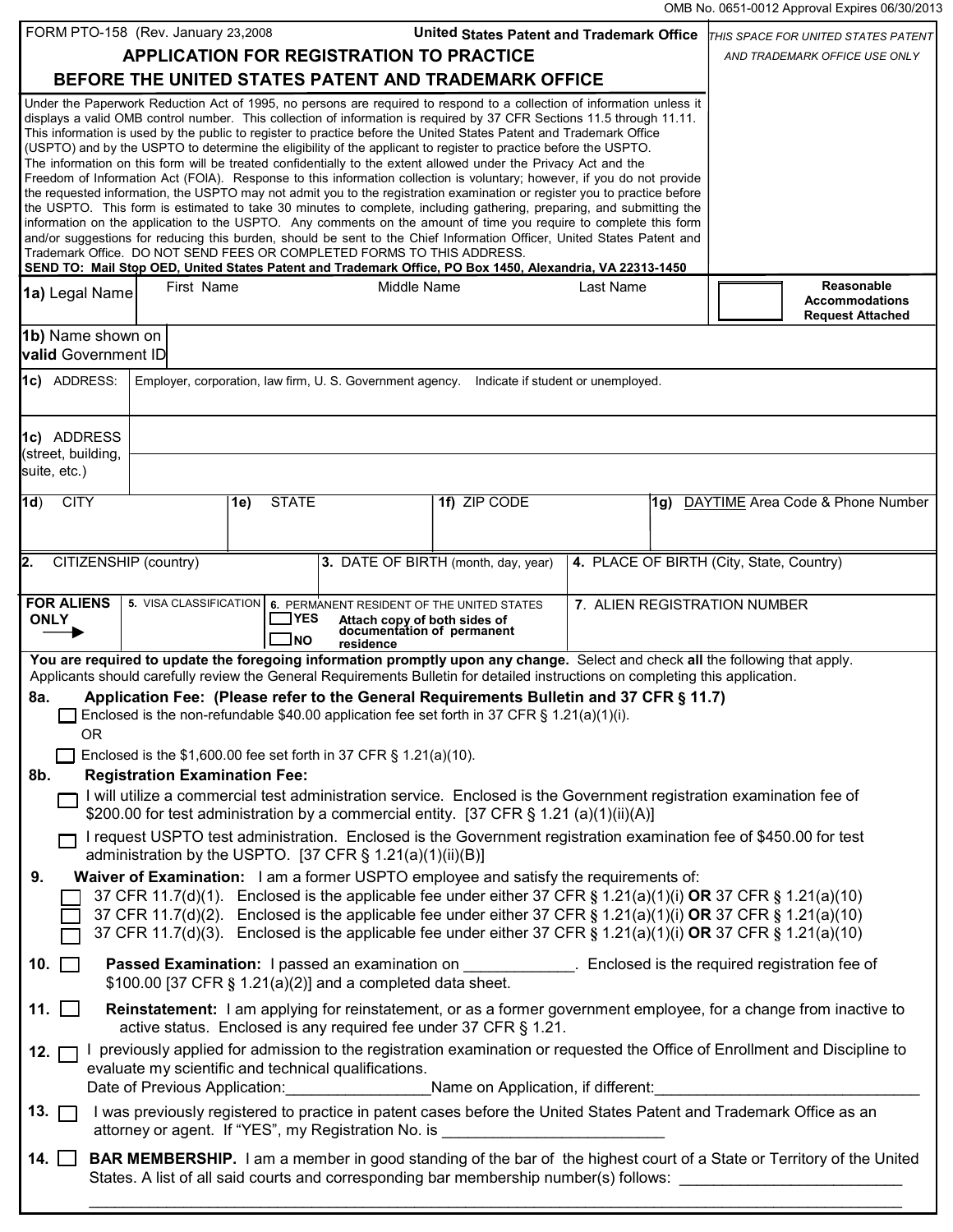FORM PTO-158 (Rev. January 23, 2008) Page 2

| disciplinary proceedings under 37 CFR § 10.22 should you become registered.                                                                                                                                                                                                                                                                                                                                                        |                                                                                                                                                                                                                                                                                                                                                                                                                   |                                                                                                                                                                                                                                                                                                                                                                               | BACKGROUND INFORMATION: Candor and truthfulness are significant elements of fitness relevant to practice before the<br>United States Patent and Trademark Office. You should, therefore, provide the Office of Enrollment and Discipline with all<br>available information, however unfavorable, even if its relevance is in doubt, with regard to the questions asked below. For<br>each question answered "YES," provide a detailed statement setting forth all relevant facts and dates along with verified<br>copies of relevant documents. Your responses must be updated as necessary, prior to your registration. Any<br>documents, evidence or proofs previously filed in a prior application need not be resubmitted unless your response to a<br>question must be changed. Failure to disclose the requested information may result in denial of registration or in |  |  |  |
|------------------------------------------------------------------------------------------------------------------------------------------------------------------------------------------------------------------------------------------------------------------------------------------------------------------------------------------------------------------------------------------------------------------------------------|-------------------------------------------------------------------------------------------------------------------------------------------------------------------------------------------------------------------------------------------------------------------------------------------------------------------------------------------------------------------------------------------------------------------|-------------------------------------------------------------------------------------------------------------------------------------------------------------------------------------------------------------------------------------------------------------------------------------------------------------------------------------------------------------------------------|-------------------------------------------------------------------------------------------------------------------------------------------------------------------------------------------------------------------------------------------------------------------------------------------------------------------------------------------------------------------------------------------------------------------------------------------------------------------------------------------------------------------------------------------------------------------------------------------------------------------------------------------------------------------------------------------------------------------------------------------------------------------------------------------------------------------------------------------------------------------------------|--|--|--|
| character?                                                                                                                                                                                                                                                                                                                                                                                                                         |                                                                                                                                                                                                                                                                                                                                                                                                                   | $YES \cap NO$ 15. Have any charges ever been preferred against you in connection with your practice before<br>any Federal or State court, or municipal bureau, commission, office or agency of any kind or                                                                                                                                                                    |                                                                                                                                                                                                                                                                                                                                                                                                                                                                                                                                                                                                                                                                                                                                                                                                                                                                               |  |  |  |
| T YES T NO 16. Have you ever been arrested, charged, or held by Federal, State or other law enforcement                                                                                                                                                                                                                                                                                                                            | traffic violations for which the fine was \$100 or less.)                                                                                                                                                                                                                                                                                                                                                         | authorities for any violation of any Federal or State law, or any county or municipal law,<br>regulation or ordinance? (Do not include any misdemeanor before your 16th birthday or                                                                                                                                                                                           |                                                                                                                                                                                                                                                                                                                                                                                                                                                                                                                                                                                                                                                                                                                                                                                                                                                                               |  |  |  |
|                                                                                                                                                                                                                                                                                                                                                                                                                                    |                                                                                                                                                                                                                                                                                                                                                                                                                   | YES I NO 17. Have you ever been disciplined, reprimanded, suspended, expelled or asked to resign or<br>withdraw from any educational institution, or have you resigned or withdrawn from any such<br>institution in time to avoid discipline, reprimand, suspension, expulsion or request to resign<br>for conduct involving dishonesty, fraud, misrepresentation, or deceit? |                                                                                                                                                                                                                                                                                                                                                                                                                                                                                                                                                                                                                                                                                                                                                                                                                                                                               |  |  |  |
| regulations?                                                                                                                                                                                                                                                                                                                                                                                                                       |                                                                                                                                                                                                                                                                                                                                                                                                                   | $YES \cap NO$ 18. Have you ever been disciplined, reprimanded, or suspended in any job for conduct involving<br>dishonesty, fraud, misrepresentation, deceit, or any violation of Federal or State laws or                                                                                                                                                                    |                                                                                                                                                                                                                                                                                                                                                                                                                                                                                                                                                                                                                                                                                                                                                                                                                                                                               |  |  |  |
|                                                                                                                                                                                                                                                                                                                                                                                                                                    | Federal or State laws or regulations?                                                                                                                                                                                                                                                                                                                                                                             | YES \\ NO 19. Have you ever been fired or discharged from any job, or have been asked to resign or quit<br>for conduct involving dishonesty, fraud, misrepresentation, deceit, or any violation of                                                                                                                                                                            |                                                                                                                                                                                                                                                                                                                                                                                                                                                                                                                                                                                                                                                                                                                                                                                                                                                                               |  |  |  |
|                                                                                                                                                                                                                                                                                                                                                                                                                                    | $\Box$ YES $\Box$ NO 20. Have you ever resigned or quit a job when you were under investigation or inquiry for<br>have been considered as involving<br>conduct which could<br>dishonesty, fraud,<br>misrepresentation, deceit, or violation of Federal or State laws or regulations, or after<br>receiving notice or been advised of possible investigation, inquiry, or disciplinary action for<br>such conduct? |                                                                                                                                                                                                                                                                                                                                                                               |                                                                                                                                                                                                                                                                                                                                                                                                                                                                                                                                                                                                                                                                                                                                                                                                                                                                               |  |  |  |
| YES                                                                                                                                                                                                                                                                                                                                                                                                                                |                                                                                                                                                                                                                                                                                                                                                                                                                   | NO 21. Have you ever been discharged from military service under conditions "other than<br>honorable," or by reason of the sentence of a Court Martial or being dropped from the rolls?                                                                                                                                                                                       |                                                                                                                                                                                                                                                                                                                                                                                                                                                                                                                                                                                                                                                                                                                                                                                                                                                                               |  |  |  |
|                                                                                                                                                                                                                                                                                                                                                                                                                                    | TYES TINO 22. Are you delinquent on any State or Federal debt? (Include delinquencies arising from<br>Federal or State taxes, loans, overpayment of benefits, and other debts to the U.S.<br>Government and defaults on Federally guaranteed or insured loans such as student and<br>home mortgage loans.)                                                                                                        |                                                                                                                                                                                                                                                                                                                                                                               |                                                                                                                                                                                                                                                                                                                                                                                                                                                                                                                                                                                                                                                                                                                                                                                                                                                                               |  |  |  |
| 23. EDUCATION: List all degrees conferred in the blocks below. Attach to this application any required documentation to<br>what you must submit.                                                                                                                                                                                                                                                                                   |                                                                                                                                                                                                                                                                                                                                                                                                                   | complete your application for registration. Refer to the General Requirements Bulletin. If you applied previously for an<br>exam, please see the General Requirements Bulletin section titled "REAPPLYING TO TAKE THE EXAMINATION" for                                                                                                                                        |                                                                                                                                                                                                                                                                                                                                                                                                                                                                                                                                                                                                                                                                                                                                                                                                                                                                               |  |  |  |
| Major Subject as<br>Degree Received as<br>Date Received<br>College<br>indicated on Transcript<br>indicated on Transcript                                                                                                                                                                                                                                                                                                           |                                                                                                                                                                                                                                                                                                                                                                                                                   |                                                                                                                                                                                                                                                                                                                                                                               |                                                                                                                                                                                                                                                                                                                                                                                                                                                                                                                                                                                                                                                                                                                                                                                                                                                                               |  |  |  |
|                                                                                                                                                                                                                                                                                                                                                                                                                                    |                                                                                                                                                                                                                                                                                                                                                                                                                   |                                                                                                                                                                                                                                                                                                                                                                               |                                                                                                                                                                                                                                                                                                                                                                                                                                                                                                                                                                                                                                                                                                                                                                                                                                                                               |  |  |  |
|                                                                                                                                                                                                                                                                                                                                                                                                                                    |                                                                                                                                                                                                                                                                                                                                                                                                                   |                                                                                                                                                                                                                                                                                                                                                                               |                                                                                                                                                                                                                                                                                                                                                                                                                                                                                                                                                                                                                                                                                                                                                                                                                                                                               |  |  |  |
| Upon the basis of the foregoing information and any attached documents, I hereby apply for registration to practice in patent<br>cases before the United States Patent and Trademark Office. I certify that each and every statement or representation in<br>this application is true and correct. (A willfully false statement or certification is a criminal offense and is punishable by law<br>$[18 \text{ U.S.C. }$ § 1001].) |                                                                                                                                                                                                                                                                                                                                                                                                                   |                                                                                                                                                                                                                                                                                                                                                                               |                                                                                                                                                                                                                                                                                                                                                                                                                                                                                                                                                                                                                                                                                                                                                                                                                                                                               |  |  |  |
| 24.<br>Signature of Applicant                                                                                                                                                                                                                                                                                                                                                                                                      |                                                                                                                                                                                                                                                                                                                                                                                                                   |                                                                                                                                                                                                                                                                                                                                                                               | Date                                                                                                                                                                                                                                                                                                                                                                                                                                                                                                                                                                                                                                                                                                                                                                                                                                                                          |  |  |  |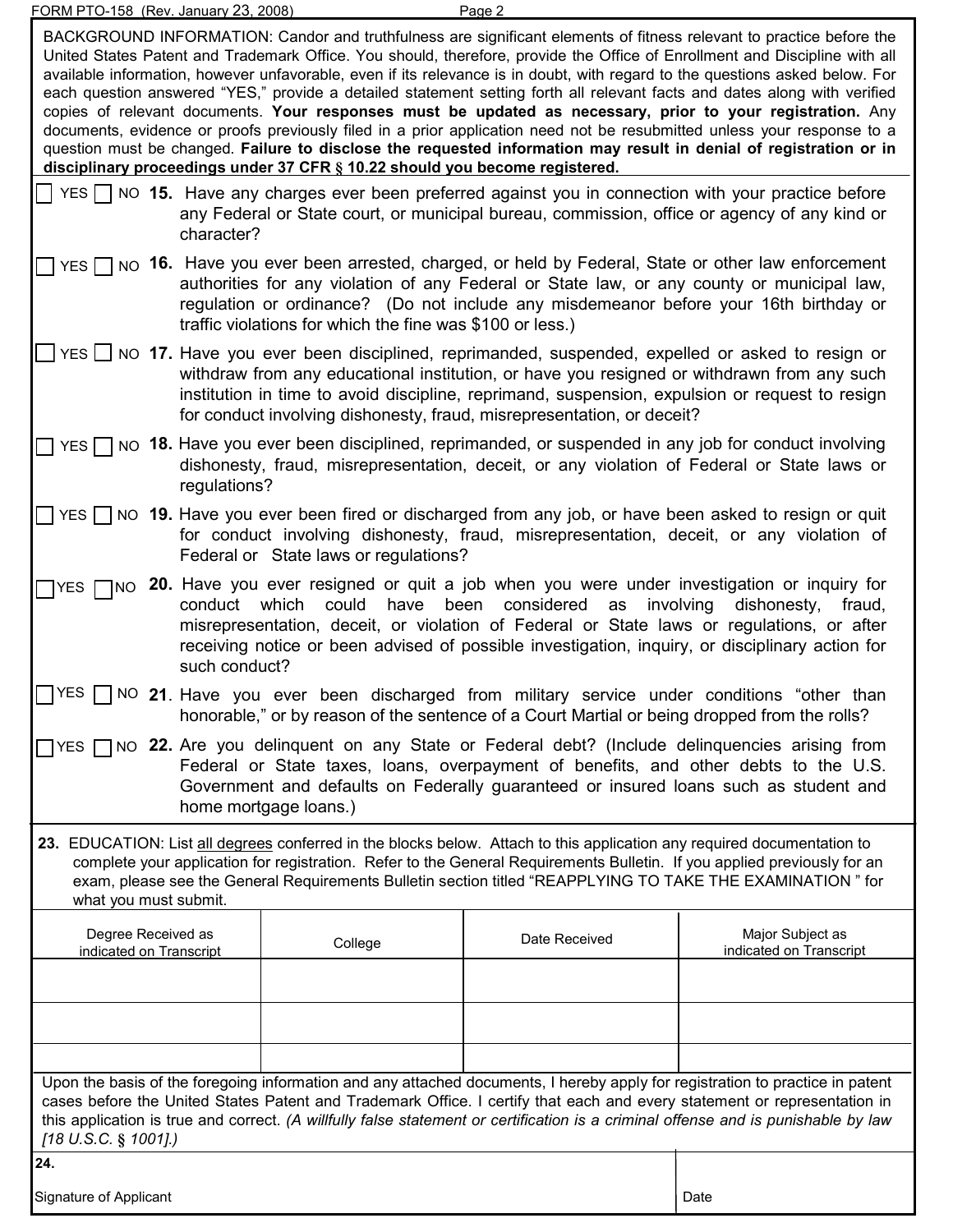|  | Undertaking under 37 CFR 11.10(b) |  |
|--|-----------------------------------|--|
|  |                                   |  |

**INSTRUCTIONS:** This form must be completed by any former employee of the United States Patent and Trademark Office (USPTO) who has served in the patent examining corps of the United States Patent and Trademark Office.

**NAME:** First name Middle name Last name

POSITION HELD IN USPTO (at the time of separation or resignation from USPTO)

| l DATE APPOINTED TO EXAMINING CORPS LDATE OF SEPARATION OR RESIGNATION FROM USPTO. |
|------------------------------------------------------------------------------------|
|                                                                                    |
|                                                                                    |

Assigned to the following Technology Centers

| <b>Technology Center</b> | From | To | <b>Technology Center Director</b> |
|--------------------------|------|----|-----------------------------------|
|                          |      |    |                                   |
|                          |      |    |                                   |
|                          |      |    |                                   |
|                          |      |    |                                   |
|                          |      |    |                                   |

I hereby agree to not knowingly act as agent or attorney for, or otherwise represent, or assist in any manner the representation of, any other person before the Office, in connection with any particular patent or patent application, in which I participated personally and substantially as an employee of the Office; and

I hereby agree to not knowingly act within two years after terminating employment by the Office as agent or attorney for, or otherwise represent, or assist in any manner the representation of any other person: before the Office, in connection with any particular patent or patent application, if such patent or patent application was pending under my official responsibility as an officer or employee within a period of one year prior to the termination of such responsibility.

| Signature of Former Employee | Date |
|------------------------------|------|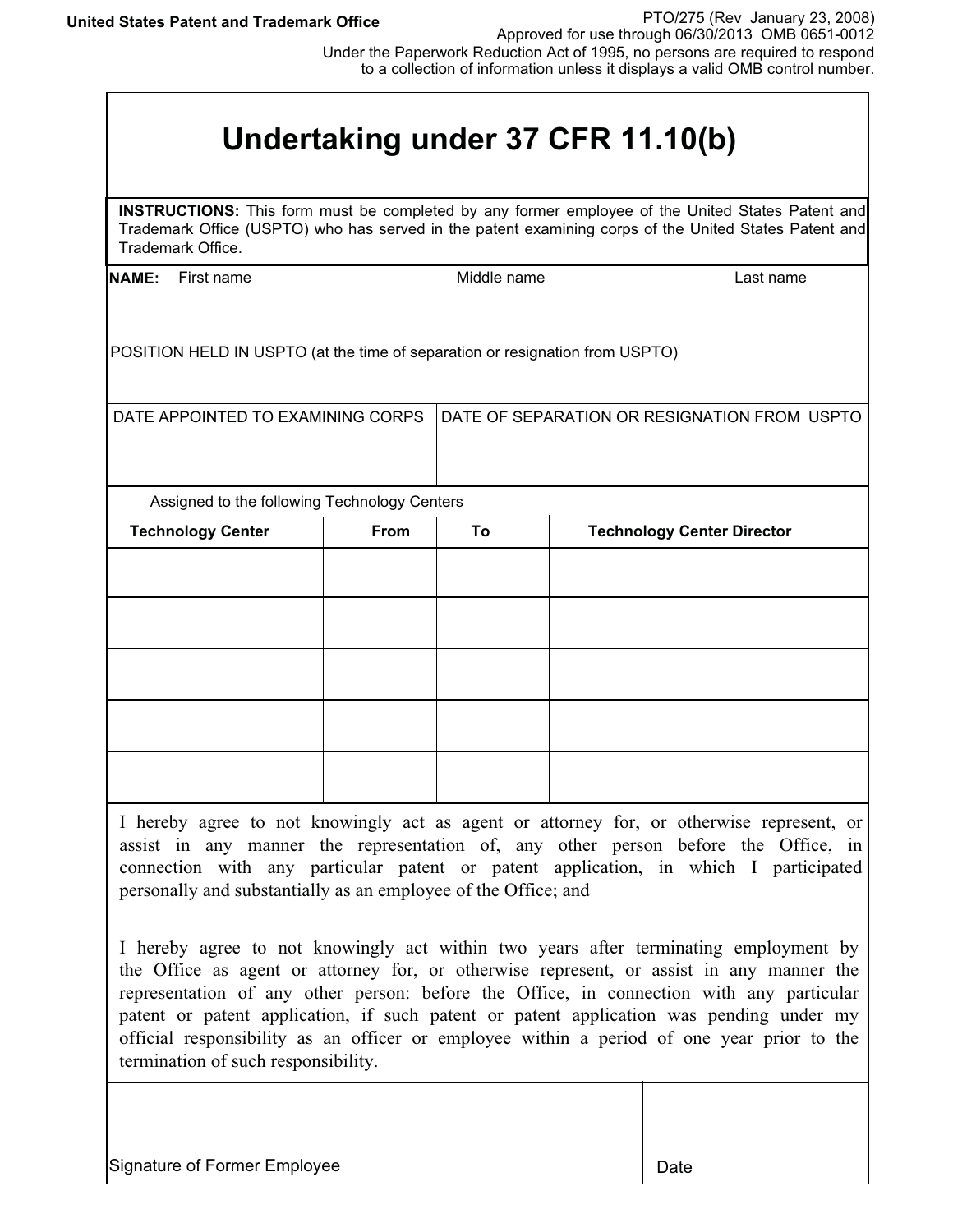Under the Paperwork Reduction Act of 1995, no persons are required to respond to a collection of information unless it displays a valid OMB control number. This collection of information is required by 37 CFR Sections 11.5 through 11.11. This information is used by the public to register to practice before the United States Patent and Trademark Office (USPTO) and by the USPTO to determine the eligibility of the applicant to register to practice before the USPTO. The information on this form will be treated confidentially to the extent allowed under the Privacy Act and the Freedom of Information Act (FOIA). Response to this information collection is voluntary; however, if you do not provide the requested information, the USPTO may not admit you to the registration examination or register you to practice before the USPTO. This form is estimated to take 20 minutes to complete, including gathering, preparing, and submitting the information on the application to the USPTO. Any comments on the amount of time you require to complete this form and/or suggestions for reducing this burden, should be sent to the Chief Information Officer, United States Patent and Trademark Office, Washington, D.C., 20231. DO NOT SEND FEES OR COMPLETED FORMS TO THIS ADDRESS.

#### **SEND TO: Mail Stop OED, United States Patent and Trademark Office P. O. Box 1450,Alexandria, VA 22313-1450**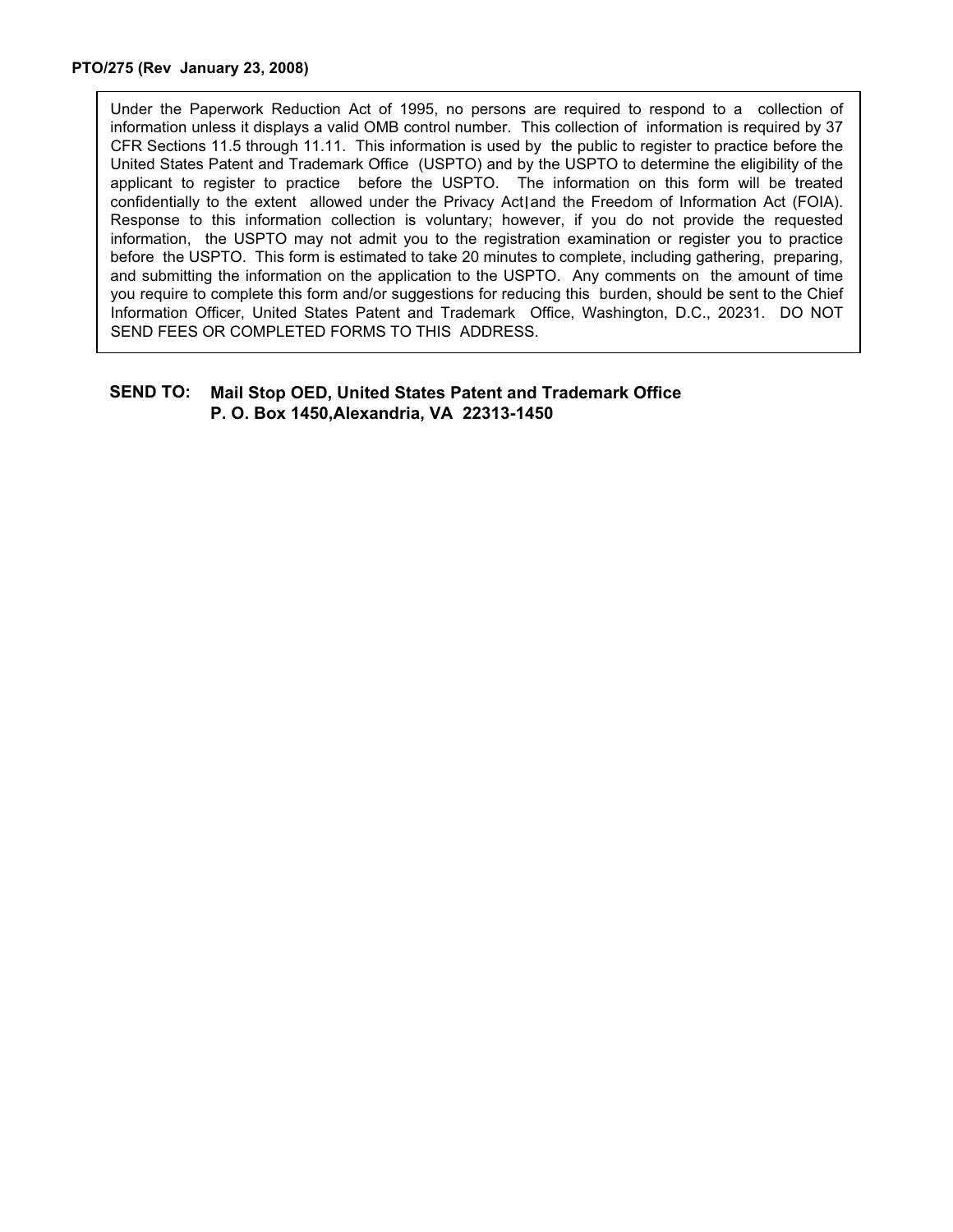OMB Control Number 0651-0012; Approved for use through **09/30/2014** information unless it displays a valid OMB control number.Form PTO 158RA (3/11) Under the Paperwork Reduction Act of 1995, no persons are required to respond to a collection of

 $\_$  ,  $\_$  ,  $\_$  ,  $\_$  ,  $\_$  ,  $\_$  ,  $\_$  ,  $\_$  ,  $\_$  ,  $\_$  ,  $\_$  ,  $\_$  ,  $\_$  ,  $\_$  ,  $\_$  ,  $\_$  ,  $\_$  ,  $\_$  ,  $\_$  ,  $\_$ 

 $\mathcal{L}_\text{max}$ 

#### **Request for Reasonable Accommodation APPLICANT'S STATEMENT**

- 1.Name of Applicant (last, first, middle): \_\_\_\_\_\_\_\_\_\_\_\_\_\_\_\_\_\_\_\_\_\_\_\_\_\_\_\_\_\_\_\_\_\_\_\_\_\_\_\_\_\_\_\_\_\_
- 2.Applicant's address:
	- a. Telephone:  $\Box$

 $\mathcal{L}_\text{max}$ 

- b.E-mail address: \_\_\_\_\_\_\_\_\_\_\_\_\_\_\_\_\_\_\_\_\_\_\_\_\_\_\_\_\_\_\_\_\_\_\_\_\_\_\_\_\_\_\_\_\_\_\_\_\_\_\_\_\_\_\_\_\_\_
- 3. Location of Exam:  $\Box$
- 4. Date of Exam:  $\Box$
- allotted and/or in the standard conditions. 5.Describe applicant's medical condition(s) (*i.e.*, illness, disease, or injury) and how it (they) interfere(s) with applicant's ability to complete the registration examination in the standard time

 $\_$  , and the set of the set of the set of the set of the set of the set of the set of the set of the set of the set of the set of the set of the set of the set of the set of the set of the set of the set of the set of th

 $\_$  , and the set of the set of the set of the set of the set of the set of the set of the set of the set of the set of the set of the set of the set of the set of the set of the set of the set of the set of the set of th

 $\mathcal{L}_\mathcal{L} = \mathcal{L}_\mathcal{L} = \mathcal{L}_\mathcal{L} = \mathcal{L}_\mathcal{L} = \mathcal{L}_\mathcal{L} = \mathcal{L}_\mathcal{L} = \mathcal{L}_\mathcal{L} = \mathcal{L}_\mathcal{L} = \mathcal{L}_\mathcal{L} = \mathcal{L}_\mathcal{L} = \mathcal{L}_\mathcal{L} = \mathcal{L}_\mathcal{L} = \mathcal{L}_\mathcal{L} = \mathcal{L}_\mathcal{L} = \mathcal{L}_\mathcal{L} = \mathcal{L}_\mathcal{L} = \mathcal{L}_\mathcal{L}$ 

- 6.Please provide the date of the most recent evaluation of applicant's disability:
- examinations and/or admissions tests?  $\Box$  yes  $\Box$  no. If yes, (1) check all that apply (2) describe the 7.Did applicant apply for and receive nonstandard testing accommodation for classroom specific accommodations, (3) specify amount of additional time received, and (4) if applicable, please note if accommodations were denied.

|                     | <b>Accommodations</b> | <b>Additional Time Granted</b> | <b>Denied</b> |
|---------------------|-----------------------|--------------------------------|---------------|
| $\Box$ Grade School |                       |                                |               |
| $\Box$ High School  |                       |                                |               |
| $\Box$ College      |                       |                                |               |
| $\Box$ Law School   |                       |                                |               |
| $\sqcap$ SAT        |                       |                                |               |
| $\Box$ LSAT         |                       |                                |               |
| $\Box$ MPRE         |                       |                                |               |
| $\Box$ GMAT         |                       |                                |               |
| $\Box$ Other        | please specify        |                                |               |
| $\Box$ None         |                       |                                |               |

a. Please provide supporting documentation for the accommodations received above.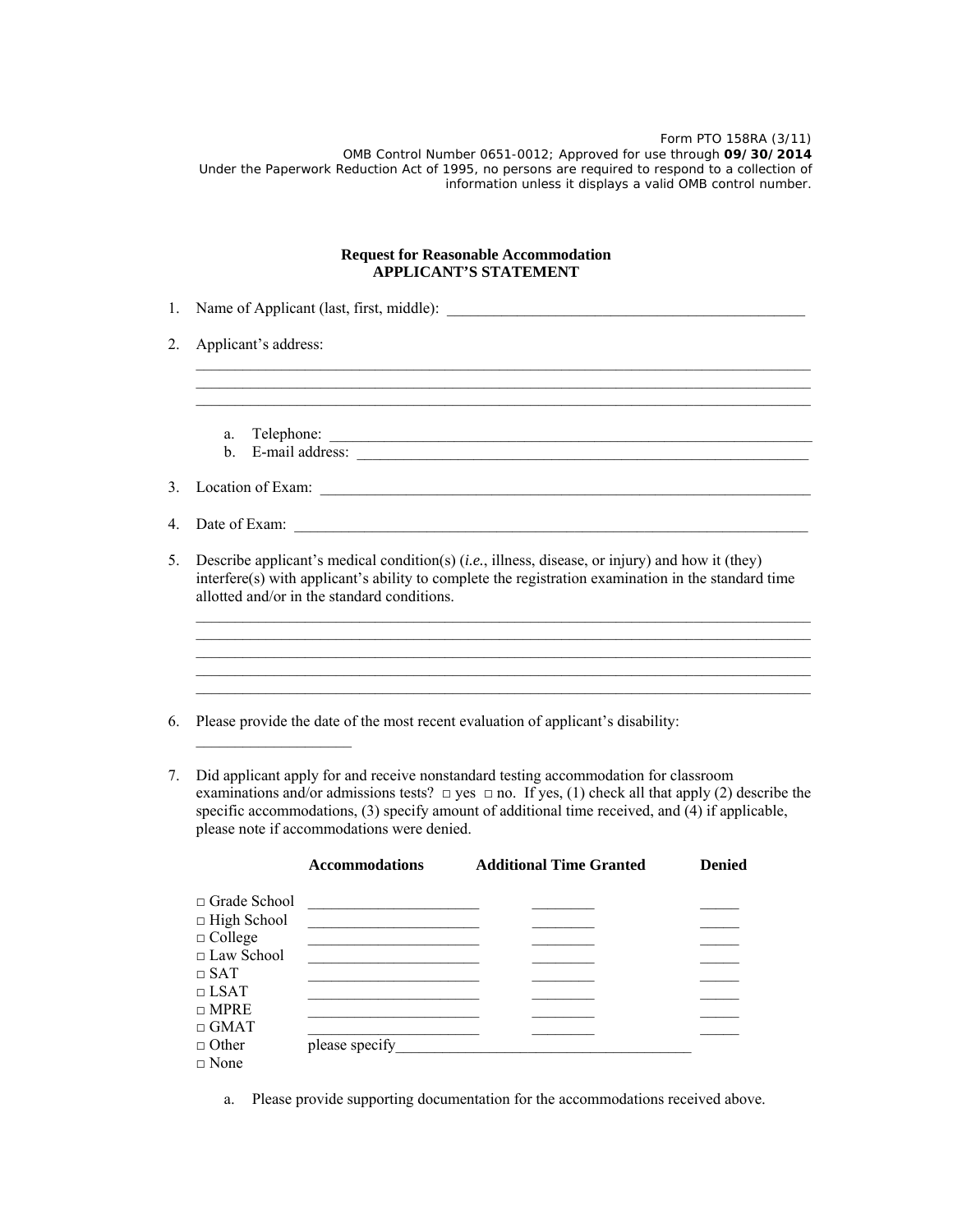|    | a. | documentation. | If applicant was denied for any of the above, please explain and attach relevant                                                        |
|----|----|----------------|-----------------------------------------------------------------------------------------------------------------------------------------|
|    |    |                |                                                                                                                                         |
|    |    |                |                                                                                                                                         |
|    |    |                |                                                                                                                                         |
| 8. |    |                | Has applicant previously applied to take a registration examination(s)? $\square$ Yes $\square$ No.                                     |
|    | a. |                | Did applicant request any accommodations? $\Box$ Yes $\Box$ No.<br>If yes, complete the following and provide supporting documentation: |
|    |    | Date of Exam   | <b>Accommodation Received</b>                                                                                                           |
|    |    |                |                                                                                                                                         |
|    |    |                |                                                                                                                                         |
|    |    |                |                                                                                                                                         |

 results accurately reflect applicant's knowledge of patent laws, rules and procedures rather than applicant submits (*e.g.*, if applicant requests twice the amount of time to take the exam, then one of the Licensed Health Care Professional statements applicant submits must indicate that applicant amount of time).  $\_$  , and the set of the set of the set of the set of the set of the set of the set of the set of the set of the set of the set of the set of the set of the set of the set of the set of the set of the set of the set of th 9.Describe specifically what accommodation(s) applicant thinks could be made so that the test reflecting any impairment to applicant's abilities from a disability. Note that any accommodation applicant requests must be supported by the Licensed Health Care Professional's statement(s) needs twice the amount of time to take the exam and explain why applicant needs twice the

 $\_$  , and the set of the set of the set of the set of the set of the set of the set of the set of the set of the set of the set of the set of the set of the set of the set of the set of the set of the set of the set of th

 $\_$  , and the set of the set of the set of the set of the set of the set of the set of the set of the set of the set of the set of the set of the set of the set of the set of the set of the set of the set of the set of th  $\_$  , and the set of the set of the set of the set of the set of the set of the set of the set of the set of the set of the set of the set of the set of the set of the set of the set of the set of the set of the set of th

examination for registration to practice before the United States Patent and Trademark Office (USPTO). examination for registration to practice before the United States Patent and Trademark Office (USPTO). The Office will keep the information on this form confidential to the extent allowed under the Freedom of States Patent and Trademark Office, P.O. Box 1450, Alexandria, VA 22313-1450. DO NOT SEND FEES This collection of information is required by 35 U.S.C. 2(b)(2)(D) and 37 CFR 11.7. This information is used by the Office to process requests for reasonable accommodations due to medical conditions to take the Information Act (FOIA) and the Privacy Act. Response to this information collection is voluntary; however, if the applicant does not provide the requested information, the USPTO may not have sufficient information to provide the appropriate accommodation. This form, together with the Application for Registration (PTO-158) with which it must be submitted, is estimated to take 90 minutes to complete, including gathering, preparing, and submitting the completed application to the USPTO. Any comments on the amount of time the applicant requires to complete this information collection and/or suggestions for reducing the burden created by this collection should be sent to the Chief Information Officer, United OR COMPLETED FORMS TO THIS ADDRESS. SEND THE FORM AND FEES TO: Mail Stop OED, United States Patent and Trademark Office, P.O. Box 1450, Alexandria, VA 22313-1450.

 $\_$  , and the state of the state of the state of the state of the state of the state of the state of the state of the state of the state of the state of the state of the state of the state of the state of the state of the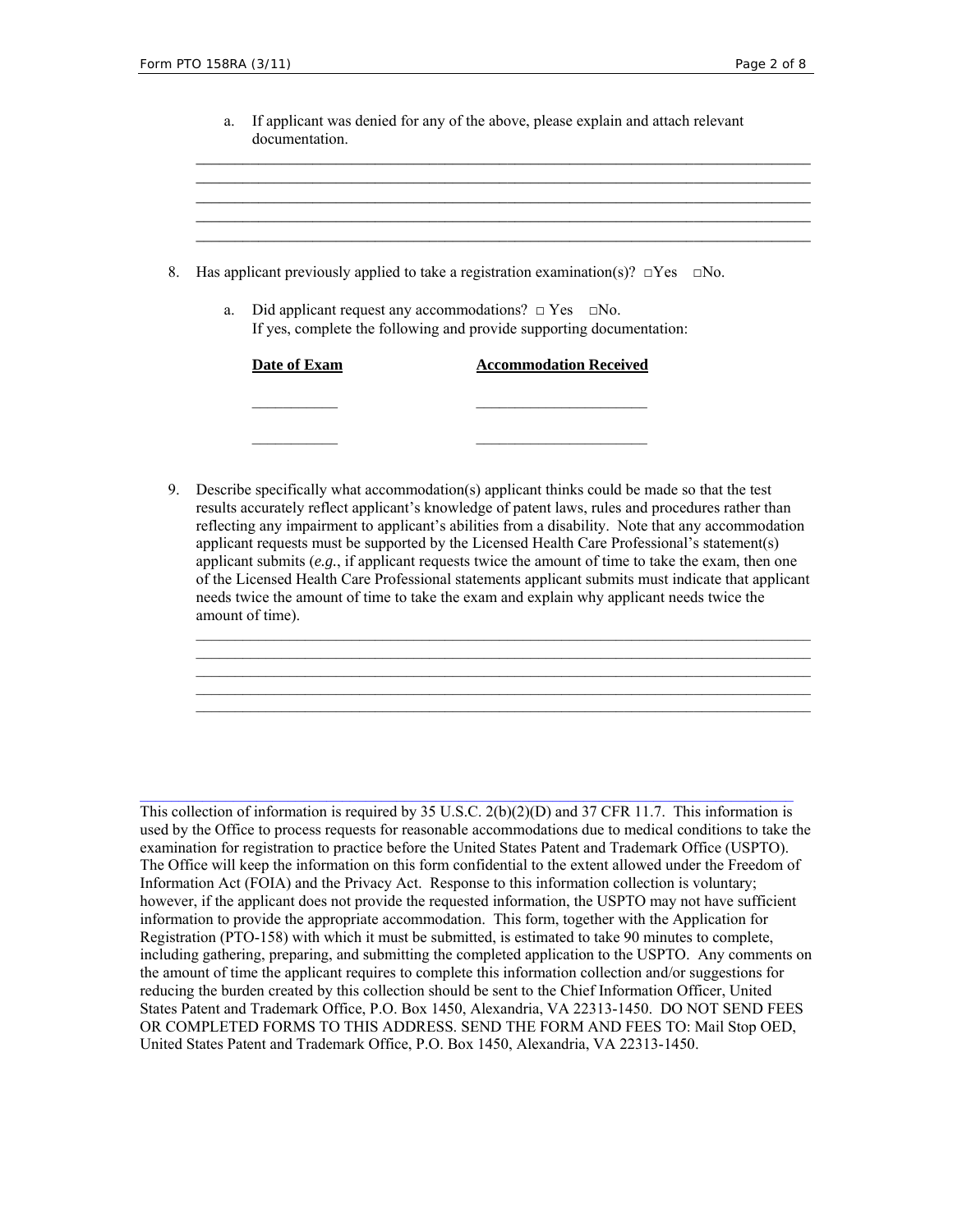# **Request for Reasonable Accommodation APPLICANT'S STATEMENT**

#### $\mathcal{L}_\mathcal{L} = \{ \mathcal{L}_\mathcal{L} = \{ \mathcal{L}_\mathcal{L} = \{ \mathcal{L}_\mathcal{L} = \{ \mathcal{L}_\mathcal{L} = \{ \mathcal{L}_\mathcal{L} = \{ \mathcal{L}_\mathcal{L} = \{ \mathcal{L}_\mathcal{L} = \{ \mathcal{L}_\mathcal{L} = \{ \mathcal{L}_\mathcal{L} = \{ \mathcal{L}_\mathcal{L} = \{ \mathcal{L}_\mathcal{L} = \{ \mathcal{L}_\mathcal{L} = \{ \mathcal{L}_\mathcal{L} = \{ \mathcal{L}_\mathcal{$ **PRIVACY ACT STATEMENT AND CERTIFICATION AND CONSENT BY THE APPLICANT:**

The USPTO will process requests for reasonable accommodation and, where appropriate, provide reasonable accommodations in a prompt, fair and efficient manner.

The Privacy Act of 1974 (P.L. 93-579) requires that applicant be given certain information in connection with the request for personal information solicited on the Request for Reasonable Accommodation forms. Accordingly, please be advised that (i) the authority for the collection of this information is 35 U.S.C.  $\S$  2(b)(2)(D) and Section 504 of the Rehabilitation Act, (ii) furnishing of the information solicited is voluntary, and (iii) the principal purpose for which the information will be used is to process requests for reasonable accommodation for the registration examination to practice before the United States Patent and Trademark Office (USPTO) in patent cases. If applicant does not furnish the requested information, the USPTO may not have the information necessary to grant applicant's request for reasonable accommodation. Routine uses of the information applicant provides on these forms may include disclosure to USPTO staff or other authorized personnel who require access to this information in the performance of their duties in processing these requests.

Under the Rehabilitation Act, medical information obtained in connection with the reasonable accommodation process must be kept confidential. This means that all medical information, including information about functional limitations and reasonable accommodation needs that USPTO obtains in connection with a request for reasonable accommodation must be kept in files separate from the individual's application file. The information provided by applicant will be used primarily to facilitate the processing of applicant's request for accommodation. Only parties who need to know this information as necessary and appropriate to make a determination about applicant's request for reasonable accommodation will have access to this information.

All records obtained or created during the processing of a request for reasonable accommodation, including medical records, will be kept in the applicant's medical file and will be maintained in accordance with the Privacy Act and the requirements of 29 CFR Part 1611.

I hereby certify that all statements made above are true to the best of my knowledge and belief. I hereby give permission for the release of information about my medical condition(s) to authorized agency officials.

 $\overline{\phantom{a}}$  , and the contribution of  $\overline{\phantom{a}}$  , and  $\overline{\phantom{a}}$  , and  $\overline{\phantom{a}}$  , and  $\overline{\phantom{a}}$  , and  $\overline{\phantom{a}}$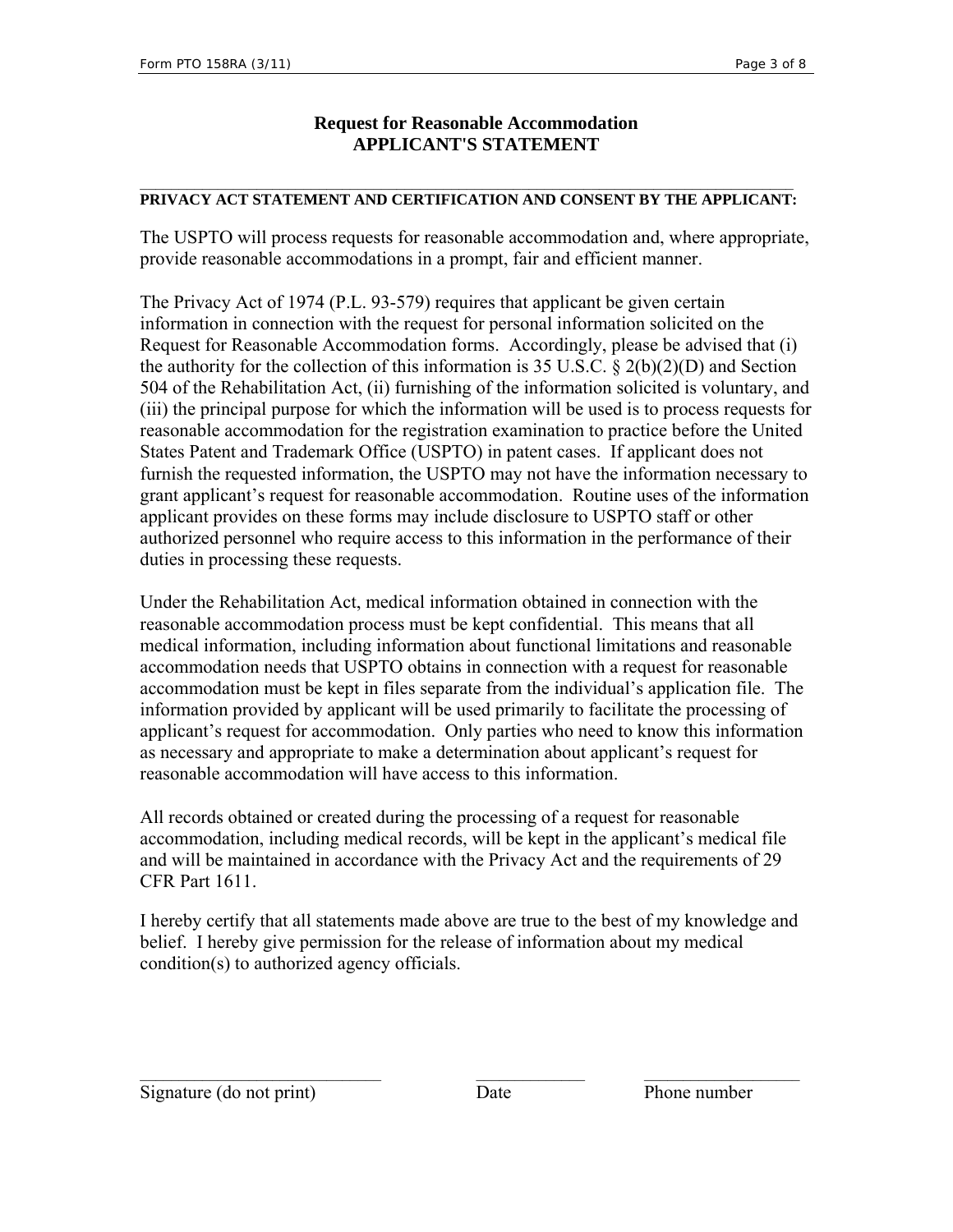# **Request for Reasonable Accommodation LICENSED HEALTH CARE PROFESSIONAL'S STATEMENT**

Applicant seeks to take the examination for registration to practice in patent cases before the United States Patent and Trademark Office (USPTO). The registration examination consists of 100 multiple choice questions. The exam is split into a morning session of 3 hours and an afternoon session of 3 hours. Fifty questions are asked during each of those sessions. Applicant is asking the USPTO to alter how the exam is administered because he/she has a disability(ies) that prevents him/her from completing the exam in the allotted time and/or under the standard conditions. Applicant is required to submit medical documentation to demonstrate that he/she has a physical or mental impairment that substantially limits one or more of his major life activities and to support his/her request for a reasonable accommodation. The Office of Enrollment and Discipline (OED) at the USPTO has developed this Licensed Health Care Professional's Statement to assist medical professionals in providing the type of information that OED needs to determine whether a reasonable accommodation is warranted.

Applicant is responsible for any costs incurred in connection with providing this documentation.

# **A new medical examination is not necessary if the Licensed Health Care Professional can provide current information from his/her records.**

Enclose this completed Licensed Health Care Professional's Statement and any attachments in a sealed envelope marked "**CONFIDENTIAL MEDICAL RECORDS**." Send it to the address shown below. Alternatively, it may be given directly to the applicant for delivery to OED at the USPTO.

Address to which Licensed Health Care Professional can mail statement:

Alexandria, VA 22313-1450<br>FAX: (571) 273-0154 U. S. Patent and Trademark Office Mail Stop OED Director of the US Patent and Trademark Office PO Box 1450

Please complete this statement within 2 weeks. Please note that illegible or incomplete statements will not be accepted. Furthermore, additional sheets and reports may be attached, if necessary, to fully respond to any questions. Incomplete answers may result in the rejection of this statement and ultimately the applicant's request for a reasonable accommodation.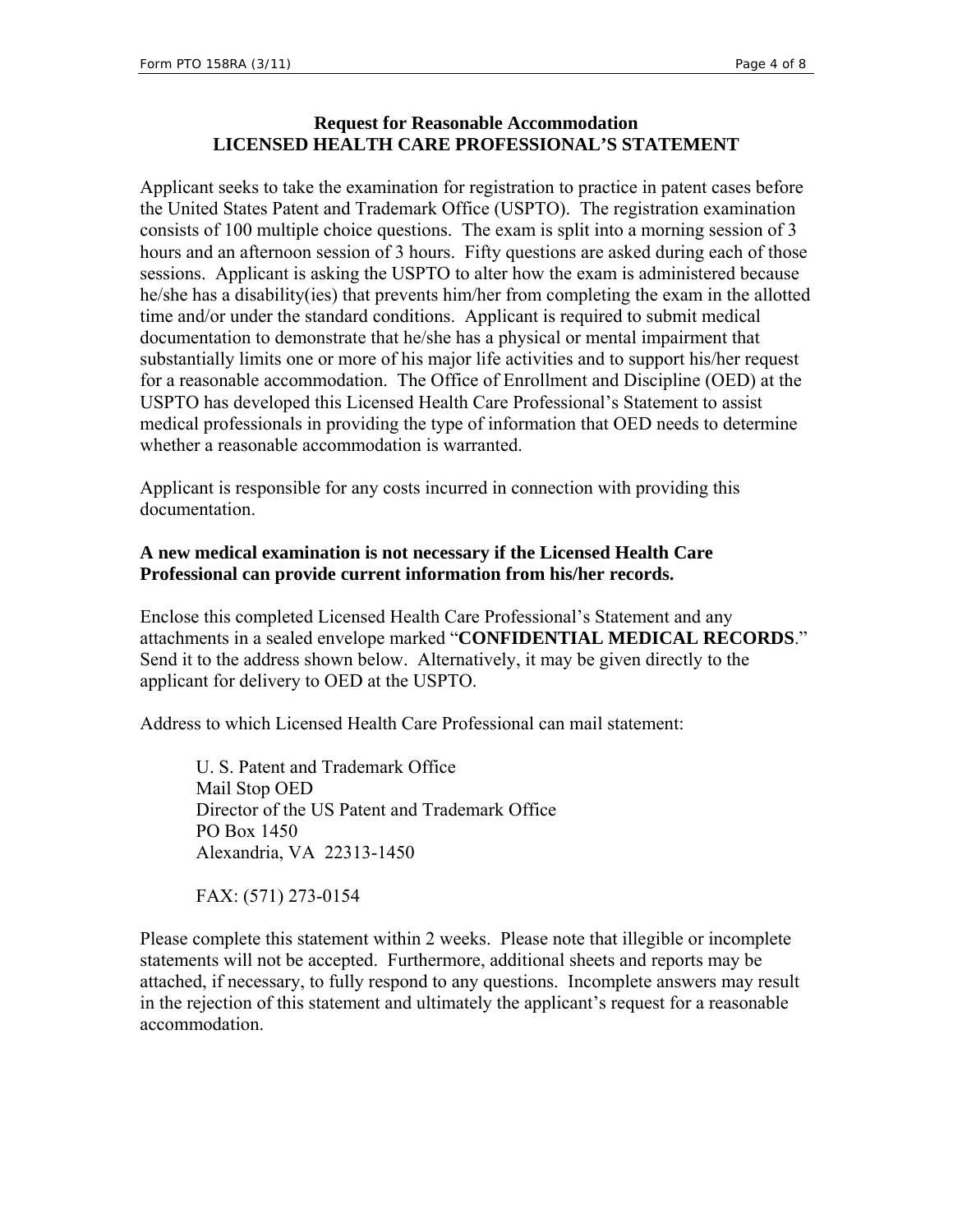# **Applicant's Consent to Release Medical Information.**

I authorize the release to the United States Patent and Trademark Office of any and all information or records connected with my physical/mental impairment(s) (illness, disease, or injury) which are the basis of my Request for Reasonable Accommodation.

 $\mathcal{L}_\text{max}$  , and the contract of the contract of the contract of the contract of the contract of the contract of the contract of the contract of the contract of the contract of the contract of the contract of the contr

Applicant's signature (do not print) Date

 $\mathcal{L}_\text{max}$  , where  $\mathcal{L}_\text{max}$  and  $\mathcal{L}_\text{max}$  and  $\mathcal{L}_\text{max}$ 

Applicant's name (type or print)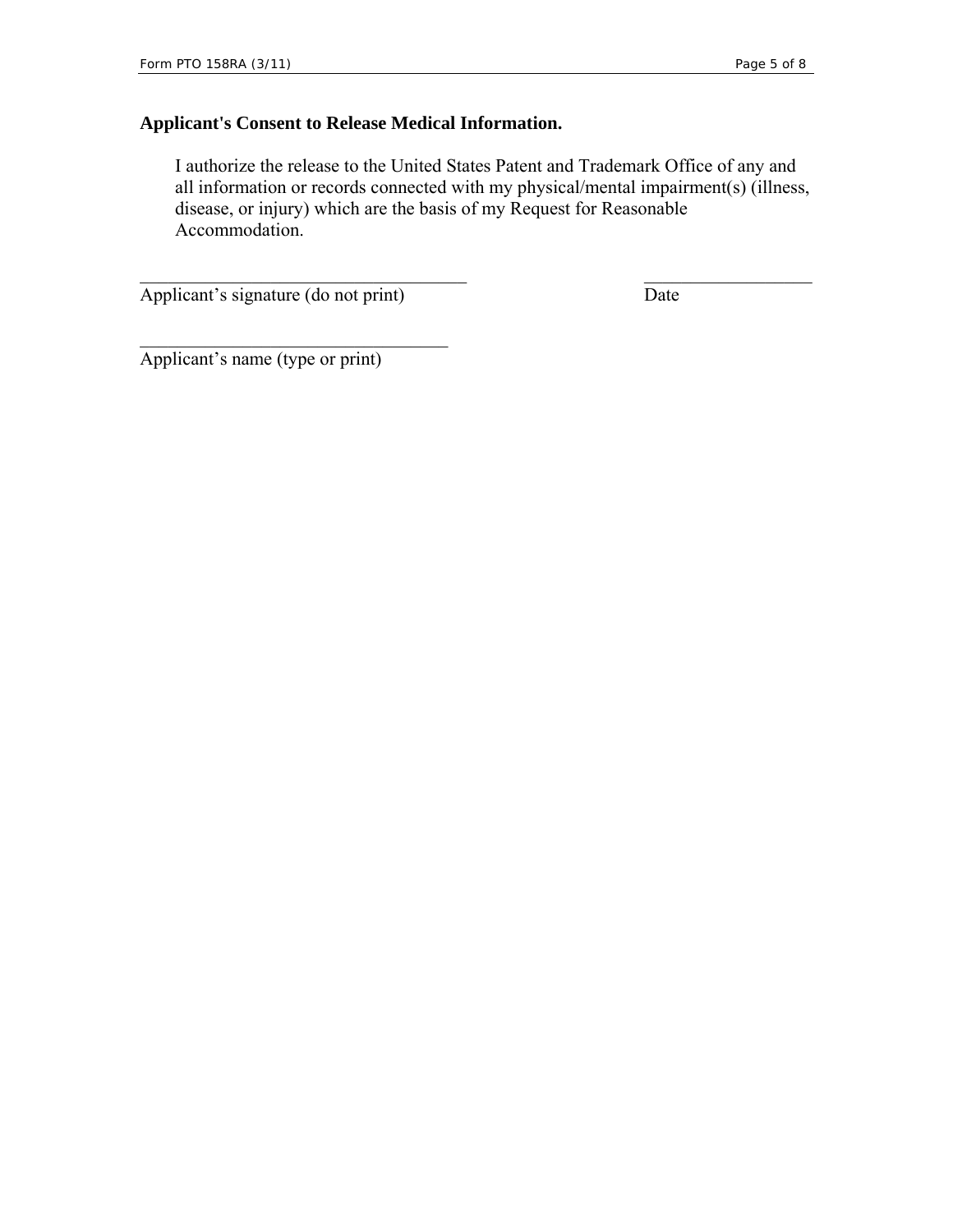| $1_{-}$        | Patient's:<br>Name:<br>a.<br>Address:<br>$\mathbf{b}$ .                                                                                                                                                                                             |
|----------------|-----------------------------------------------------------------------------------------------------------------------------------------------------------------------------------------------------------------------------------------------------|
| 2.             | Licensed Health Care Professional completing this form:<br>Name:<br>a.<br>Profession:<br><sub>b</sub><br>c. Office address:<br><u> 1989 - Johann John Barn, mars eta inperiodor eta inperiodor eta inperiodor eta inperiodor eta inperiodor eta</u> |
|                | d. Telephone number:<br>E-mail address:<br>$e_{-}$<br><u> 1989 - Johann John Stone, mars eta industrial eta industrial eta industrial eta industrial eta industrial eta</u>                                                                         |
| 3 <sub>1</sub> | Please provide a full explanation of your qualifications to submit this statement (include relevant<br>education, certifications, licenses and professional history):                                                                               |
|                |                                                                                                                                                                                                                                                     |
|                |                                                                                                                                                                                                                                                     |
| 4              | $\Box$ did not) become my patient, in part, for the purpose of procuring a report to be submitted to<br>obtain nonstandard testing accommodations for taking of an examination.                                                                     |
| $5_{\cdot}$    | My specific diagnosis (ICD 9 code and/or DSM IV code) for the patient's condition(s) or illness<br>creating a disability is as follows:                                                                                                             |
|                |                                                                                                                                                                                                                                                     |
| 6.             | A full explanation of the basis for my diagnosis is as follows:                                                                                                                                                                                     |
|                |                                                                                                                                                                                                                                                     |
| 7.             | The specific and detailed nature and extent of the disability:                                                                                                                                                                                      |
|                | Is the applicant substantially limited in a major life activity? $\Box$ yes $\Box$ no<br>a.<br>If yes, state what activities are affected:<br>b.                                                                                                    |
|                |                                                                                                                                                                                                                                                     |
|                |                                                                                                                                                                                                                                                     |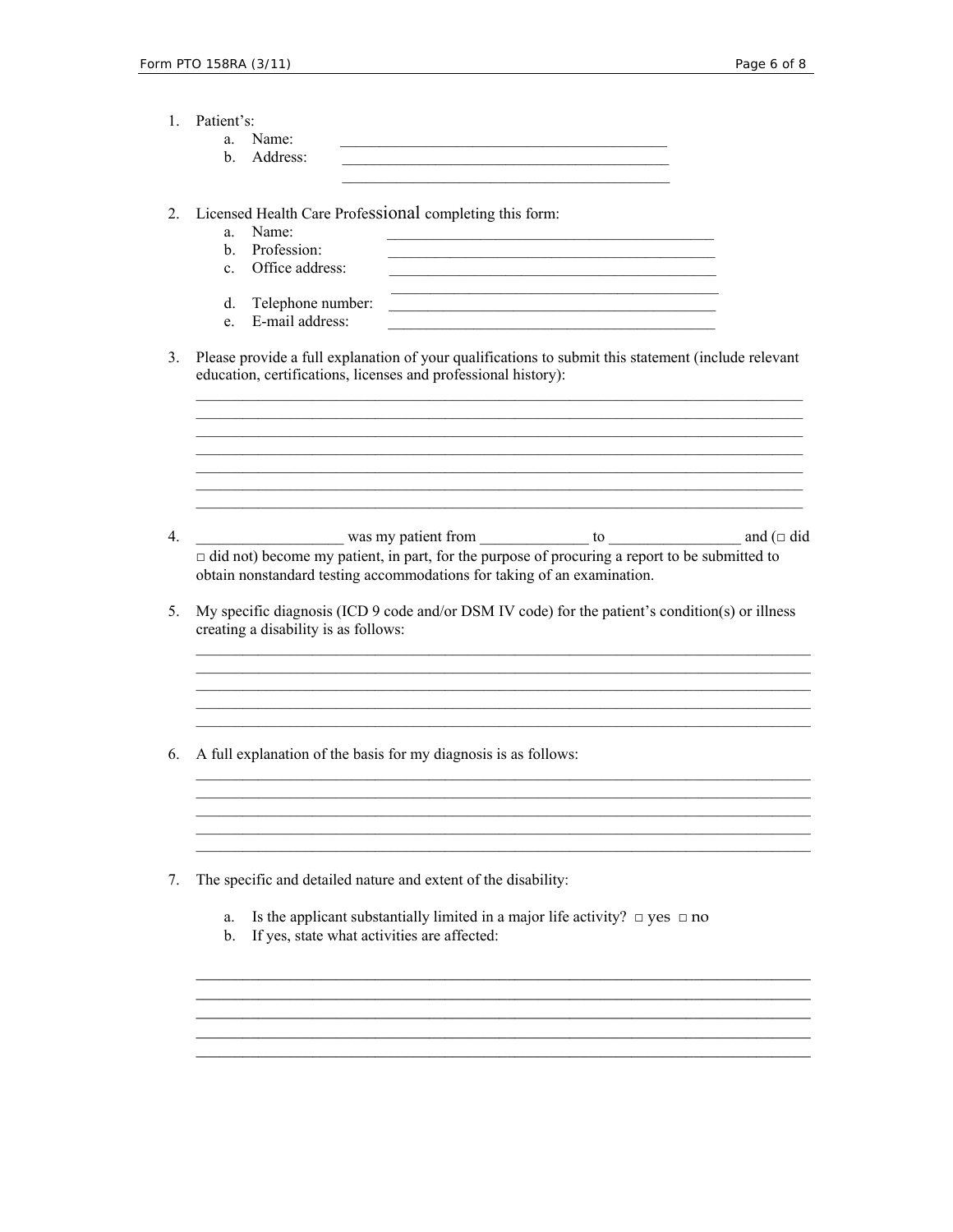- 8. The applicant's illness or condition is:  $\Box$  permanent  $\Box$  temporary (check one).
	- a. If temporary, the disability will terminate on \_\_\_\_\_\_\_\_\_\_\_\_\_\_\_\_\_\_\_\_\_\_\_\_\_\_\_\_\_\_
- 9. The date of the onset of the patient's illness or condition was
- 10. I last examined the patient on
- 11. Test(s) administered and dates thereof:

12. Copies of the test results and reports concerning the tests are attached hereto:  $\Box$  yes  $\Box$  no

13. If such copies are not attached, the reason for their absence is:

- 14. In the case of ADHD:
	- a. Did the applicant have a previously documented history of ADHD at the time of your evaluation?  $\Box$  yes  $\Box$  no. If yes, briefly describe below. If no, what objective evidence has been presented for your review that supports a likely history of undiagnosed ADHD (e.g., school records and previous psychological tests)?

b. Does the applicant exhibit clinically significant impairment across multiple life domains (e.g., academic, work, social, etc.)?  $\Box$  yes  $\Box$  no. If yes, briefly describe:

15. My treatment of the applicant consists of: